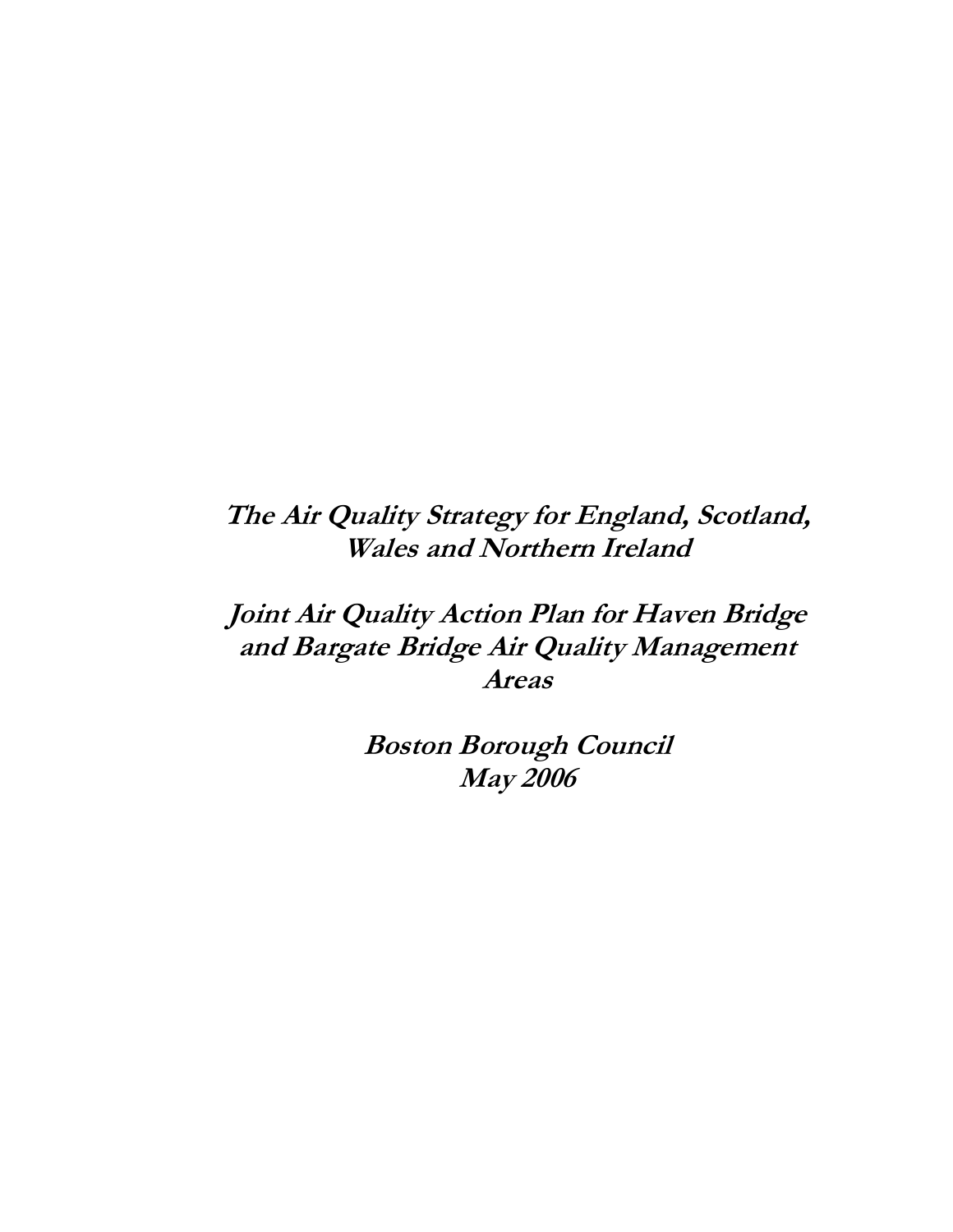# Contents

| 1                           |      |                                                                            |  |
|-----------------------------|------|----------------------------------------------------------------------------|--|
|                             | 1.1  |                                                                            |  |
|                             | 1.2. |                                                                            |  |
|                             | 1.3  | Integration of the Action Plan into the Local Transport Plan (2006-2011) 4 |  |
| $\mathcal{D}_{\mathcal{L}}$ |      |                                                                            |  |
|                             | 2.1  |                                                                            |  |
|                             | 2.2  |                                                                            |  |
|                             | 2.3  |                                                                            |  |
| 3                           |      |                                                                            |  |
|                             | 3.1  |                                                                            |  |
|                             | 3.2  |                                                                            |  |
|                             | 3.3  |                                                                            |  |
|                             | 3.4  |                                                                            |  |
|                             | 3.5  |                                                                            |  |
|                             | 3.6  |                                                                            |  |
|                             | 3.7  |                                                                            |  |
|                             | 3.8  |                                                                            |  |
| 4                           |      |                                                                            |  |
| 5                           |      |                                                                            |  |
|                             | 5.1  |                                                                            |  |
|                             | 5.2  |                                                                            |  |
|                             | 5.3  | Measures considered but dismissed on grounds of cost or feasibility 28     |  |
|                             | 5.4  | Outcome of Consultation - the influence of engagement with relevant        |  |
|                             |      |                                                                            |  |
| 6                           |      |                                                                            |  |
|                             | 6.1  |                                                                            |  |
|                             | 6.2  | Monitoring the Effectiveness of the Local Transport Plan34                 |  |
|                             |      |                                                                            |  |
|                             | 7.1  |                                                                            |  |
|                             |      |                                                                            |  |
|                             |      |                                                                            |  |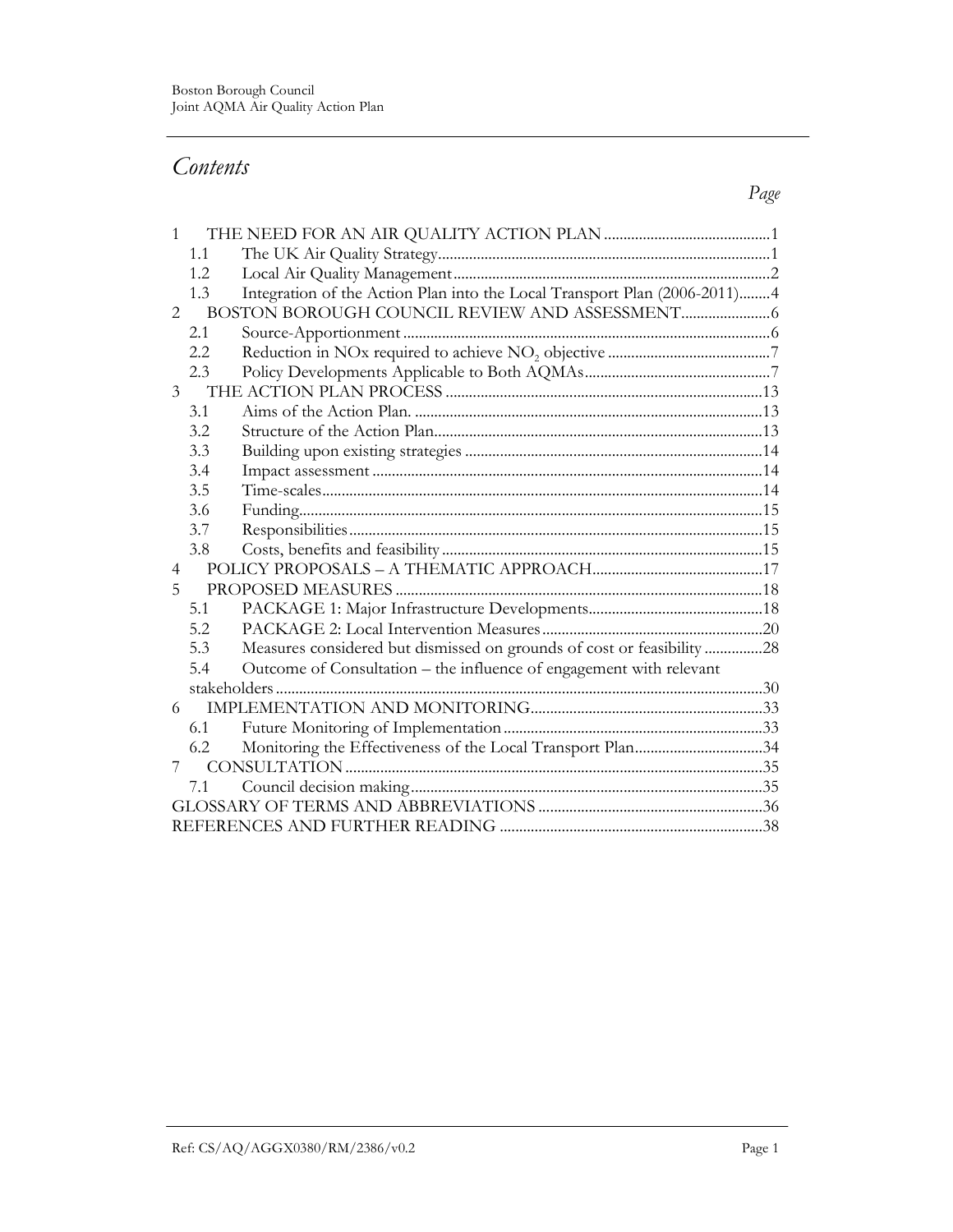# 1 THE NEED FOR AN AIR QUALITY ACTION PLAN

# 1.1 The UK Air Quality Strategy

In 1997, Government produced The National Air Quality Strategy (NAQS) in line with the requirements of the Government White Paper 'This Common Inheritance'. The NAQS set down the current process known as Local Air Quality Management (LAQM) within the UK. Through the preceding Environment Act, 1995, this placed a statutory duty on local authorities throughout the UK to periodically review and assess air quality within their areas.

The NAQS set to protect human health against adverse effects of seven priority pollutants. It proposed to set standards and objectives for these pollutants based on the recommendations of the Expert Panel on Air Quality Standards (EPAQS) and the workings of the Committee on the Medical Effects of Air Pollution (COMEAP). The pollutants identified as being of concern are:

- Benzene
- 1,3 Butadiene
- Carbon Monoxide (CO)
- Lead (Pb)
- Nitrogen Dioxide  $(NO<sub>2</sub>)$
- Fine Particulates  $(PM_{10})$
- Sulphur Dioxide  $(SO_2)$

Air Quality Standards are set on medical and scientific evidence concerning the health effects of each of the above pollutants. Each standard includes an objective level for the pollutant and a target date by which the objective level must be achieved. Achievement of the Air Quality Standard should ensure that the pollutant does not pose any adverse health effects for future generations and ensures an appropriate level of safeguarding against increased emissions. Where problems in air quality are known to exist, and measures are outside the authority's powers, the authority must show that it is at least working towards the achievement of the objectives.

In 2000, Government reviewed the NAQS and set down a revised Air Quality Strategy (AQS) for England, Scotland, Wales and Northern Ireland. This set down a revised framework for air quality standards and objectives for the seven pollutants, which were subsequently set in Regulation in 2000 through the Air Quality [ ] Regulations 2000. These were subsequently amended in 2002 through the Air Quality [ ] (Amendment) Regulations 2002.

In February 2003 Government published its Addendum to the AQS which proposed new objectives for  $PM_{10}$  in 2010 whilst also setting down new objectives for benzene and carbon monoxide.

In Europe the Air Quality Framework and Daughter Directives prescribe Limit Values for certain pollutants, which all member states must meet. LAQM has a key role to play in helping the UK meet its objectives under these Directives.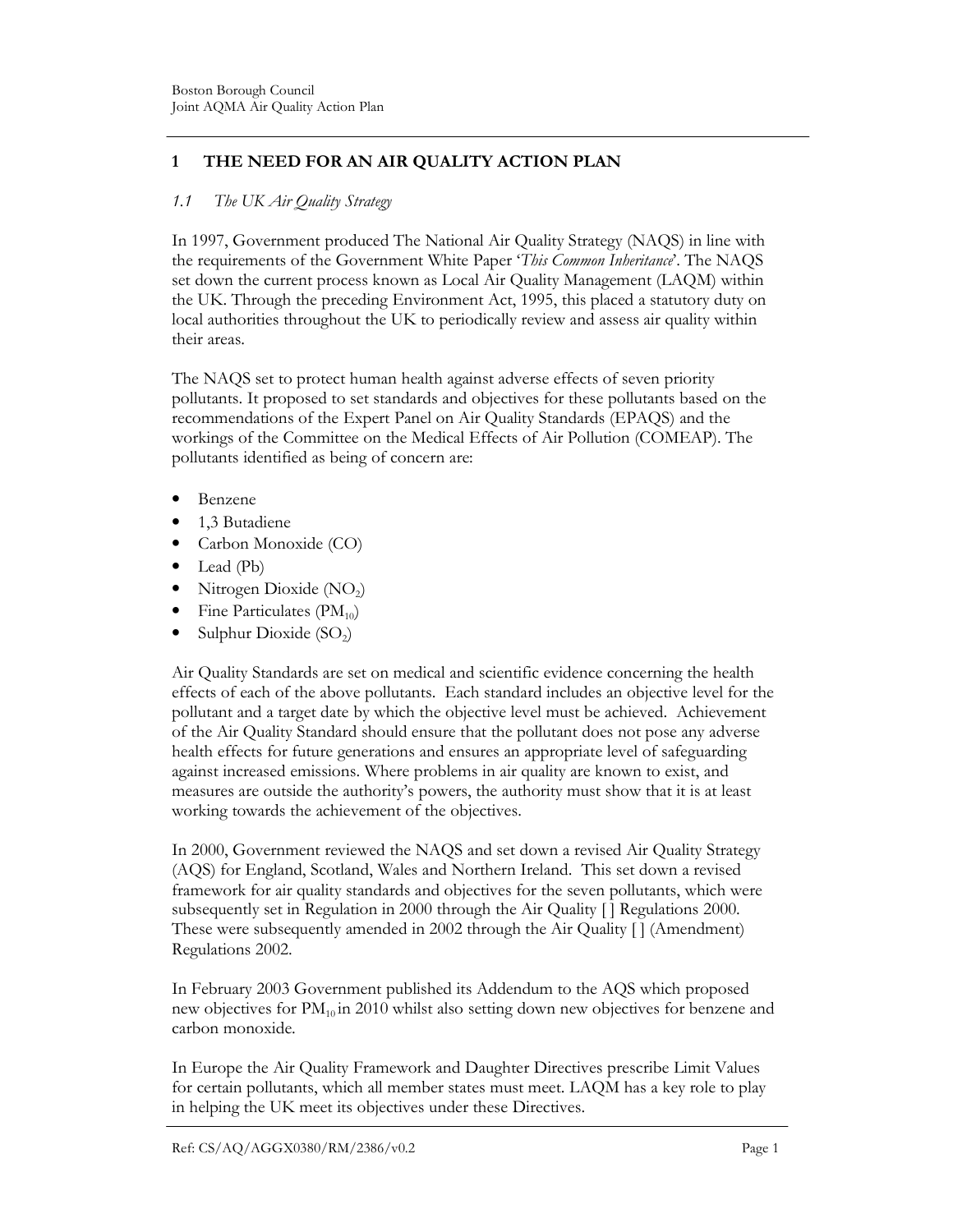The key elements of the Environment Act 1995 concerning the current AQS are listed in Table 1.1.

| Part IV Air | Commentary                                                                                                                                                                                                                                                                                                                                                                                                                                                    |
|-------------|---------------------------------------------------------------------------------------------------------------------------------------------------------------------------------------------------------------------------------------------------------------------------------------------------------------------------------------------------------------------------------------------------------------------------------------------------------------|
| Quality     |                                                                                                                                                                                                                                                                                                                                                                                                                                                               |
| Section 80  | Places a statutory duty on the Secretary of State (SoS) to produce a<br>national air quality strategy.                                                                                                                                                                                                                                                                                                                                                        |
| Section 81  | Obliges the Environment Agency to take account of the strategy.                                                                                                                                                                                                                                                                                                                                                                                               |
| Section 82  | Requires local authorities to review air quality and to assess whether the<br>air quality standards and objectives within their areas are likely to be<br>exceeded.                                                                                                                                                                                                                                                                                           |
| Section 83  | Requires a local authority, for any area where air quality standards are<br>not being met, to issue an order designating it an air quality management<br>area (AQMA).                                                                                                                                                                                                                                                                                         |
| Section 84  | Imposes duties on a local authority with respect to AQMAs. The local<br>authority must carry out further assessments and draw up an action plan<br>specifying the measures to be implemented within the AQMA, and the<br>time-scale for doing so, to move towards attainment of the air quality<br>standards and objectives.                                                                                                                                  |
| Section 85  | Gives reserve powers to cause assessments to be made in any area and<br>to give instructions to a local authority to take specified actions.<br>Authorities have a duty to comply with these instructions.                                                                                                                                                                                                                                                    |
| Section 86  | Provides for the role of County Councils to make recommendations to a<br>district on the carrying out of an air quality assessment and the<br>preparation of an action plan.                                                                                                                                                                                                                                                                                  |
| Section 87  | Provides the SoS with wide ranging powers to make regulations<br>concerning air quality. These include standards and objectives, the<br>conferring of powers and duties, the prohibition and restriction of<br>certain activities or vehicles, the obtaining of information, the levying of<br>fines and penalties, the hearing of appeals and other criteria. The<br>regulations must be approved by affirmative resolution of both Houses<br>of Parliament. |
| Section 88  | Provides powers to make guidance which local authorities must have<br>regard to.                                                                                                                                                                                                                                                                                                                                                                              |

Table 1.1: Major elements of the Environment Act 1995

# 1.2 Local Air Quality Management

The current AQS provides the basis for implementation of Local Air Quality Management throughout the UK. It requires local authorities to carry out a review and assessment of air quality within its area to identify the current and future locations where air quality objectives are "not likely" to be achieved by their target dates. Previous technical guidance (1998 and 2000 versions) has provided a means by which local authorities can fulfil this duty. In January 2003, new technical guidance and policy guidance were issued by Defra for local authorities continuing with the process of review and assessment. The new guidance sets the framework for the requirements of review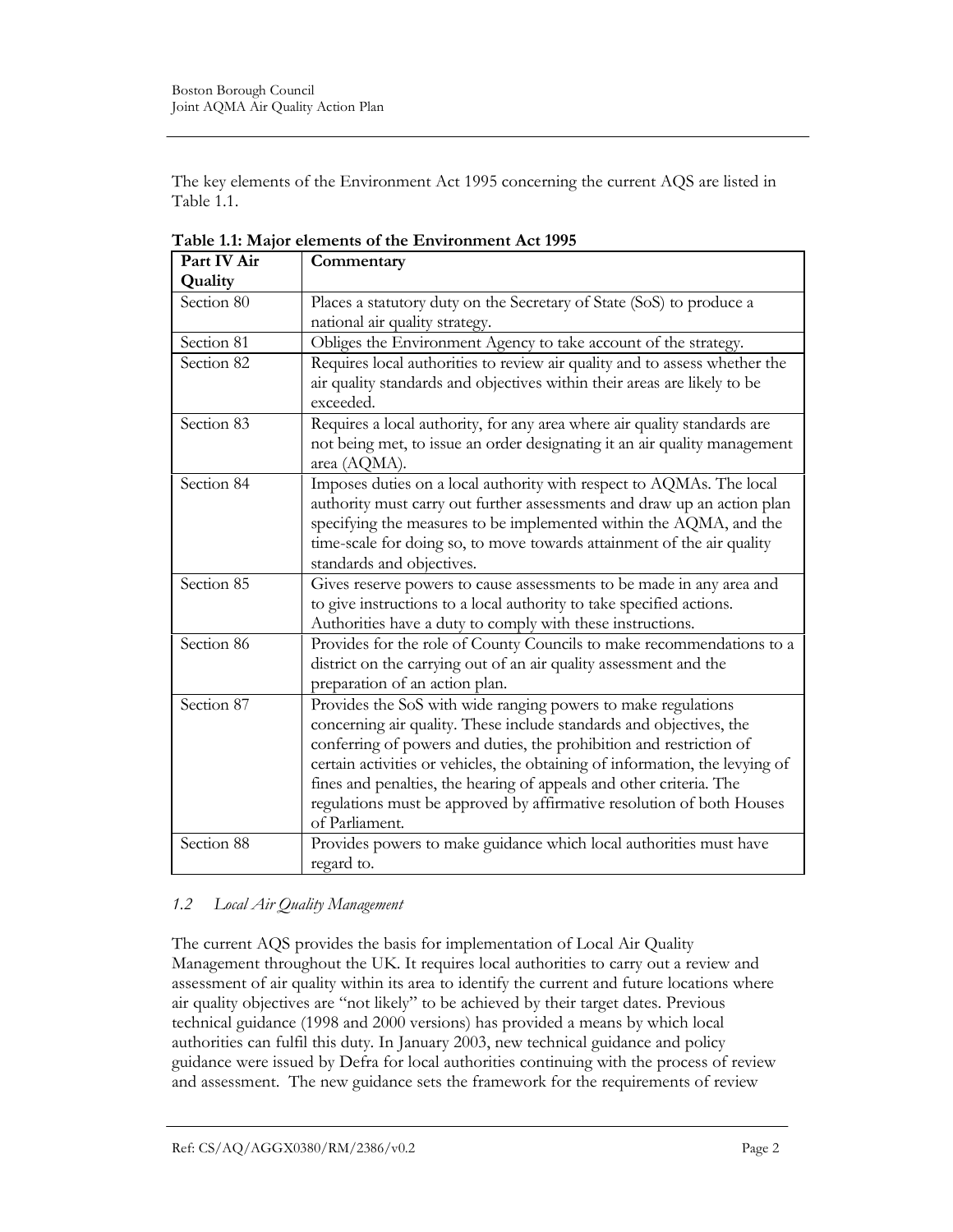and assessment for future years, taking account of experiences from the previous round of review and assessment.

Within the First Round of Review and Assessment it was recommended that local authorities dispose of this duty through undertaking a three-stage assessment, increasing in detail at each stage. The first stage of this process (Stage 1) includes undertaking a desktop review in order to identify all sources of pollution within the area. Using [then] Technical Guidance issued by Government significance is placed on sources of pollution both within the authority's area and those immediately outside the authority's area, that are likely to impact on air quality. Having identified those sources and areas that require further attention, simple screening assessments (Stage 2) or detailed monitoring and modelling programmes (Stage 3) are undertaken.

The Second Round of Review and Assessment provides a basis for local authorities to again update their previous air quality assessments. In doing so, local authorities should take into consideration changes in national air quality standards and objectives and revised Technical Guidance (LAQM.TG(03)), new emission sources, and any significant proposed planning developments due to take place before the relevant objective date.

Section 83(1) of the Environment Act 1995 requires local authorities to designate as Air Quality Management Areas (AQMAs) those areas where it is likely that the objective levels for any of the designated pollutants would not be achieved.

Section 84 of the Environment Act 1990 requires local authorities to make a further investigation of the air quality within any AQMAs that they may have declared to confirm the findings of the Stage 3/ detailed assessment reports. It additionally requires local authorities that have declared an AQMA to prepare an Air Quality Action Plan to reduce the levels of problem pollutants in the AQMAs.

This plan fulfils the authority's requirements under Section 84(2) of the Act with regards to putting measures in place to strive toward achievement of the current air quality objectives. At the time of writing, the Joint AQMA Action Plan is put down by the Council in order to show a commitment to the achievement of the annual mean objective for  $NO<sub>2</sub>$  to be achieved by 31 December 2005. The plan is submitted to show the Council's commitment to continued improvement in air quality in order to achieve the annual mean objective despite the achievement date having passed. It is Government's expectation that, where the relevant objective(s) is (are) not achieved by the date(s) set in Regulation that the Council continues to work toward achieving it (them).

It is hoped that the current review of the UK Air Quality Strategy (due out soon in consultation draft) will clarify the duties to be placed on local authorities where continued exceedence passed the achievement dates arise. The Council's current proposals to integrate the action plan into the Local Transport Plan is discussed in further detail below, in order to set out the additional achievements of the plan within the lifetime of the LTP over the period 2006 – 20011.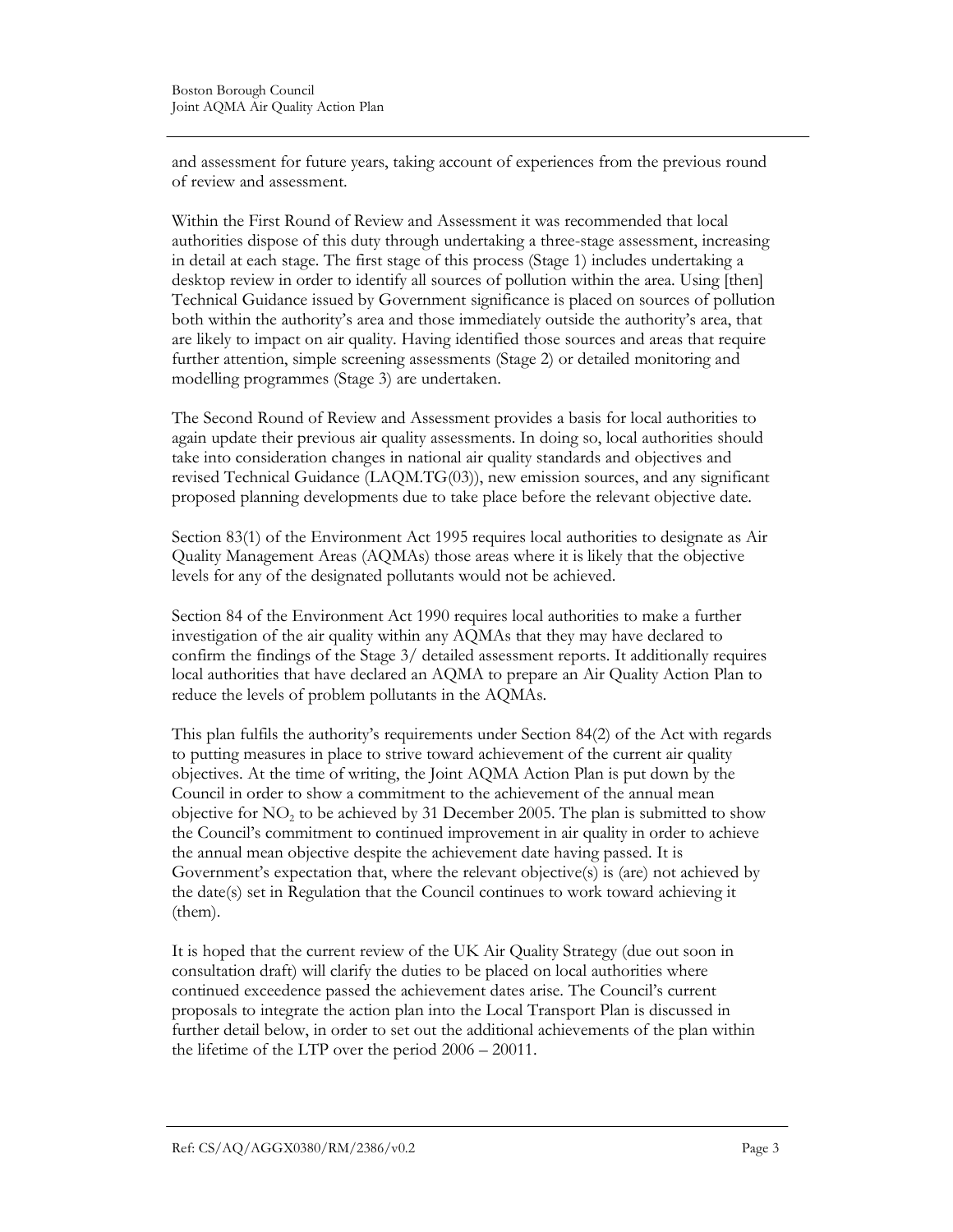# 1.3 Integration of the Action Plan into the Local Transport Plan (2006-2011)

LAQM.PGA(05) provides an updated policy viewpoint for those authorities with AQMAs declared in their areas, for which local road traffic has been identified as the main emission source. Where this is the case, an authority may wish to integrate its action plan into the Local Transport Plan (2006 – 2011). Air Quality is included within the LTP Second Round (LTP2) as a shared priority – Safety, Congestion and Accessibility forming the other priority areas. Formula funding for the allocation of funds associated with schemes geared toward delivery of these shared priority areas currently favours those local authorities with declared AQMAs. Thus, where good integration and alignment of air quality priorities with the LTP2 occurs, additional funding may be allocated. In the case of Boston Borough Council (BBC), Lincolnshire County Council (LCC) is the relevant authority responsible for the delivery of LTP2.

The Council intends to fully integrate its action plan into the Local Transport Plan for 2006 – 2011 currently being finalised by Lincolnshire County Council. It is intended that future progress reporting on transport measures applicable within this action plan will be undertaken through the LTP Progress Report schedule.

An integral part of the LTP process for those authorities with AQMAs within their areas is the setting of targets in line with Mandatory Indicator LTP8. Guidance highlights that:

When setting targets to be achieved within the lifetime of the LTP for improvements in air quality in Air Quality Management Areas (AQMAs) an authority is expected to set realistic, yet stretching, targets for those pollutants that have triggered the declaration of the AQMA (Mandatory Indicator LTP8).

The requirements for Mandatory Indicator LTP8 are:

- Set a baseline concentration(s) (2004) for those pollutants that have triggered the declaration of the AQMA(s)
- Set a target concentration(s) (2010) for those pollutants that have triggered the declaration of the AQMA(s)
- Set annual trajectories (intermediate outcomes) for annual assessment of the performance of the LTP. It is strongly recommended that authorities avoid the use of pollutant concentrations for intermediate outcomes due to the influence of meteorology on the dispersal of pollutants, which may lead to elevated levels of pollution, despite progress with reducing emissions within an AQMA.

Prior to setting any targets for the two AQMAs within Boston, consideration has been made to what is achievable in realistic terms over the lifetime of the LTP when considered in the wider context of the following:

- 1. Underlying growth in traffic
- 2. Local topography and geography of the area
- 3. The existing network infrastructure
- 4. Emerging evidence that primary  $NO<sub>2</sub>$  levels are increasing (Air Quality Expert Group Report on Nitrogen Dioxide published April 2004)
- 5. Underlying trend of increasing background ozone levels (more NOx to NO<sub>2</sub>), which means that existing  $NOx$  to  $NO<sub>2</sub>$  conversion rates unlikely to hold in future years ((Air Quality Expert Group Report on Nitrogen Dioxide published April 2004)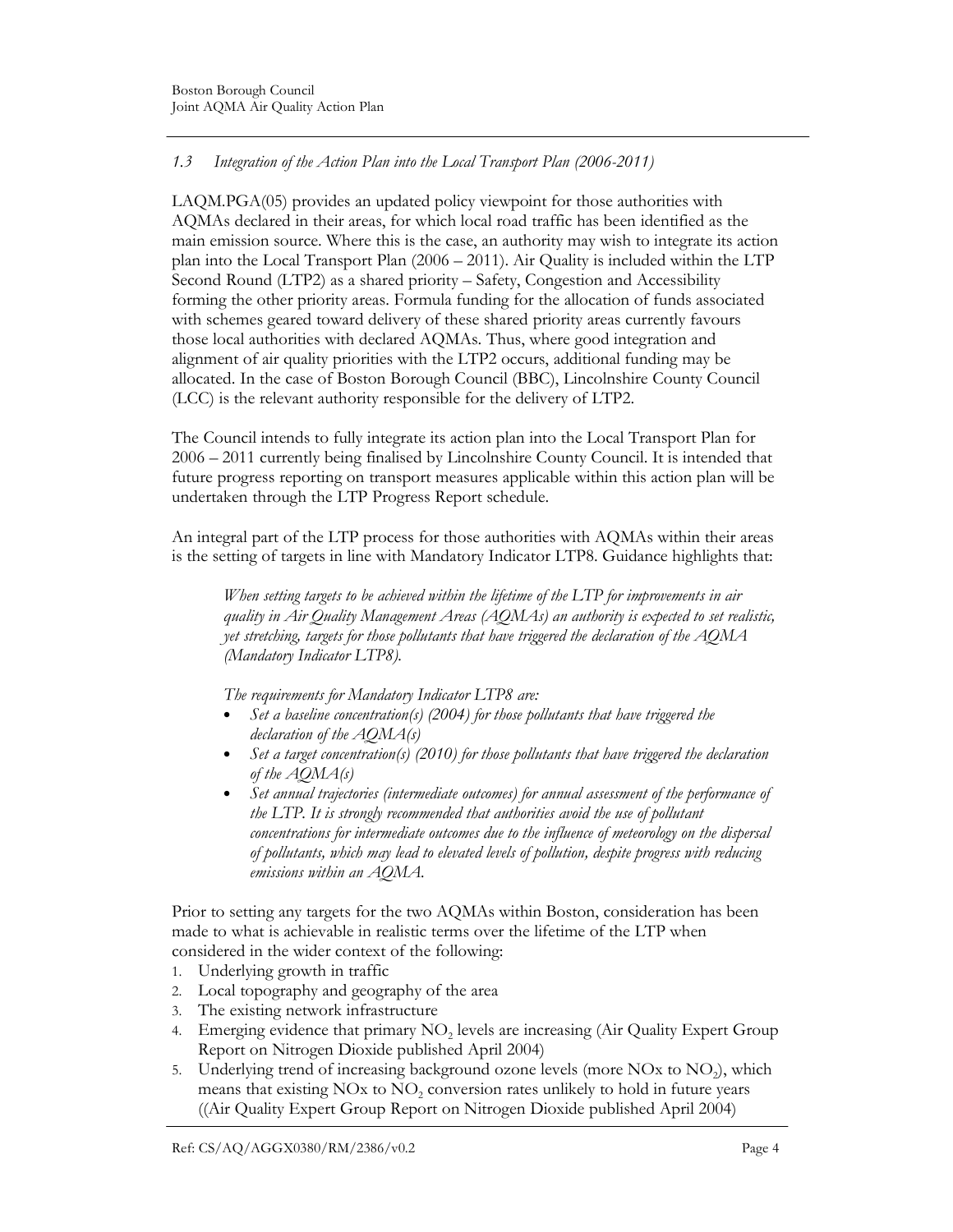Authorities are recommended to use intermediate outcomes to establish the performance of the LTP on an annual basis on air quality, thereby avoiding any influence of meteorological conditions on pollutant concentrations. The use of intermediate outcomes is considered more fully in the LTP.

Appendix A provides a summary of the Targets sets for the two AQMAs, based on the impacts of existing national policy measures and what additional improvements in air quality may be realised by the impact of the measures within the action plan. Results show that the Borough is unlikely to meet the annual mean objective for  $NO<sub>2</sub>$  by 31 December 2005. However, improvements in air quality will be realised within the lifetime of the LTP, which will result in the achievement of the annual mean  $NO<sub>2</sub>$  Limit Value by 2010. This is considered further within Section 3.5: Time-scales.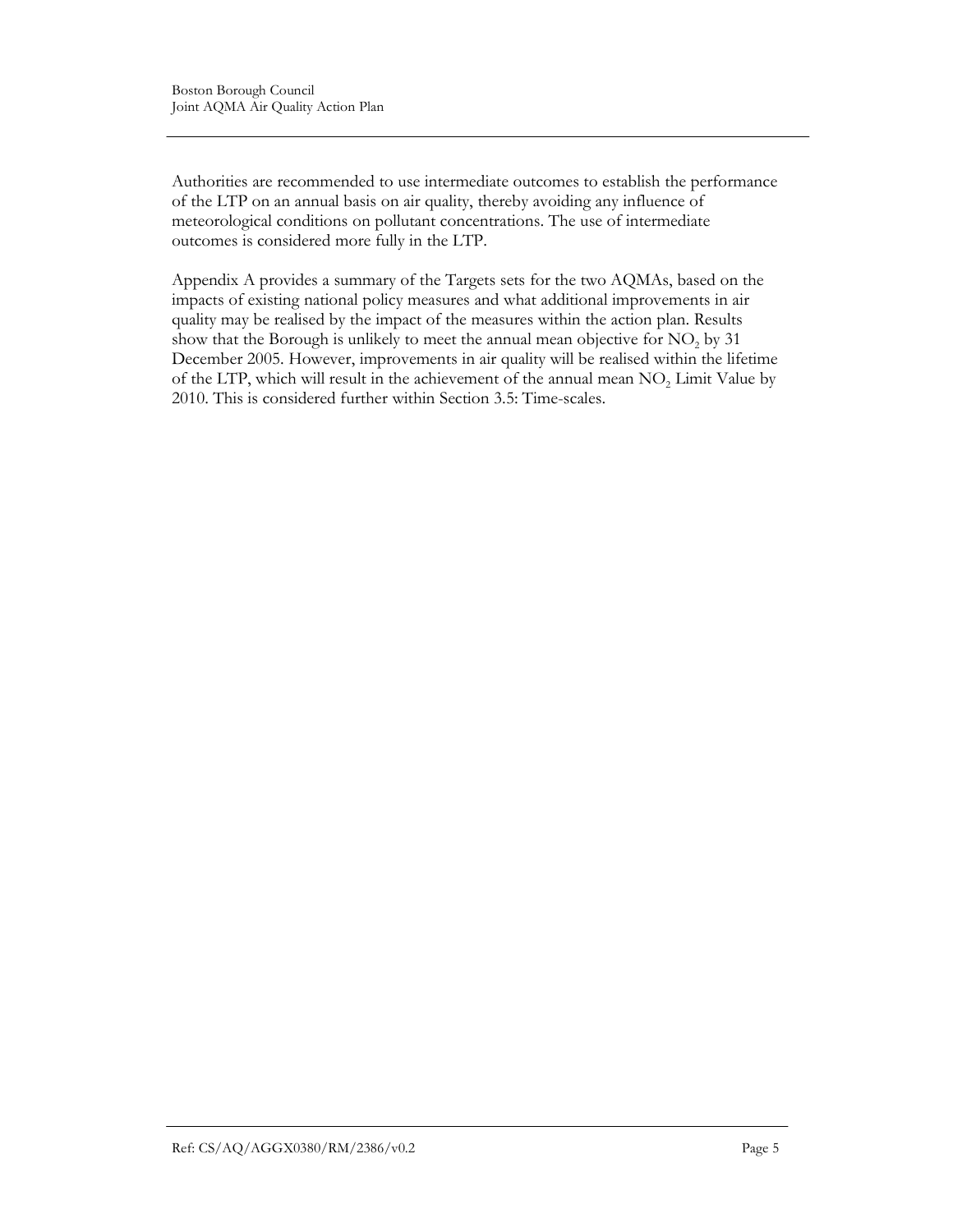# 2 BOSTON BOROUGH COUNCIL REVIEW AND ASSESSMENT

Boston Borough Council has declared two Air Quality Management Areas (AQMAs) under Section 83(1) of the Environment Act 1995. A previous Action Plan has been adopted by the Council for the improvement of air quality within the Haven Bridge AQMA only. This revised consultation draft Action Plan includes the provision of those measures previously deemed appropriate for the Haven Bridge AQMA, and proposes that these be extended to include the newly declared Bargate Bridge AQMA. The approach is appropriate as road traffic has been confirmed as the main emission source leading to the declaration of both AQMAs, and, as such, a simple extension of existing measures to recognise the additional benefits across both AQMAs appears logical. The location and detail of each of the AQMAs can be seen in Figures 2.1, 2.2 and 2.3.

The following sections consider the relative contribution to overall emissions within each of the AQMAs, and further aims to identify the required reduction in emissions (as  $NOx$ ) that would be required to be achieved to meet the annual mean objective for  $NO<sub>2</sub>$ .

2.1 Source-Apportionment

Receptors were selected for relevant locations at the building façades within both  $\rm AQMAS$  to represent the highest predicted modelled  $\rm NO_2$  concentrations based on verification using 2004 monitored data.

Modelling was undertaken to provide NOx source apportionment for receptors within the AQMAs using emission factors for LDV and HDV vehicle classes, together with the corresponding percentage of the traffic flow. The percent contribution from each vehicle class has therefore been calculated. Table 2.1 shows source contributions of NOx concentrations within the AQMAs.

The results of the source apportionment indicate that road traffic emissions are the main source of NO<sub>x</sub> concentrations in the AQMAs (~83%). The HDV class vehicles are contributing disproportionately to NOx concentrations in the AQMA areas; contributing almost half of NOx concentrations (41 - 45%) from road traffic but being a relatively small proportion  $(\sim 9\%)$  of the vehicle fleet.

| Location/AQMA           | $NO_x$ concentrations 2005 | $\frac{0}{0}$ | $\mu$ g/m <sup>3</sup> |
|-------------------------|----------------------------|---------------|------------------------|
| 69 Bargate End, Bargate | <b>Background</b>          | 16.7          | 27.1                   |
| <b>Bridge AQMA</b>      | Road traffic               | 83.3          | 135.1                  |
|                         | $HDV^*$                    | 41.2          | 66.7                   |
|                         | $LDV^*$                    | 42.1          | 68.3                   |
| 95 Liquorpond Street,   | <b>Background</b>          | 17.5          | 27.1                   |
| Haven Bridge AQMA       | Road traffic               | 82.5          | 127.7                  |
|                         | $HDV^*$                    | 45.0          | 69.7                   |
|                         | $LDV^*$                    | 37.5          | 58.0                   |

Table 2.1 Source apportionment of  $NO<sub>x</sub>$  concentrations at building façades within the AQMAs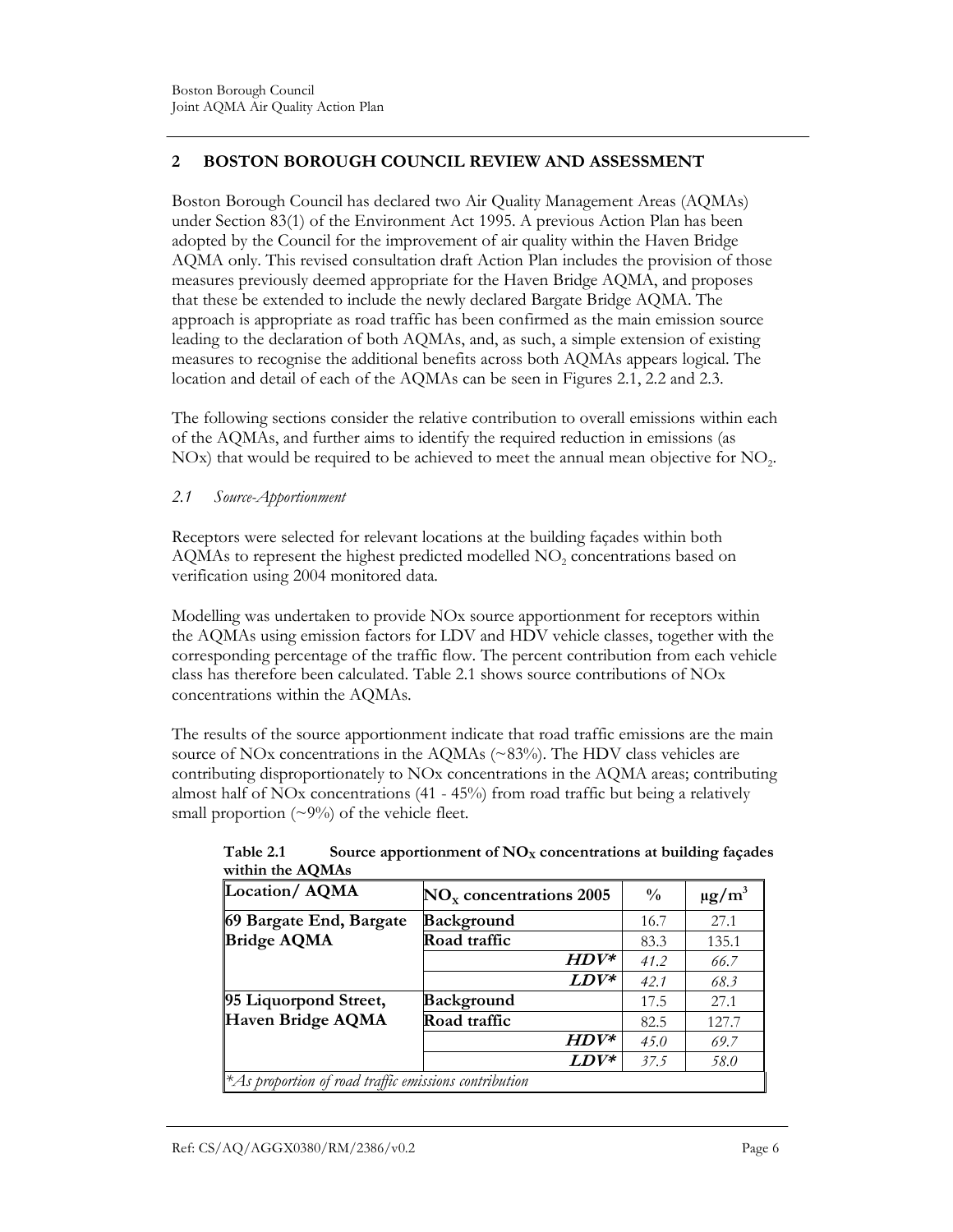# 2.2 Reduction in NOx required to achieve  $\rm NO_2$  objective

Modelling work, undertaken to determine the amount of  $NO<sub>2</sub>$  reduction (as  $NOx)$ ) required to achieve the annual mean  $NO<sub>2</sub>$  objective at the worst-case receptors within each AQMA has been undertaken to inform the focus of attention of the action plan. In order to determine the amount of NOx reduction required the annual mean objective of 40  $\mu$ g/m<sup>3</sup> NO<sub>2</sub> is calculated to be an equivalent NO<sub>x</sub> concentration of 135.6  $\mu$ g/m<sup>3</sup> using LAQM.TG (03), taking into account background concentrations in 2005.

The following provides a summary of the required reductions in NOx to be realised by the implementation of local measures through the action plan:

# (1) Bargate Bridge AQMA

The maximum NOx reduction required within the Bargate Bridge AQMA at the façade of the worst-case receptor is  $26.5 \mu g/m^3$  (equivalent to a 16.4% improvement in NOx) in 2005 and NO<sub>2</sub> reduction is  $2.1 \mu\text{g/m}^3$  (equivalent to a 5.1% improvement in  $NO<sub>2</sub>$ ).

# (2) Haven Bridge AQMA

The maximum NOx reduction required within the Haven Bridge AQMA at the façade of the worst-case receptor is  $19.2 \mu g/m^3$  (equivalent to a 12.4% improvement in NOx) in 2005 and NO<sub>2</sub> reduction is 1.3 $\mu$ g/m<sup>3</sup> (equivalent to a  $3\%$  improvement in NO<sub>2</sub>).

The Air Quality Action Plan aims to reduce the levels of  $NOX/NO_2$  within the AQMA by these amounts.

# 2.3 Policy Developments Applicable to Both AQMAs

The results of the source-apportionment work are relevant to the formulation of the Air Quality Action Plan for Boston and show that the following are most likely to bring about improvements in air quality within the AQMA and lead to the achievement of the air quality objective for  $NO<sub>2</sub>$ :

- An investigation into suitable traffic management options to be implemented on the strategic trunk road network accessing the town, to reduce congestion at key 'pinchpoints' on the network, is being undertaken as part of the Boston Transport Study. The measure will result in the undertaking of an initial evaluation report, with LCC being subsequently responsible for any implementation;
- The implementation of an enhanced bus network along key strategic routes through the use of Quality Bus Partnerships. An enhanced service provision and the provision of better route information and bus schedules will invariably make buses a more attractive alternative for the public, leading to a change in modal shift away from private vehicle use;
- Implementation of travel plans and the promotion of sustainable forms of transport for key businesses and other organisations within the town; and
- Implementation of school travel plans to assist in the reduction of the 'school run' at morning peak-hour periods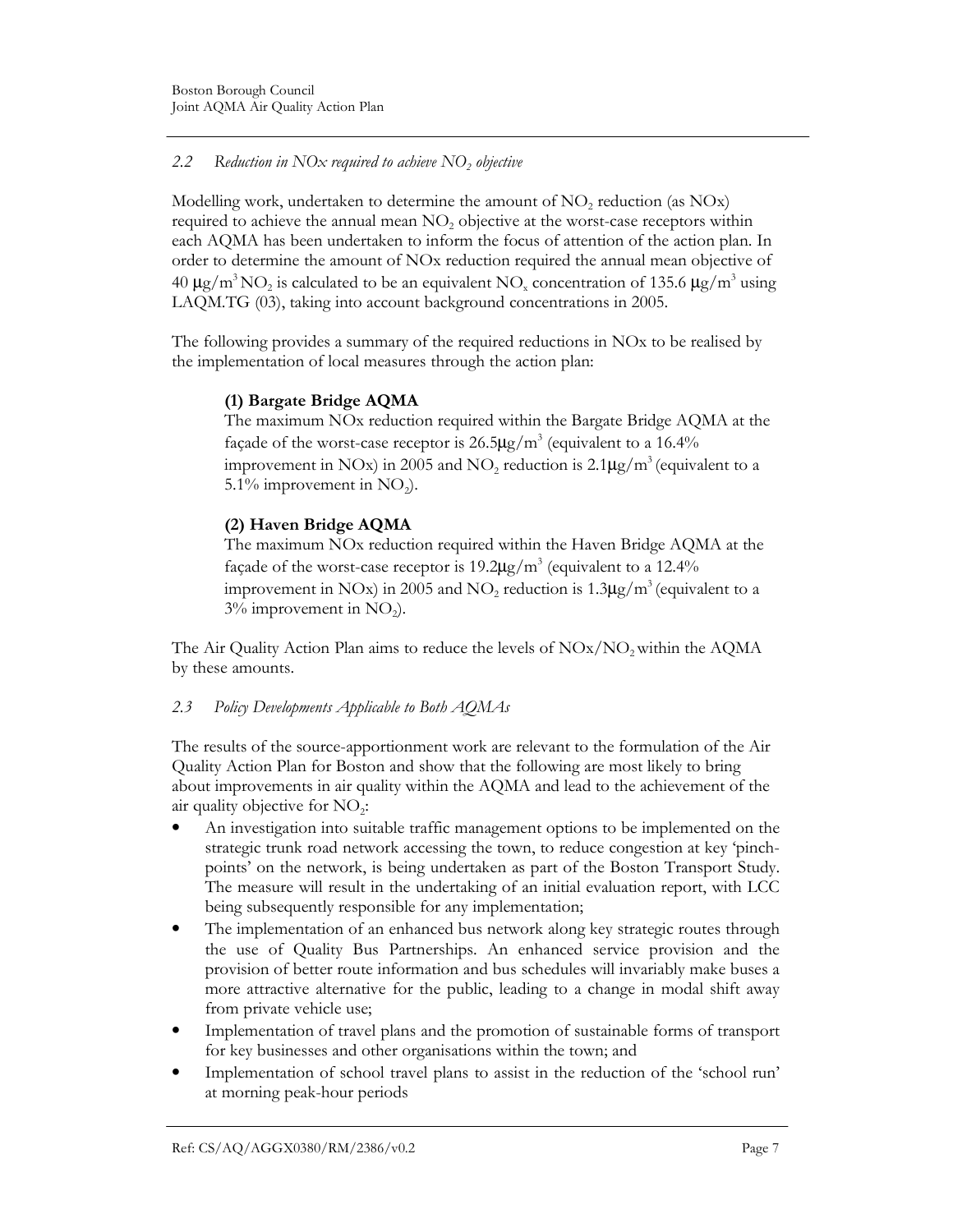This document provides a detailed consideration to the policies and measures that Boston Borough Council is considering for implementation within its Air Quality Action Plan. It builds upon information contained within the Lincolnshire County Council Local Transport Plan (LTP) and its 2003 Progress Report.

In determining the nature of the measures to be included within this action plan a Working Group was set up comprising relevant department representatives of the Council (Environmental Health, Planning and Regeneration) and also with the Transport Department of Lincolnshire County Council. In addition, external consultants (Casella Stanger) were included within the initial discussions on the measures to be included.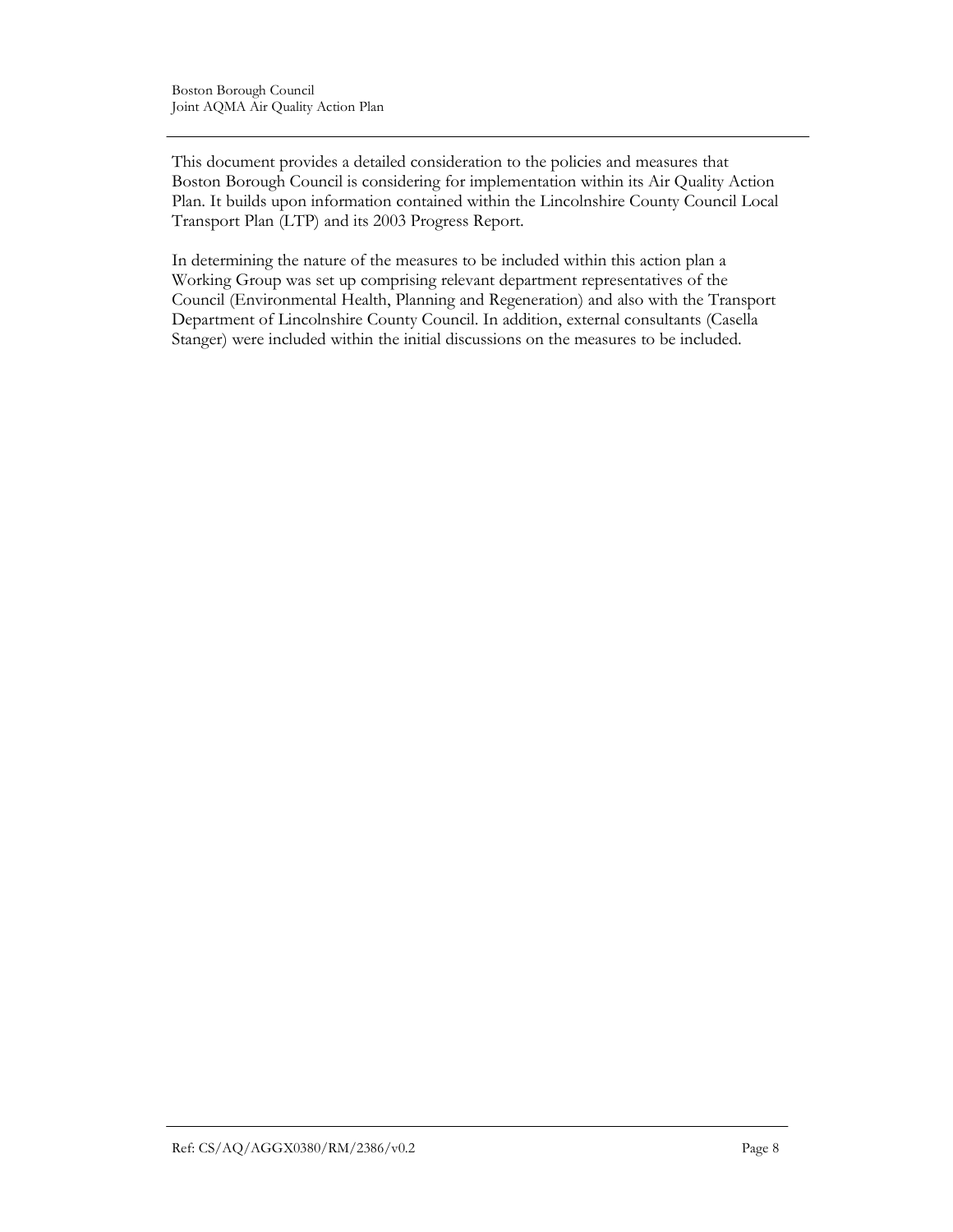Boston Borough Council Joint AQMA Air Quality Action Plan



Reproduced with the Permission of Ordnance Survey  $\circledcirc$  Crown Copyright Licence No. LA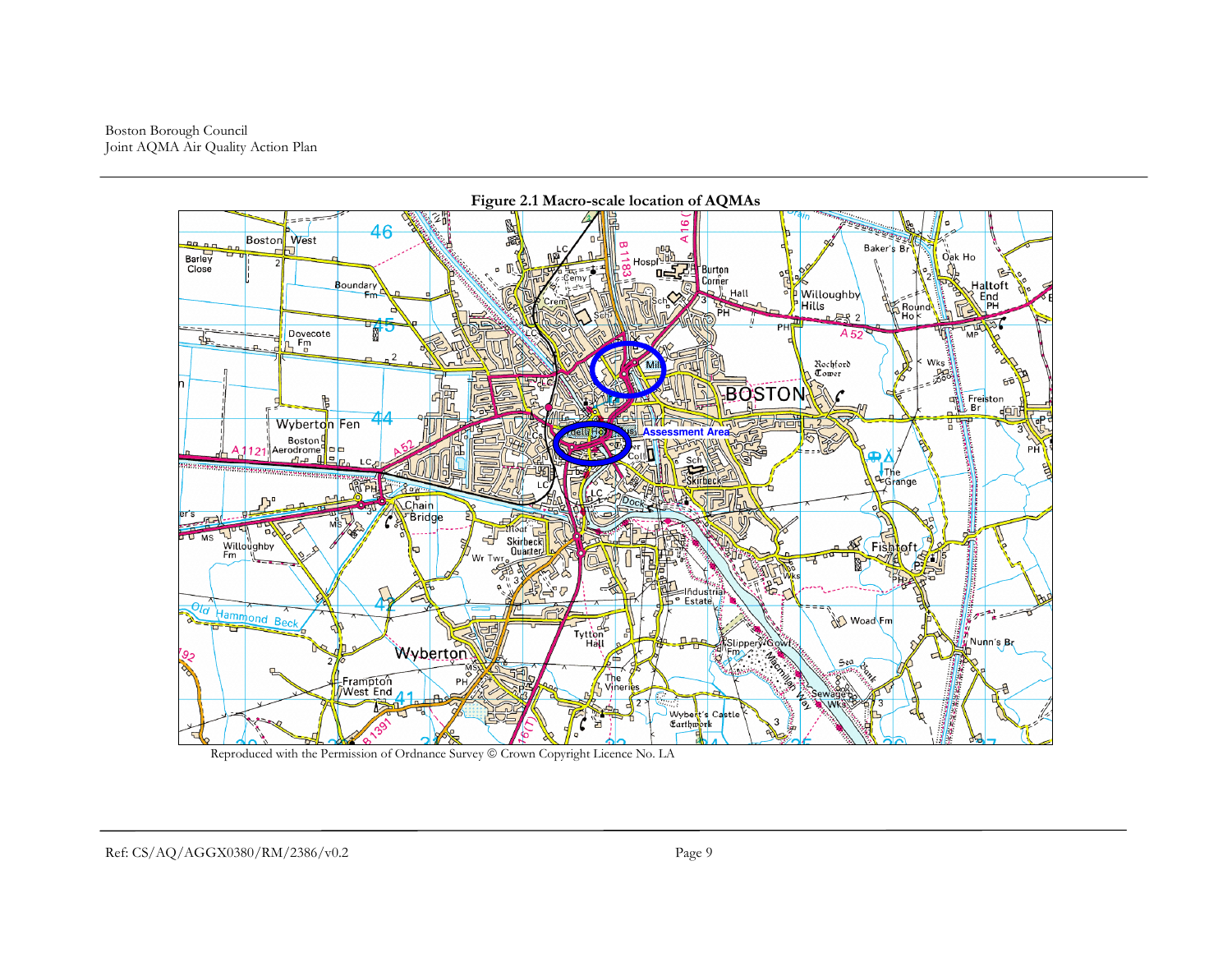Boston Borough Council Joint AQMA Air Quality Action Plan



Reproduced with the Permission of Ordnance Survey © Crown Copyright Licence No. LA Note: :Location of Continuous Analyser no longer relevant.

Evident at time of declaration.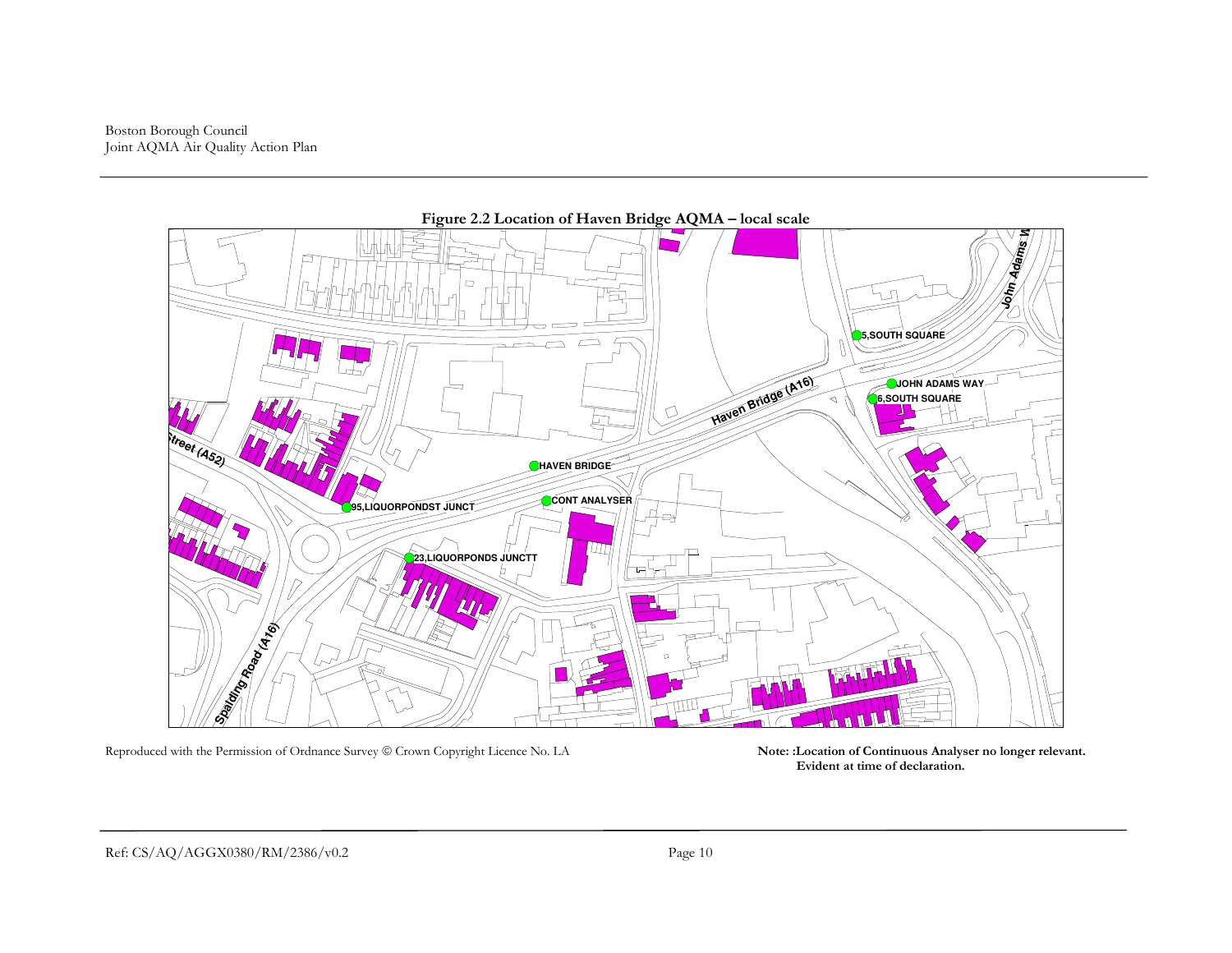Boston Borough Council Joint AQMA Air Quality Action Plan



Reproduced with the Permission of Ordnance Survey  $\circledcirc$  Crown Copyright Licence No. LA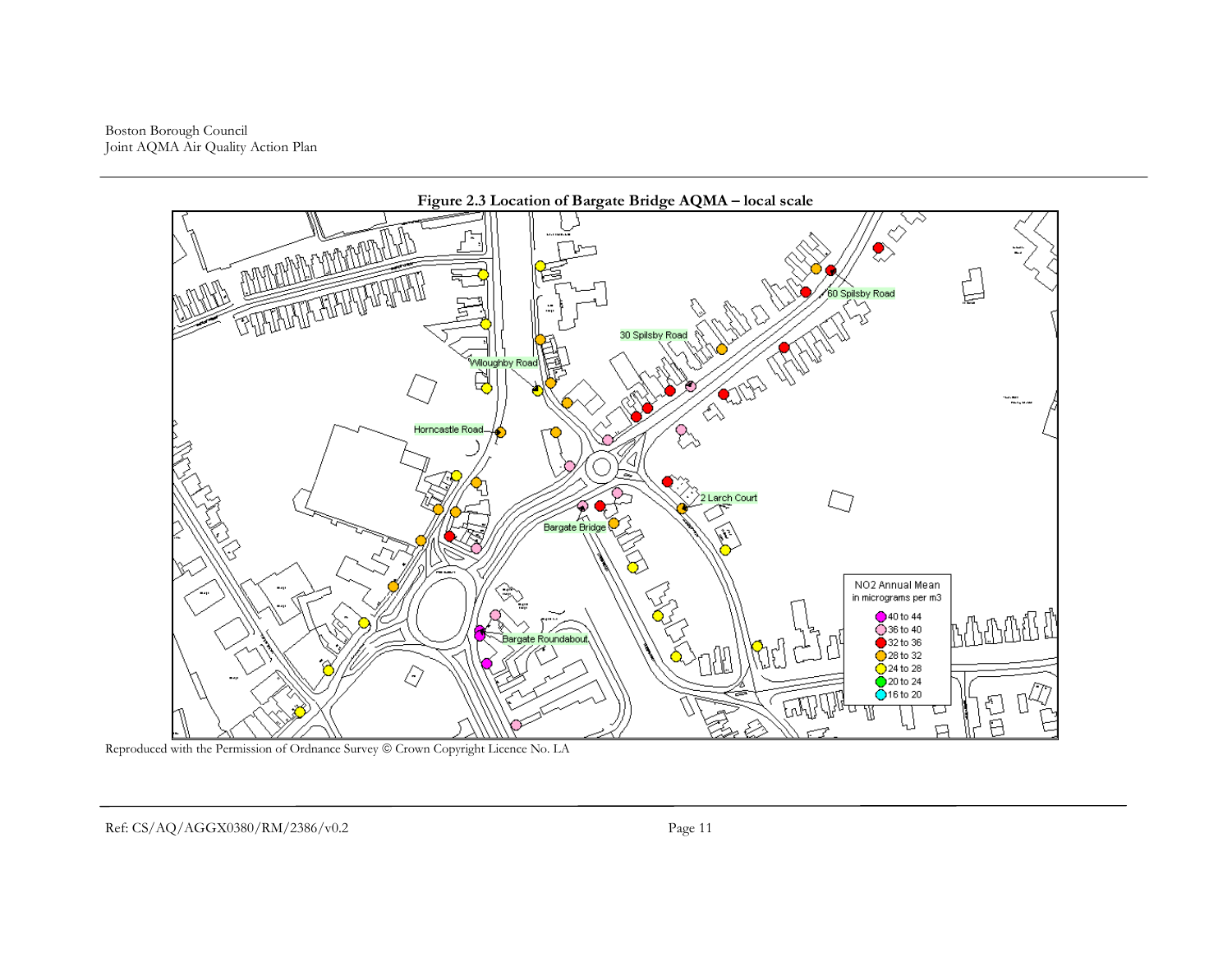#### Key Points:

- The AQMAs have been declared on the basis of exceedences of the annual mean  $NO<sub>2</sub>$  objective (2005);
- Consideration to sources of pollution show that it is road traffic that is the main source;
- Of the major roads sources, it is Heavy Duty Vehicles (HDVs) that make the most contribution to levels of  $NO<sub>2</sub>$  through NOx emissions.
- A reduction in NO<sub>2</sub> of at least  $2\mu g/m^3$  is required on the annual mean at the worst case receptor to achieve the objective;
- Policy measures aimed at reducing the number of local trips undertaken by residents, and aimed at reducing emissions from HDVs within the area are likely to achieve the greatest reductions in levels of  $NO<sub>2</sub>$ ;
- The action plan fulfils the duties of the Council under Section 84(2) of the Environment Act 1995, which requires the authority (having declared AQMAs) to move towards attainment of the relevant air quality objectives, despite the fact that the compliance date of 31 December 2005 has passed.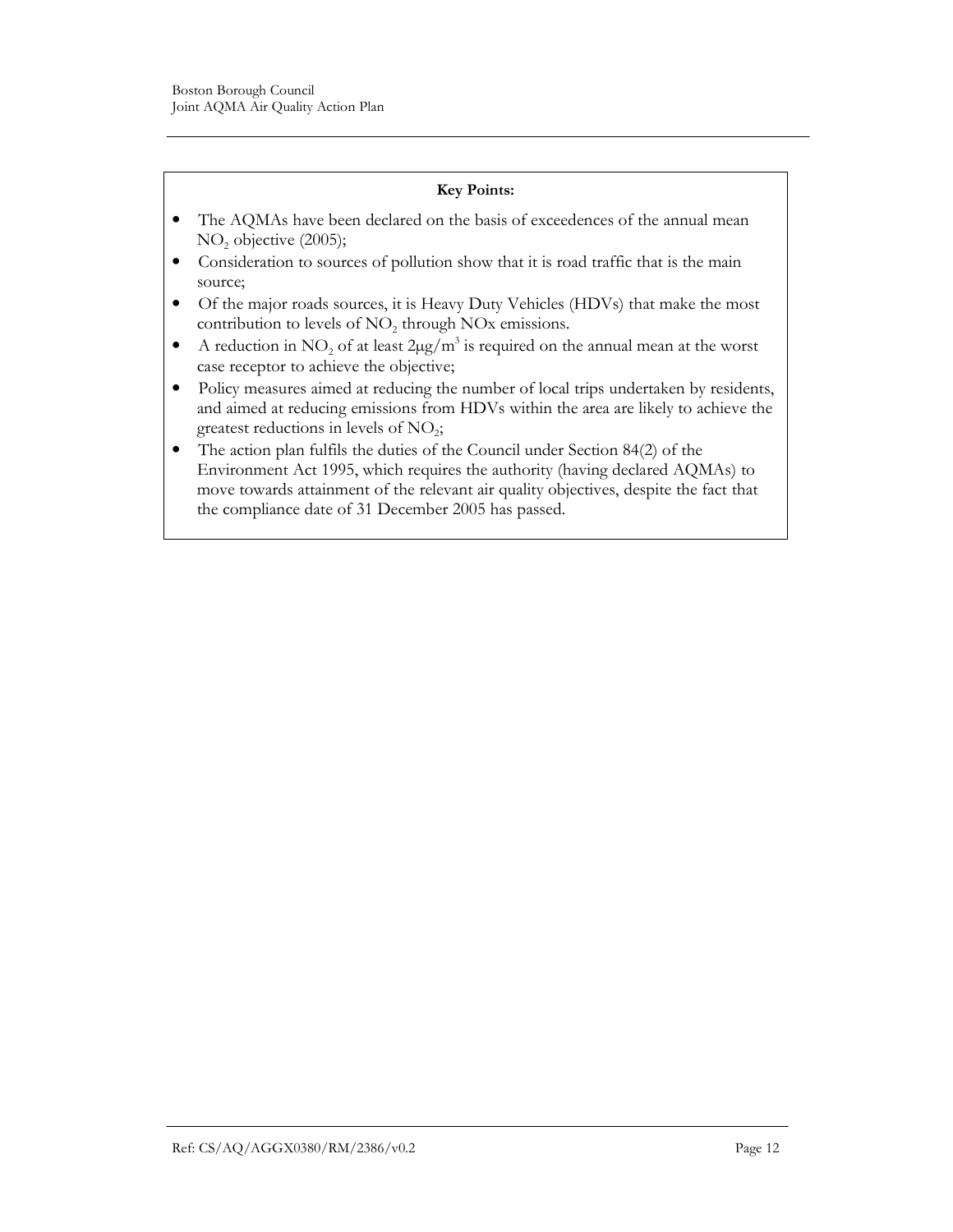# 3 THE ACTION PLAN PROCESS

#### 3.1 Aims of the Action Plan.

The immediate aim of the action plan is to set down and identify a number of appropriate measures that can be taken to improve air quality within the AQMA. The action plan should appraise each measure in terms of feasibility and benefits to air quality, whilst providing explicit consideration to time-scales with respect to implementation.

### 3.2 Structure of the Action Plan

Chapter 1 has previously given a brief overview of the legislative requirements for the formulation of an air quality action plan and the need to improve air quality within Boston town centre.

Chapter 2 provides an outline of the size and scope of the air quality problems in the AQMAs.

Chapter 3 provides the background to the action planning process and includes details with respect to the overall themes of this document and the process by which consideration to measures has been achieved.

Chapter 4 deals with existing and future actions that can be taken. The approach to policies has been to package policies according to the overall themes by which they operate. These include:

- Package 1: Major Infrastructure Developments;
- Package 2: Local Intervention Measures

The approach has been to first describe the policies in the context of air quality and then provide a tabular summary for specific details. Each action or proposal in the table includes an estimate of how long it will take, how costly it is, and what air quality benefit it will deliver. It also has details of which body (internal or external) will be responsible for implementing it. In many cases, this involves working closely with external partners to deliver improvements, for example, Lincolnshire City Council – who manage the strategic road network for Lincolnshire. Some Council initiatives and policies can impact directly or indirectly on air quality. These will have been subjected to Council consideration and in many cases directly to public consultation. The first part of the table of actions is based on existing BBC Policy. In addition to those actions that already form part of the Council's Policies several extra initiatives are also needed to reduce emissions. These new initiatives form the second part of each detailed tabular summary.

Section 5.4 provides details on the process of consultation undertaken by the BBC in determining the policy measures that should be included within the action plan.

Chapter 6 explains how BBC will monitor the effectiveness of this action plan.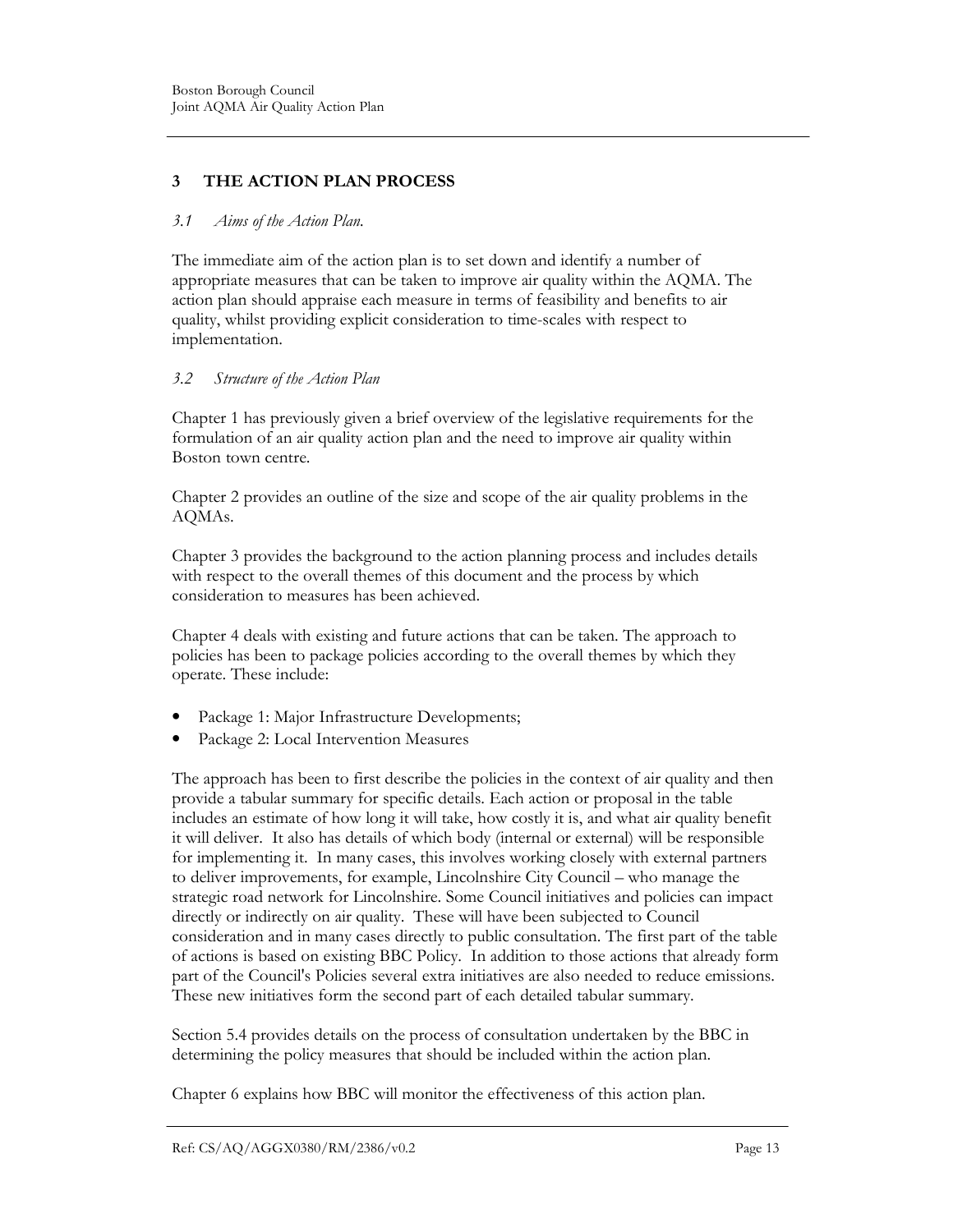### 3.3 Building upon existing strategies

In deriving Air Quality Action Plan (AQAP) for Boston Borough Council a number of existing strategies and policies have been incorporated. Notably, theses include:

- Boston Borough Local Plan First Deposit (March 2004:
- Lincolnshire County Council Local Transport Plan (July 2000);
- Lincolnshire County Council Local Transport Plan Annual Progress Report 2003;
- Boston Community Strategy (Under Review);
- The Boston Master Plan.
- Boston Corporate Plan, 2004-2009.

#### 3.4 Impact assessment

For each proposal, or package of proposals, included in the draft AQAP some consideration to the impacts of the proposed measure(s) on air quality is included. The approach to 'impact assessment' within the draft Plan has been to, where possible, determine quantitatively the reduction in pollutant emissions or concentrations derived from the proposal. However, limitations to this approach are evident and quantitative analysis is confined to those proposals that lend themselves easily to such an approach through the use of complex dispersion models, and/or the use of emissions estimates. For example, where a proposed reduction in the volume of traffic is suggested a dispersion model can be used to determine the impacts on air quality within the affected area. Less practical to assess fully is a proposal that entails increasing the coverage of cycle lanes within an area, or increasing the number of 'walk-to-schools' initiatives. Consequently, where such 'Smart Measures' are proposed, an estimate of the improvements in air quality brought about by the package as a whole has been made, based on 'best estimates'.

With regards to the proposed development of the Docks Link Road, changes in traffic flows lend themselves to detailed modelling and this has been undertaken using the ADMS-Roads model, previously used in the review and assessment work that has led to the declaration of the AQMA in Bargate Bridge.

#### 3.5 Time-scales

Part IV of the Environment Act stipulates that a local authority must move towards achieving the air quality objectives within its area, where those objectives have been shown to be exceeded in the relevant future years. Under Section 84 of the Act the local authority, in drawing up its action plan, must give due consideration to the time-scales to which the objectives are required to be achieved. The current AQMA within the Borough is declared on the basis of predicted exceedences of the annual mean objective for  $NO<sub>2</sub>$  – the date of achievement of this objective is 31 December 2005.

Many of the existing measures are in place as a consequence of existing strategy implementation. New policy measures should give due regard to this date and time-scales for these measures have additionally been identified. It is stated from the outset that the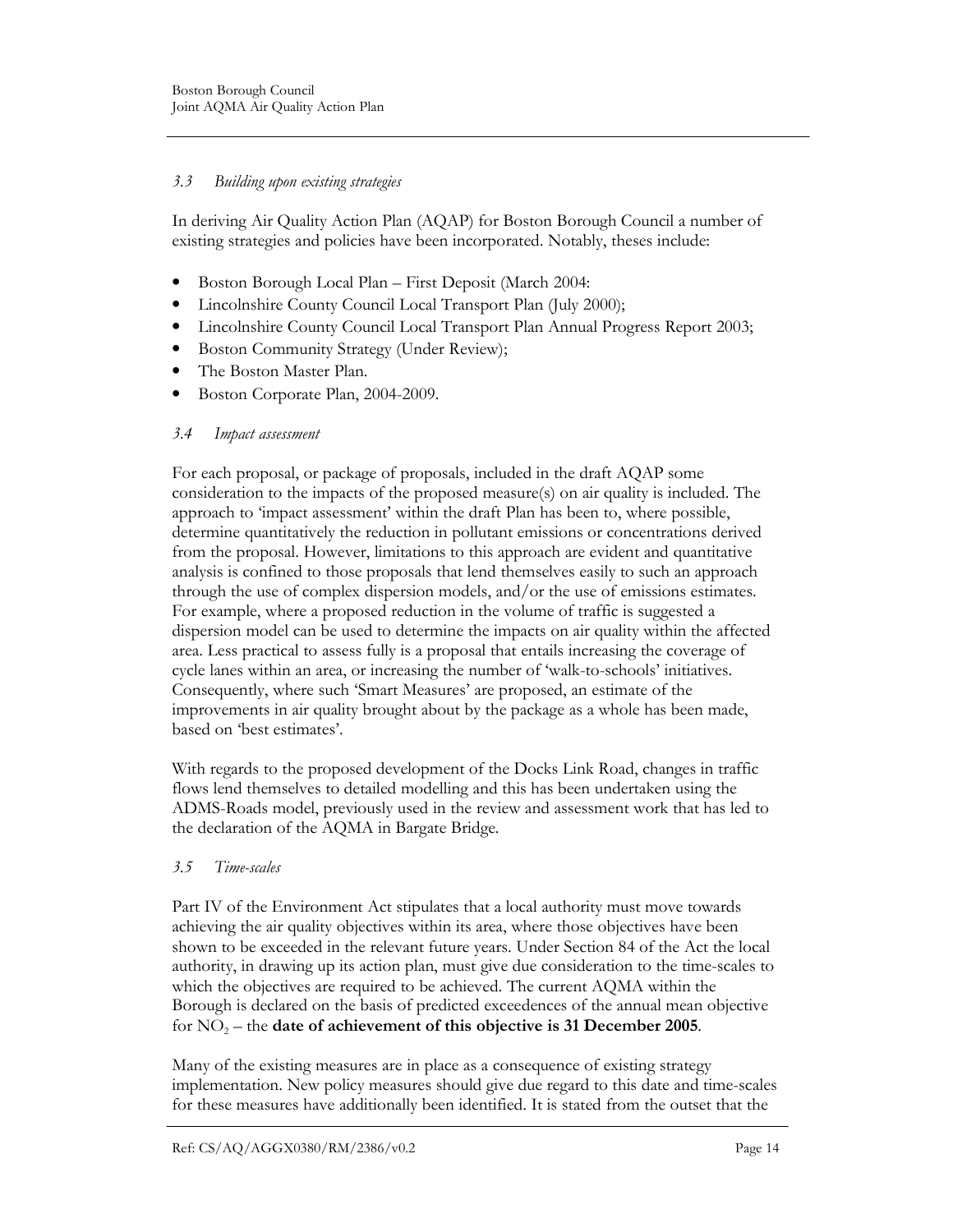extent of the problem within the AQMA is such that no single policy measure is likely to solely achieve the required reduction in ambient levels of  $NO<sub>2</sub>$ . As such, the achievement of the objective is dependent upon the cumulative impacts of a number of measures, the main one of which has been identified and is outside the authority of the Borough. It is therefore unlikely that the proposals included within this action plan will achieve the necessary reductions in  $NO_2$  within the time-scale of the objective date (i.e. 2005). However, it is likely that the longer-term improvements in air quality will be realised within the life-time of the second round of Local Transport Plans (LTPs), which require authorities to set out their transport objectives for the period 2006 – 2011.

It is the additional objective of the plan to safeguard air quality in those existing areas not shown to be an issue, whilst additionally bringing about an improvement in air quality across the Borough both in the short-term and in the longer-term.

### 3.6 Funding

Many of the policy measures included within the Action Plan have already had funding allocated, or being sought through the latest Local Transport Plan (LTP2). New measures for which funding has yet to be sought are highlighted separately in order to establish the full additional funding burden of the policies specifically included for the Borough's statutory duties on air quality.

# 3.7 Responsibilities

The Borough is under statutory duty through Part IV of the Environment Act 1995 to improve air quality within an AQMA, where such an AQMA has been declared. This action plan sets out to identify those measures over which the Council has direct control, whilst additionally identifying those measures which are the responsibility of other parties. Within the Borough's actions, responsibilities have been additionally identified across relevant departments covering Environment, Planning, and Regeneration. Where necessary partnership working is required to realise the policy included more than one body has been identified.

The AQMA is declared on a strategic road link that form part of the Lincolnshire County Council network managed by Lincolnshire County Council. As such, Lincolnshire County Council is both a statutory consultee within the formulation of this action plan and also a necessary contributor to the success of its implementation. Support from Lincolnshire County Council is therefore sought as a Partner in the action plan.

# 3.8 Costs, benefits and feasibility

It is difficult to precisely quantify some of the effects of the proposals and it was decided to use broad descriptors for the Timescale, Cost and Air Quality Benefit. In approaching this aspect of the action plan the Borough Council has taken heed of current advice from the Defra Action Planning Helpdesk and also sought to refer to useful examples of action plans already submitted. It has been concluded that a simple matrix approach is best suited to the current needs based on the following descriptors: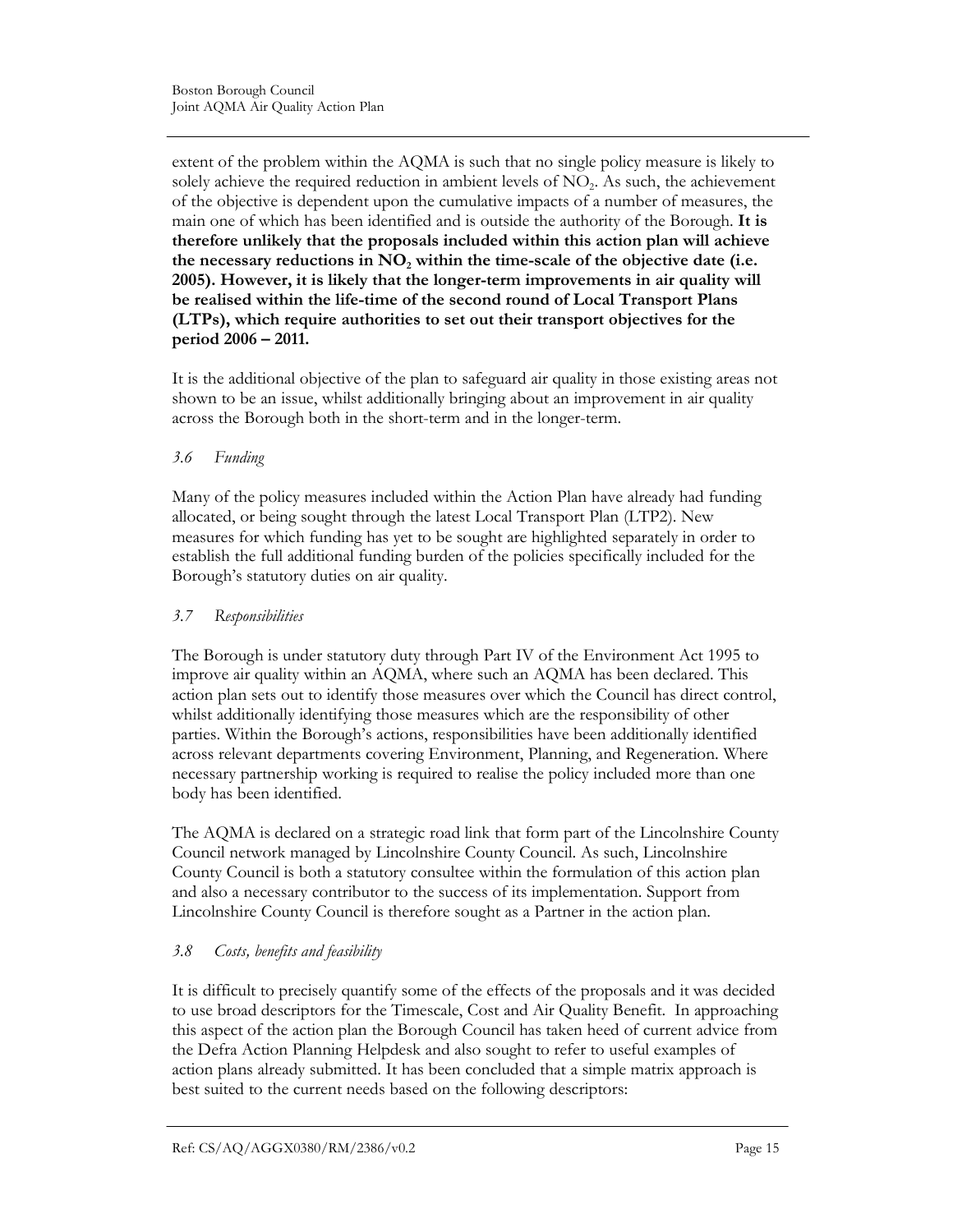# Time-scale definitions (from January 2006)

 $Long = Long Term (5 - 10 years plus)$  $Median = Medium Term (2-5 years)$ Short  $=$  Short Term (within the next 2 years)

| Yr1 | Yr2 | Yr3 | Yr4 | Yr5 |
|-----|-----|-----|-----|-----|
|     |     |     |     |     |
|     |     |     |     |     |
|     |     |     |     |     |

# Cost definitions (estimated at 2002 prices)

Very High = more than  $f$ ,1,000,000 High =  $f100,00 - f999,999$ Medium =  $f_50,000 - f_59,999$ Low = less than  $\text{\textsterling}49,999$ 

| ⊦.<br>٠. |
|----------|
| ÷.       |
|          |
|          |

# Air Quality Benefit (up to 2005)

High = improvements greater than  $2\mu g/m^3$ Moderate =  $1 - 2 \mu g/m^3$ Reasonable =  $0.2 - 1 \mu g/m^3$ Negligible = less than  $0.2 \mu g/m^3$ 

#### Key Points:

- The action plan has aimed to identify a number of policy measures that could assist in the Borough moving toward the achievement of the annual mean objective for  $\mathrm{NO}_2$ ;
- The action plan has built upon existing measures contained within the Local Transport Plan;
- Where possible, the action plan has tried to assess the impacts on air quality of each proposed measure and additionally attempted to provide an assessment of the cumulative impacts of each package of measures;
- The action plan has indicated whether funding has been achieved through the identification of existing measures, alongside where additional funding is required through new measures;
- Time-scales and responsibilities for the implementation of each measure and/or package of measures are provided;
- The action plan has attempted to provide a measure of ranking the measures according to feasibility, cost and benefits;
- Support from Lincolnshire County Council is sought with respect to forming a Partnership working for the implementation of the actions included in this plan.
- The LTP process is the mechanism by which any major infrastructure developments will be considered.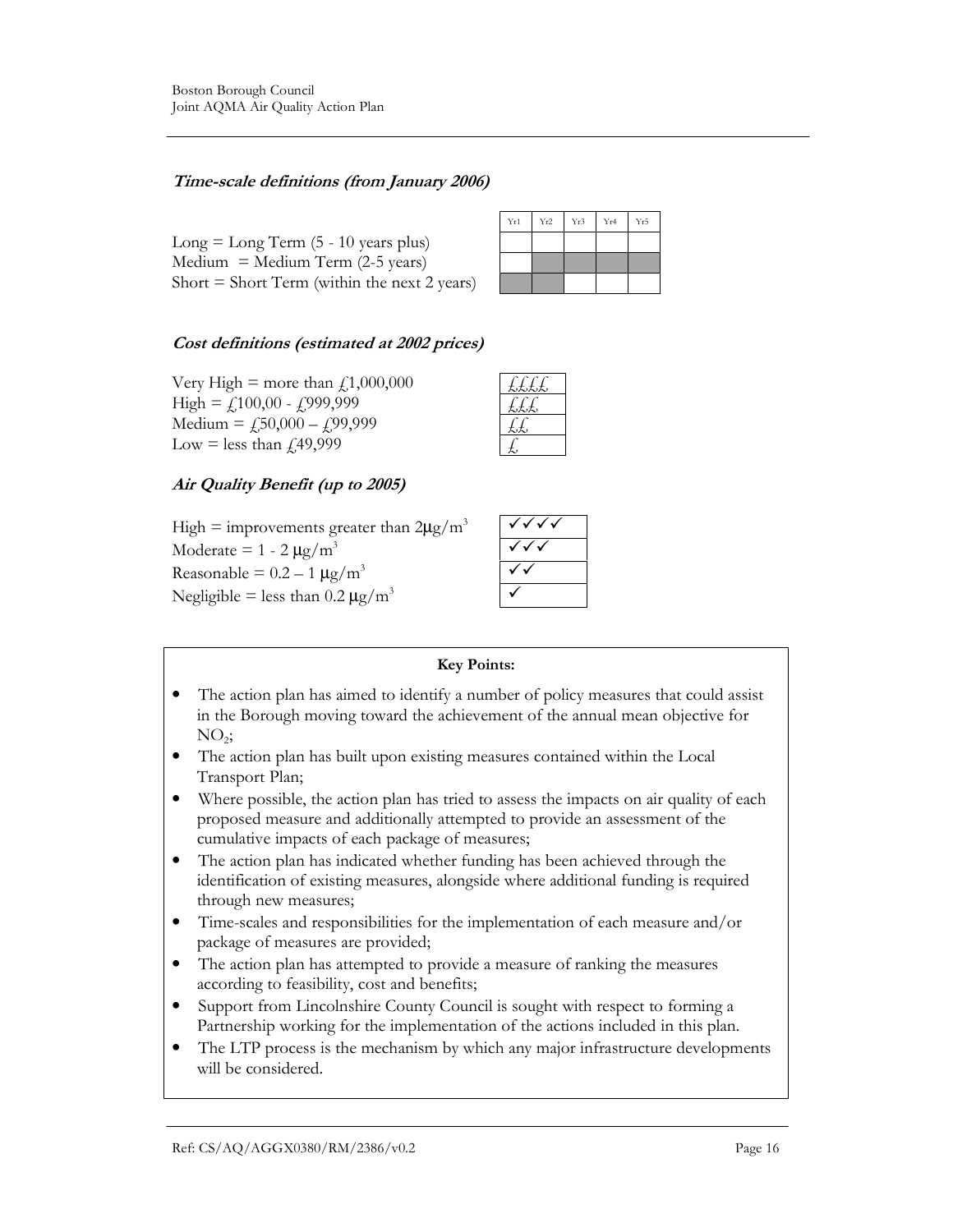# 4 POLICY PROPOSALS – A THEMATIC APPROACH

The proposals in the following section are submitted under the following themes:

- PACKAGE 1: Major Infrastructure Development;
- PACKAGE 2: Local Intervention Measures

Package 2 encompasses general themes of encouraging modal shifts in public behaviour, reductions in traffic, and raising awareness.

It is likely that with respect to Major Infrastructure developments within the area of Boston that a significant reduction in road traffic could in the longer term be achieved that would singularly achieve the annual mean  $NO<sub>2</sub>$  objective. However, this is outside the current time-scale for achievement date of 31 December 2005. As such, a series of smaller measures, each delivering part of the required improvement, is likely to be the most successful approach to achieving reductions in pollutant concentrations across the Borough in the short-term.

Under each theme (or package) a number of individual measures are proposed which aim to make a contribution to improving air quality within the Borough as a whole. A table has been included on the following pages for each of the existing policy actions and future proposals. The table aims to identify those departments within the Borough Council that would be responsible for the implementation of the policy, or whether the implementation relies on partnership working with external organisations. Moreover, for each policy the perceived (or calculated) air quality benefits are reported each measure alongside any readily identifiable non-air quality benefits (both positive and negative) that could impact on the community. These include such aspects as reduced congestion, reduced noise, costs to businesses, social exclusion and affordability. In addition, for each proposed policy measure an assessment of the way in which the measure will be perceived by relevant stakeholders has been made, alongside the costs and feasibility of implementation.

Annex B provides an overall tabular summary for each of the proposed measures included in each of the packages.

It is recognised from the outset that many of the existing and proposed policy measures contained within this plan would, in themselves, not provide a substantial benefit to air quality. It is therefore important that each package of measures is considered in terms of the cumulative impacts on air quality. In order to highlight this, a statement on the cumulative impacts of each package of measures (existing plus proposed) is made.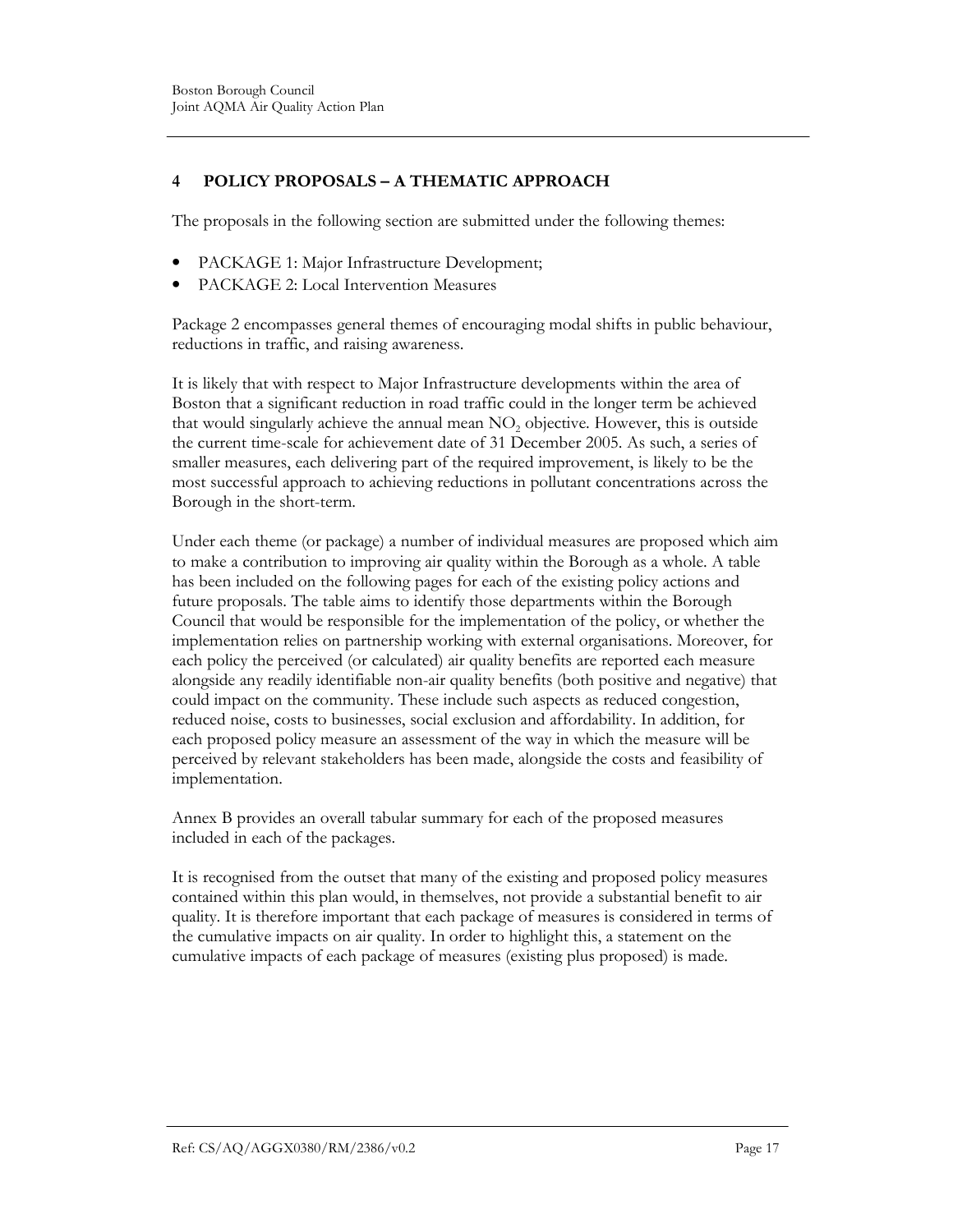# 5 PROPOSED MEASURES

#### 5.1 PACKAGE 1: Major Infrastructure Developments

The following measures have the over-arching theme of major infrastructure development and aim to provide alternative routes for traffic currently entering the AQMA. Time-scales for implementation are outside that of the current achievement date for the annual mean  $NO<sub>2</sub>$  objective, however, such schemes are likely to reduce significantly the amount of emissions within the AQMA and therefore lead to significant improvements in air quality. Actual impacts of schemes on air quality will be determined through the Environmental Impact Assessment process, to be carried out as part of separate Environmental Statements to be submitted in support of the applications for the schemes. However, a preliminary assessment of the benefits in air quality has been undertaken in support of the Action Plan, which is shown in Appendix A.

Of the two schemes considered here, completion of the Docks Link Road is envisaged within the lifetime of the  $2<sup>nd</sup> LTP (2006/7 – 2010/11)$ . The Outer Distributor Road is a longer term consideration that will form part of the Boston Transport Study , but notwithstanding this it has been included to assess potential benefits. The schemes have been assessed for a year of implementation of 2010, in line with consideration to completion within the  $2<sup>nd</sup> LTP$  period and to allow consideration to the potential reductions in air quality achievable by the EU Limit target date 2010 through their implementation.

#### Boston Docks Link Road

Lincolnshire County Council is awaiting the final decision for the development of the new Boston Docks Link Road. A formal Environmental Impact Assessment was undertaken in support of the application and an Environmental Statement submitted. The document has undertaken a detailed consideration to air quality impacts of the proposed scheme and has considered the relationship between the scheme and the AQMA. The assessment concluded that traffic flows along Haven Bridge and John Adams Way will be reduced with the opening of the Docks Link Road. In addition, congestion will be reduced thereby increasing the speed of vehicles, which is likely to result in a reduction of emissions within the AQMA.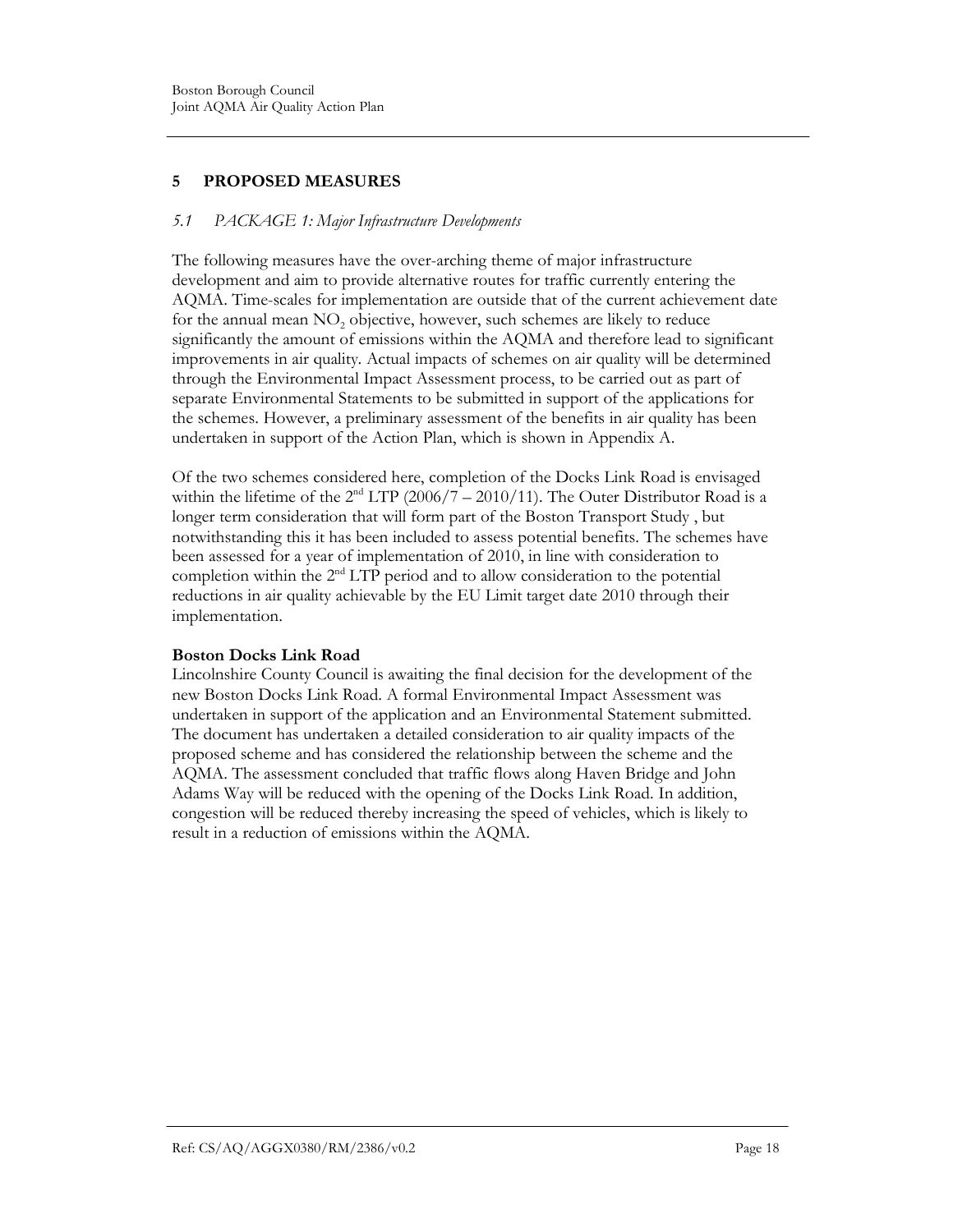#### Policy AP 1:

The Council supports the building of the Boston Docks Link Road.

| Responsibility             | LCC / BBC                                                         |
|----------------------------|-------------------------------------------------------------------|
| <b>Air Quality Impacts</b> | This option would significantly reduce traffic from within        |
|                            | the AQMA with the likely result of significantly moving           |
|                            | towards achieving the annual mean NO <sub>2</sub> and a reduction |
|                            | of $2\mu$ g/m <sup>3</sup> .                                      |
| Non Air Quality Impacts    | Positive: economic regeneration                                   |
|                            | Negative: none identified.                                        |
| Perception                 | Likely to be positive for economic regeneration and by            |
|                            | residents located within the AQMA.                                |
| Cost-effectiveness &       | Costs = Very High. Environmental Statement submitted              |
| Feasibility                | and proposal on course for realisation. Costs covered by          |
|                            | County – outside of the current LTP.                              |

#### The Outer Distributor Road (Western bypass scheme)

The Outer Distributor Road is a longer term consideration that is being considered within the Boston Transport Study, but has been included to assess potential benefits.

#### Policy AP 2:

### The Borough Council supports the longer-term vision for the provision of the Outer Distributor Road for Boston.

| <b>Responsibility</b><br><b>Air Quality Impacts</b> | <b>LCC</b><br>This option would significantly reduce levels of Heavy<br>Good Vehicles (the most polluting vehicle class) within<br>the AQMA and would ensure achievement of the annual<br>mean NO <sub>2</sub> with this measure alone. |
|-----------------------------------------------------|-----------------------------------------------------------------------------------------------------------------------------------------------------------------------------------------------------------------------------------------|
| Non Air Quality Impacts                             | Positive: economic regeneration, ease traffic congestion<br>Negative: none identified.                                                                                                                                                  |
| Perception                                          | Likely to be positive for economic regeneration and by<br>residents located within the AQMA.                                                                                                                                            |
| Cost-effectiveness &<br>Feasibility                 | Costs = Very High. Environmental Statement not<br>submitted. Costs not secured within current LTP                                                                                                                                       |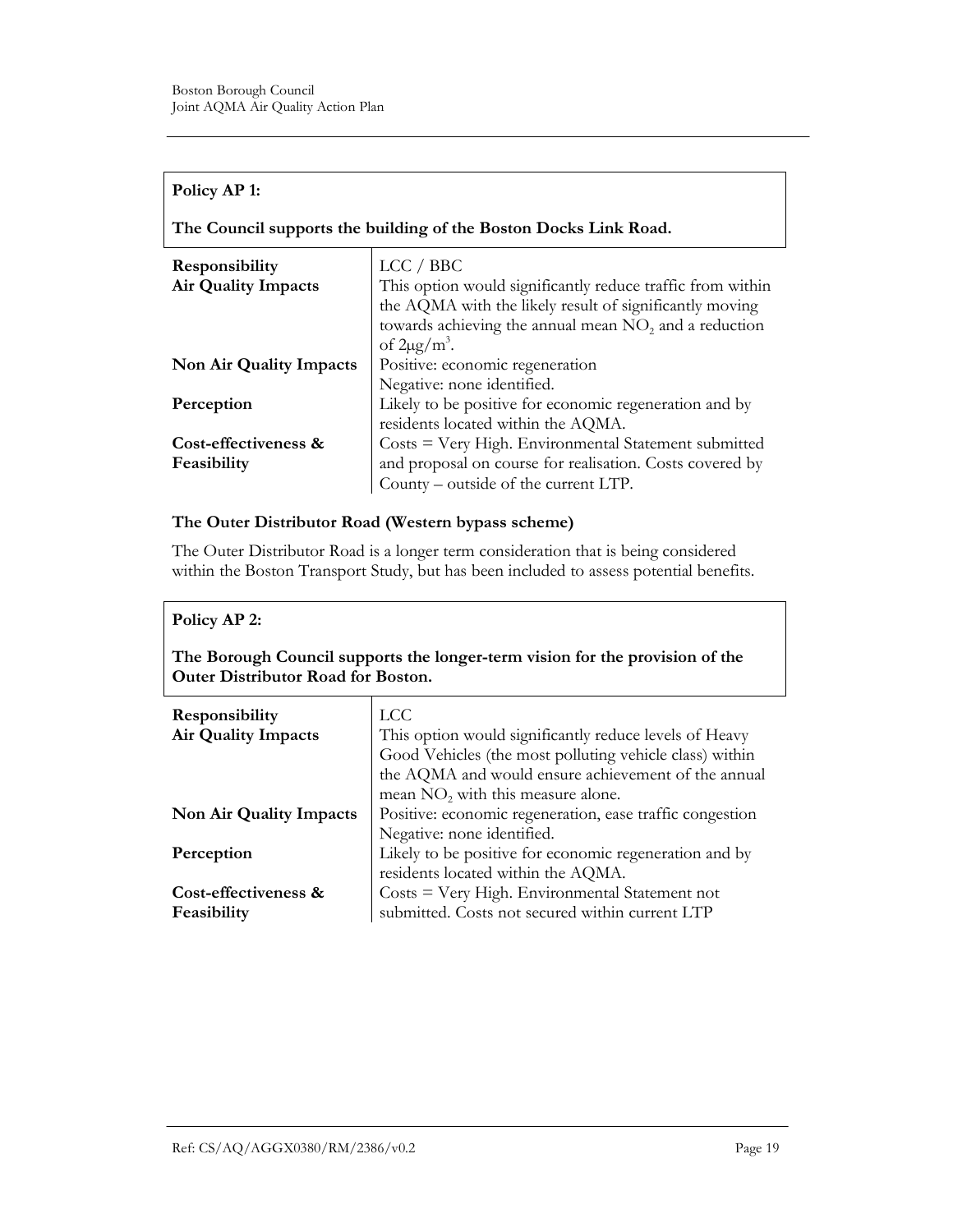# 5.2 PACKAGE 2: Local Intervention Measures

Recent research carried out on behalf of DfT has shown that Smarter Choices (commonly referred to as "Softer Measures") can lead to potentially significant reductions in peak-hour traffic flows within otherwise normally congested areas. The extent to which reductions can be achieved is solely dependent upon the 'intensity' of implementation (i.e. school travel plans at 25%, 50% or 100% of schools or all major employers in the area or 50% of employers within an area). The fundamental aim of Smarter Choices is to influence the way in which people travel, through the provision of more attractive alternatives. For example, Bus Quality Partnerships provide an obvious means by which large numbers of people can be made to change their mode of transport. The provision of modern smart clean buses, supported by clear and updated travel information can persuade a certain percentage of the population (those mostly with attitudes that are open to influence) out of their private vehicles. Flexible working hours and tele-working are less obvious way in which people's decisions on transport methods can be influenced. The key objective of Smarter Options in the majority of cases is to reduce the peak-hour journeys made on the local road network, which typically lead to traffic volumes that exceed the road capacity, and hence cause congestion.

The success to which reductions can be achieved not only depends on the intensity with which campaigns to promote modal shift are employed, but also the under-pinning of policy measures that reduce the level of 'opportunistic' traffic movements. That is, measures are included, which remove the chance of traffic replacing that which has been removed from the road network. This fact acknowledges that a certain proportion of the travelling public remain 'wed' to their cars and will never be influenced to travel by other means (other than perhaps through the implementation of more draconian measures). To this end, road-user charging, reduced parking provision or higher priced parking, provide the means by which stronger influences on attitudes may be asserted – policies which complement the Smarter Choices approach.

In deciding on which policy measures are most applicable to Boston the following Smarter Choices have been deemed acceptable:

- Workplace travel plans
- Personalised travel plans
- School travel plans
- Enhanced provision of public transport information

Details of these separate elements form consistent themes in the following 'local' policy measures.

# Boston Transport Study

The Boston Masterplan - Strategy (2004) has identified Transport Infrastructure and Congestion as one of the key issues (Priority 4). Lincolnshire County Council Executive has agreed to the undertaking of a study into the transport problems experienced by Boston and to set down the strategic framework for future transport requirements. This agreement was achieved on 7 December 2004 and Jacobs Babtie has since been undertaking the work and will report their initial findings in Spring 2006. The aim of the Transport Strategy is: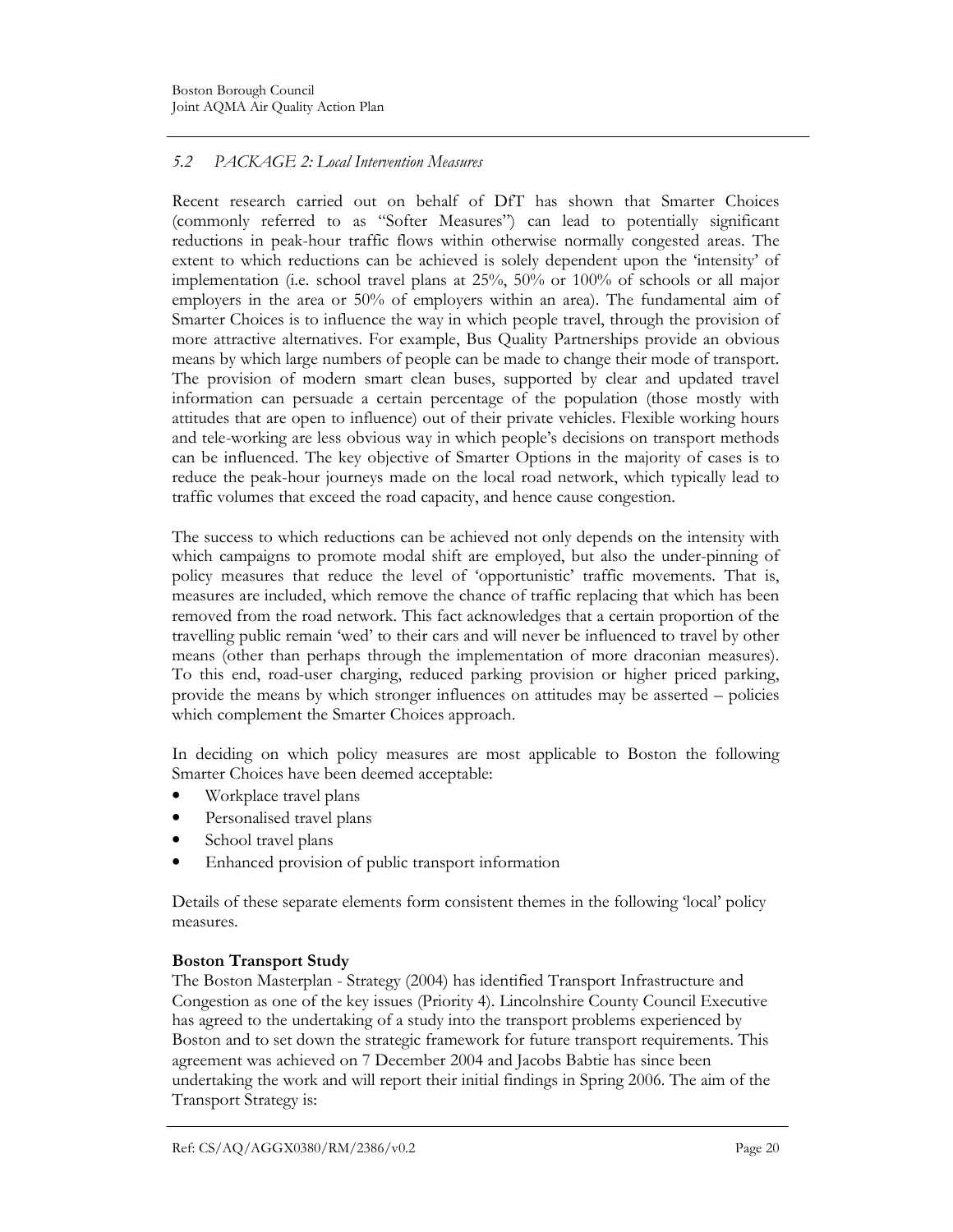- To provide a framework for better management of movements into and through Boston in the period up to 2021;
- To address the problems associated with existing and anticipated levels of congestion in Boston;
- To address the impact of existing and anticipated traffic movements on the environment in Boston;
- To improve safety;
- To improve accessibility;
- To support a sustained economic growth for Boston and to assist in meeting the regeneration aspirations of Boston and its surroundings

The Boston Transport Study will inform the resulting Transport Strategy, which will comprise the following:

- Identification of the problems;
- Objectives to be achieved;
- A 'package' of options;
- Desirable outcomes
- Programme of short "quick-wins" and longer-term interventions.

This action plan anticipates some of the required content of the Transport Strategy in terms of the 'package' of options and the likely content of the programme of 'quickwins'.

#### Policy AP 3:

#### The Council supports the development of a Transport Strategy for Boston.

| <b>Responsibility</b>      | LCC / BBC                                                                                                                          |
|----------------------------|------------------------------------------------------------------------------------------------------------------------------------|
| <b>Air Quality Impacts</b> | Subject to outcome of the feasibility study and                                                                                    |
| Non Air Quality Impacts    | implementation of measures.<br>Positive: economic regeneration, safer roads, improved<br>visual amenity of town centre             |
| Perception                 | Negative: possible loss of housing<br>Likely to be positive for economic regeneration and by<br>residents located within the AQMA. |
| Cost-effectiveness &       | $\text{Costs} = \text{Median}$ . Funds secured for feasibility study.                                                              |
| Feasibility                | Outcome to be reported.                                                                                                            |

#### A Community Travel Zone (CTZ) for Boston

Community Travel Zones are considered in the LTP with specific reference to the pilot study carried out in Sleaford. A CTZ aims to reduce the number of car journeys of less than two miles through the promotion of walking, cycling and use of public transport (particularly during peak hours). The CTZ complements those proposals listed above falling under the jurisdiction of the Borough Council and fits wholly with the profile of emissions within the AQMA on trip origin-destination profiles. The LTP proposes 3 such zones for Boston.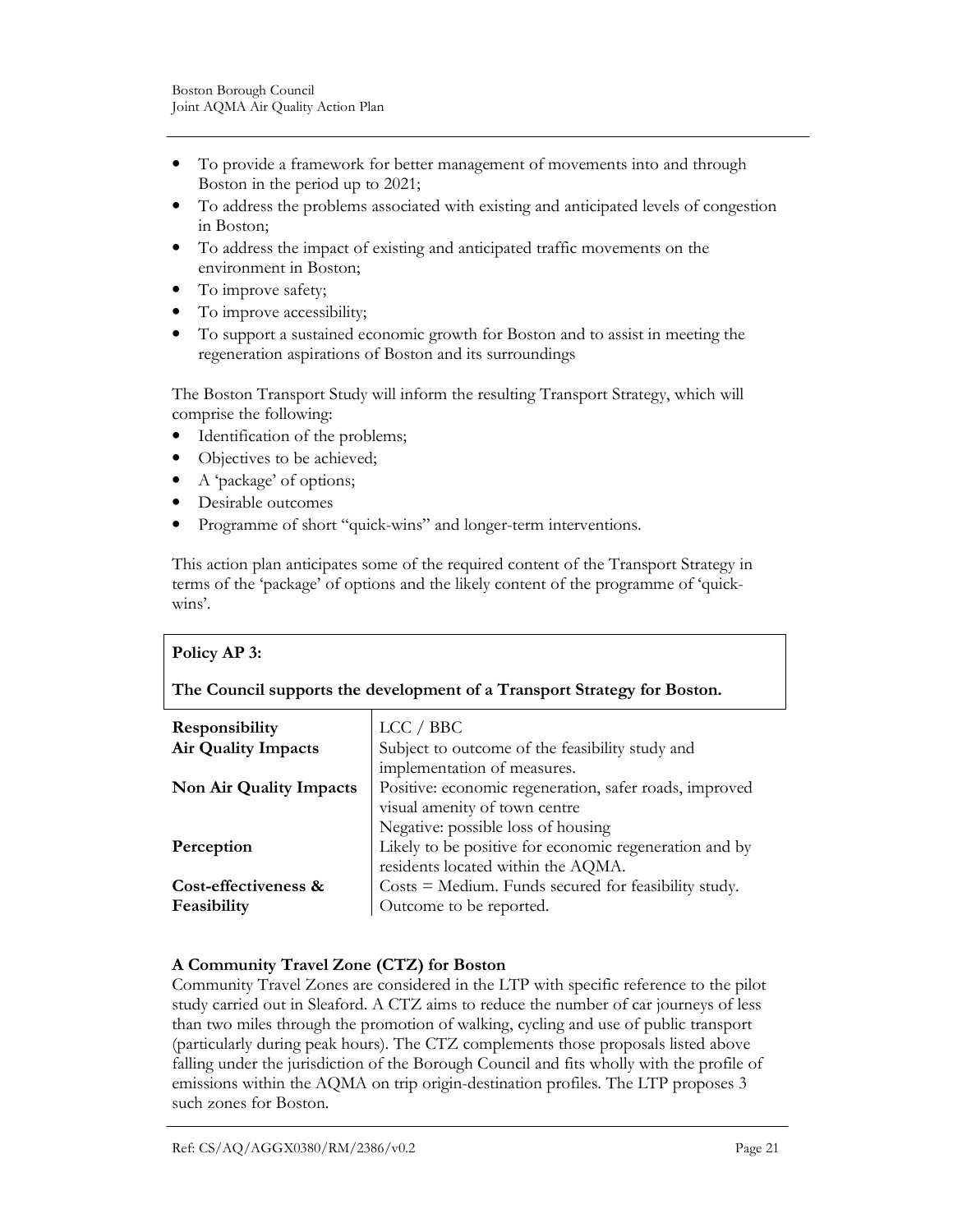#### Policy AP 4:

The Council supports the expansion of the CTZ within Boston in order to contain traffic growth and promote sustainable forms of transport.

| Responsibility             | <b>LCC</b>                                                    |
|----------------------------|---------------------------------------------------------------|
| <b>Air Quality Impacts</b> | Likely to be negligible. The benefit of this policy lies with |
|                            | the promotion and raising awareness of sustainable forms      |
|                            | of transport.                                                 |
| Non Air Quality Impacts    | Positive: healthier living – walking and cycling exercise     |
|                            | Negative: infringement of human rights with respect to        |
|                            | vehicle use, possible social exclusion for disabled or        |
|                            | impaired members of the public.                               |
| Perception                 | Likely to be received well by those members of the public     |
|                            | willing to accept change.                                     |
| Cost-effectiveness &       | $\text{Costs} = \text{Median}$ . Funds secured with proposed  |
| Feasibility                | implementation March 2006.                                    |

#### Provision of alternative fuel supplies within the Borough

One of the principle means of encouraging fleet operators and private vehicle users to switch over to cleaner fuels is to increase their availability. Currently there is limited provision of alternative fuel supplied within the Borough resulting in those with alternative fuelled vehicles having to drive outside of the Borough to seek fuel. This increases the number of miles required for re-fuelling and therefore reduces the advantage gained through lower emissions attributed to cleaner fuel usage.

| Policy AP7:                                                                                                                                                                                                                                                          |                                                                          |  |  |
|----------------------------------------------------------------------------------------------------------------------------------------------------------------------------------------------------------------------------------------------------------------------|--------------------------------------------------------------------------|--|--|
| The Borough Council will seek the provision of Liquid Petroleum Gas (LPG) pumps at<br>new filling stations through the planning process and encourage the provision of fuel<br>alternatives at existing filling stations through partnership working with suppliers. |                                                                          |  |  |
| <b>Responsibility</b>                                                                                                                                                                                                                                                | <b>BBC</b>                                                               |  |  |
| <b>Air Quality Impacts</b>                                                                                                                                                                                                                                           | This option would provide additional fuel choices for                    |  |  |
|                                                                                                                                                                                                                                                                      | residents within the Borough and reduce vehicle                          |  |  |
|                                                                                                                                                                                                                                                                      | emissions. It is unlikely that the air quality benefits would            |  |  |
|                                                                                                                                                                                                                                                                      | be significant from the policy as a stand-alone entity.                  |  |  |
| Non Air Quality Impacts                                                                                                                                                                                                                                              | Positive: increased consumer choice                                      |  |  |
|                                                                                                                                                                                                                                                                      | Negative: none identified                                                |  |  |
| Perception                                                                                                                                                                                                                                                           | Positive                                                                 |  |  |
| Cost-effectiveness &                                                                                                                                                                                                                                                 | $\text{Costs} = \text{Low}$ . Costs to suppliers likely to be minimal as |  |  |
| Feasibility                                                                                                                                                                                                                                                          | infrastructure already in place. Feasibility is high as the              |  |  |
|                                                                                                                                                                                                                                                                      | infrastructure is in place through existing petrol filling               |  |  |
|                                                                                                                                                                                                                                                                      | stations but dependent upon designated officer time.                     |  |  |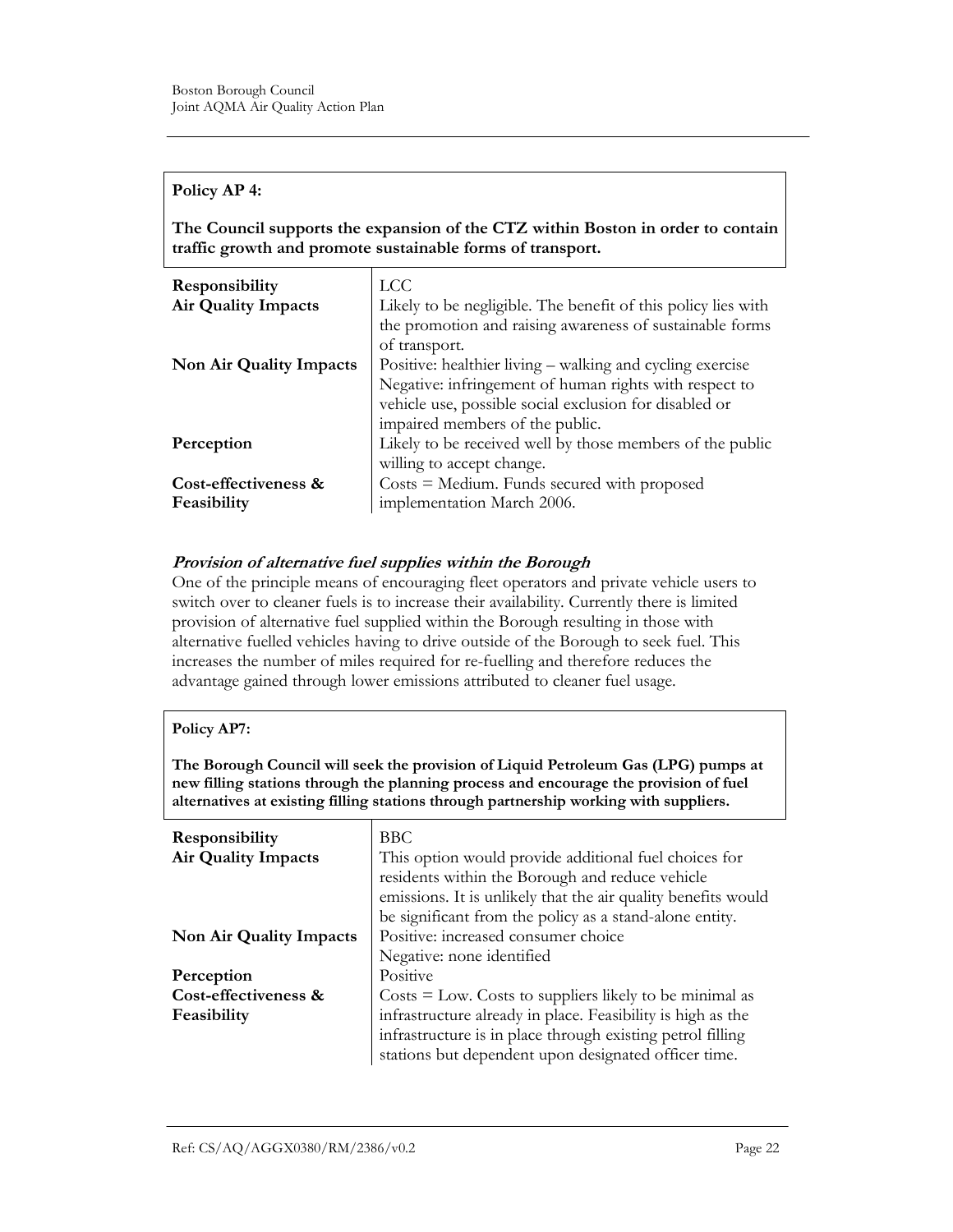# Securing the potential for rail freight

Regeneration of the Southern Enterprise Zone and increased handling at the Port of Boston represent potential adverse impacts with respect to freight movements that could be alleviated through the use of alternative options. Currently, rail freight represents only a small proportion of freight movements within the County. The County has committed in the LTP to work with partners to realise the potential for rail freight within the County.

### Policy AP10:

The Borough Council aims, through the Local Plan, to explore the development of a rail-freight interchange.

| Responsibility<br><b>Air Quality Impacts</b>      | BBC / LCC<br>Negligible for current levels but likely to ensure that no<br>significant worsening of air quality takes place as a<br>consequence of economic growth for the area. |
|---------------------------------------------------|----------------------------------------------------------------------------------------------------------------------------------------------------------------------------------|
| Non Air Quality Impacts                           | Positive: less congestion, safer roads<br>Negative: possible increased noise with loading and<br>unloading operations                                                            |
| Perception<br>Cost-effectiveness &<br>Feasibility | Positive.<br>$\text{Costs} = \text{Low}$ . Subject to the outcome of a feasibility study<br>for which additional funds will be required.                                         |

#### Investigating the need for a Transport Officer within the Borough

A designated senior officer within the Borough Council could provide the necessary links with County on transport issues and benefit the Council and local businesses through an integrated approach to transport issues.

#### Policy AP11:

The Borough Council will designate a senior officer within the Borough Council to take an over-arching responsibility for transport-related issues within the Borough Council and for those between the Borough Council and the County Council.

| Responsibility<br><b>Air Quality Impacts</b> | <b>BBC</b><br>Direct impacts are negligible. Indirect impacts through<br>improved discussion and liaison could be considerable. |
|----------------------------------------------|---------------------------------------------------------------------------------------------------------------------------------|
| Non Air Quality Impacts                      | Positive: improved dialogue and integrated approaches to<br>transport issues                                                    |
| Perception<br>Cost-effectiveness &           | Negative: none identified<br>Positive.<br>$\cos t = \cos t$ . Feasibility dependent upon funding.                               |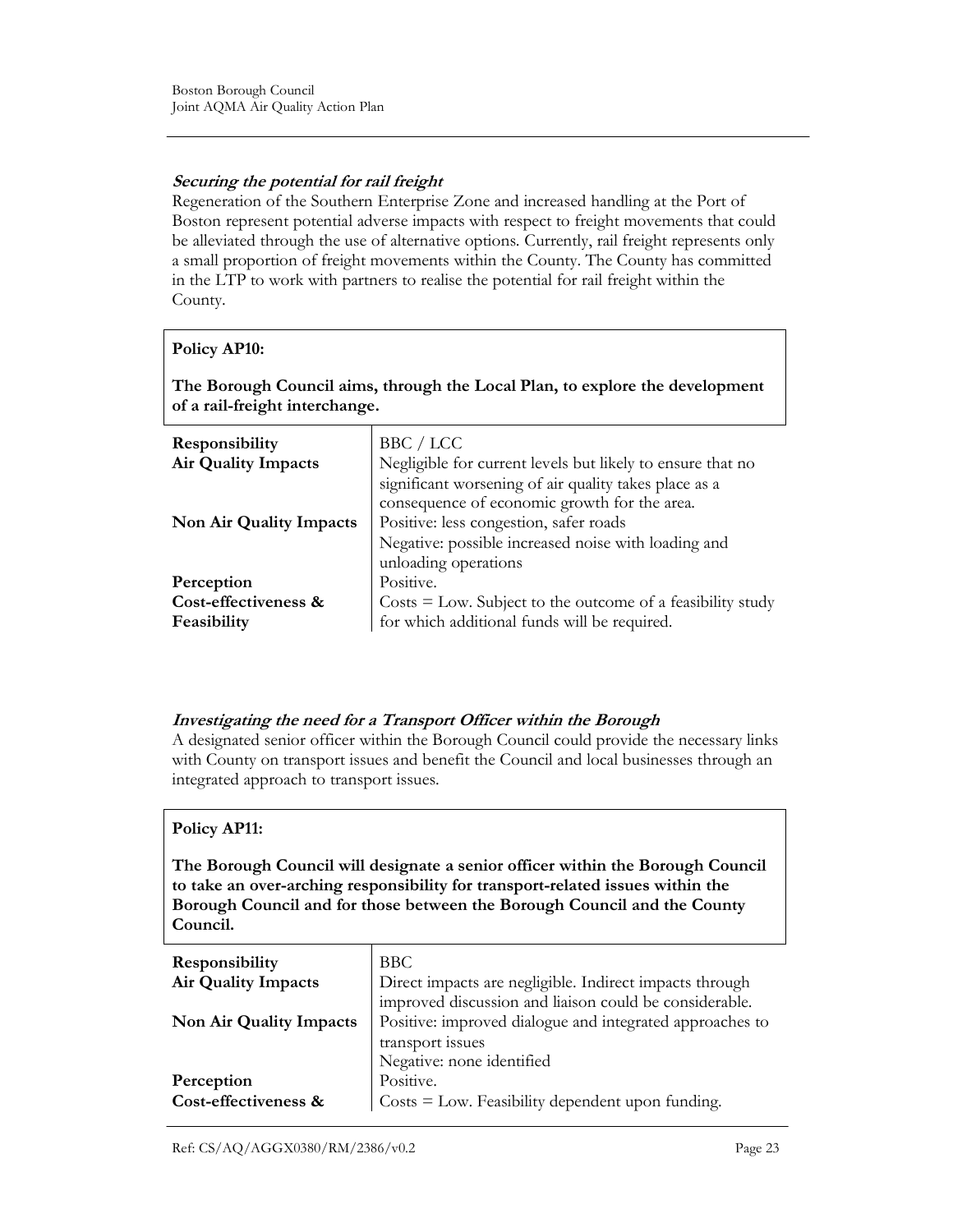#### Feasibility

# Controlled Parking Zones (CPZ) in residential areas;

A CPZ controls those cars that are permitted to park within any one area. It provides a means to local authorities of controlling the level of inbound traffic to an area from locations outside and reduces the likelihood of problems existing with congestion, particularly around public transport intersections such as train stations, etc.

# Policy AP12:

The Borough Council will develop a framework detailing considerations to CPZs within the Borough as part of the Boston Transport Study (see AP3).

| LCC / BBC<br>The direct air quality impacts are likely to be negligible as a<br>result of stand-alone policy.  |
|----------------------------------------------------------------------------------------------------------------|
| Positive: improved environmental surroundings<br>Negative: none identified                                     |
| Positive by residents.<br>Costs = Low. Feasibility high on basis of other strategies<br>and policies in place. |
|                                                                                                                |

### Land Use Planning

Effective land use planning with specific measures aimed at reducing the dependency on private vehicle use where new developments are proposed can assist in reducing pollution within an area. It is well recognised that through the use of appropriate planning and land use policies that an integrated approach to transport can be achieved.

# Policy AP13:

The Borough Council will require the provision of new pedestrian and cycle links through development sites and encourage these links to integrate into existing routes.

Policy AP14:

The Borough Council will work to discourage development within the towncentre that places an emphasis on private vehicle use over public transport.

#### Policy AP15:

The Borough Council will require detailed air quality assessments of proposed developments where a proposed development is likely to have a significant impact on local air quality.

Policy AP16:

The Borough Council will (where necessary) use Planning Conditions or Section 106 Agreements to ensure that impacts of development on air quality are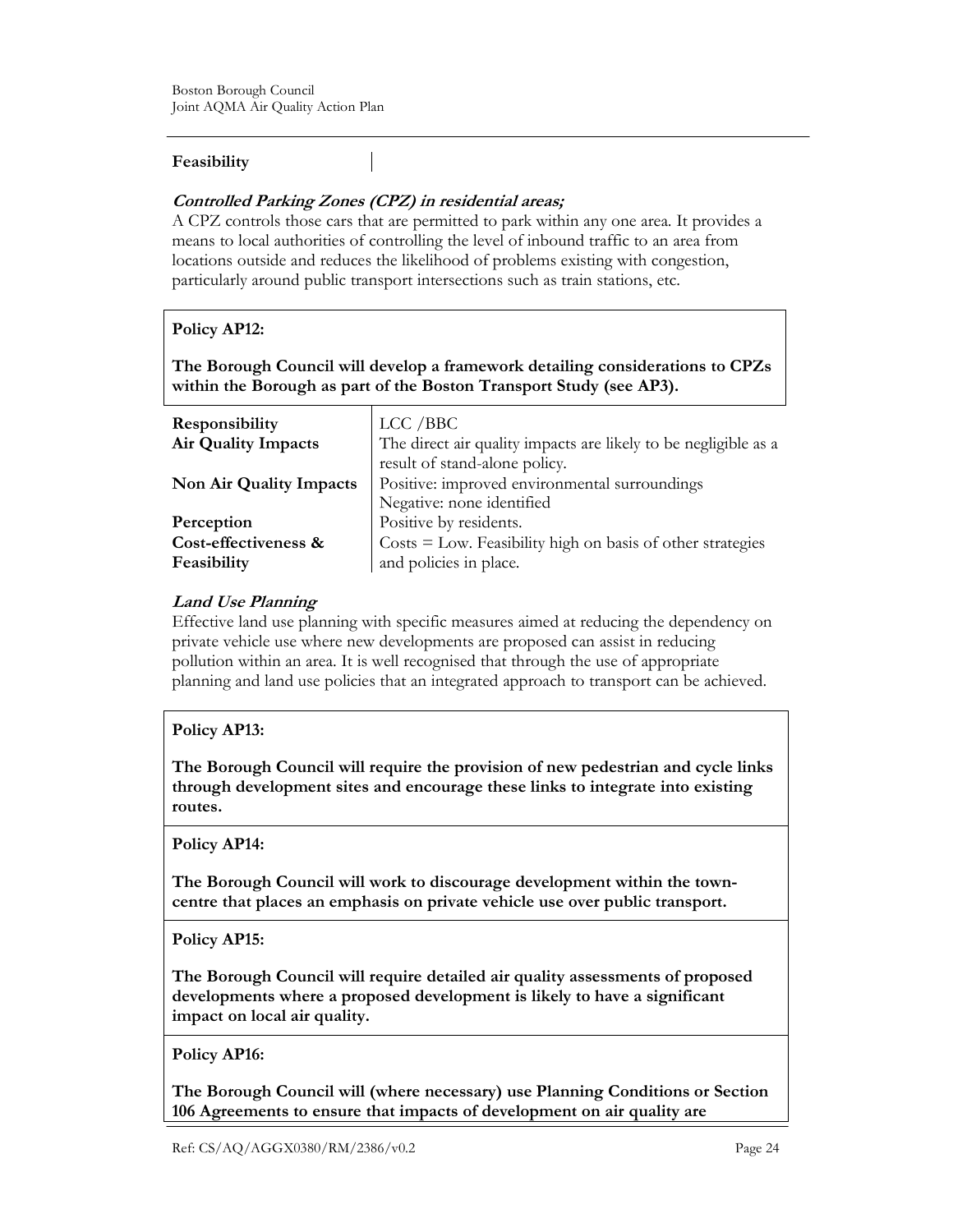| determined. Such agreements are likely to include consideration of monitoring |
|-------------------------------------------------------------------------------|
| requirements and on the methodologies employed to determine impact.           |

| Responsibility<br><b>Air Quality Impacts</b> | BBC (Planning and Regulatory Services)<br>These options would curtail any inherent increase in<br>traffic due to development, whilst simultaneously<br>encouraging uptake of other forms of transport. Air<br>quality impact on current (2003) levels likely to be<br>negligible but ensures no worsening of air quality due to |
|----------------------------------------------|---------------------------------------------------------------------------------------------------------------------------------------------------------------------------------------------------------------------------------------------------------------------------------------------------------------------------------|
| <b>Non Air Quality Impacts</b>               | development in the future.<br>Positive: health benefits to be obtained from walking and<br>cycling; reduced traffic growth for future years.<br>Negative: could been seen as stifling development.                                                                                                                              |
| Perception                                   | Positive by members of the public but may be slightly<br>negative by developers.                                                                                                                                                                                                                                                |
| Cost-effectiveness &<br>Feasibility          | $\text{Costs} = \text{Low}$ . Feasibility high.                                                                                                                                                                                                                                                                                 |

### Sustainable Travel Plans

The Borough believes that there are benefits to be obtained in shifting to more sustainable transport modes. The Borough Council has appointed a travel plan coordinator to manage its own staff travel plan. The co-ordinator will work closely with major employers in the Borough to assist them in developing their own travel plans.

#### Policy AP18:

The Borough Council aims to implement a staff travel plan. A reduction target in private vehicle use of 20% has been set in order to assess the success of the travel plan.

#### Policy AP19:

The County Council is committed to establishing travel plans with large new employers within the Borough on a case-by-case basis.

| Responsibility<br>Air Quality Impacts | <b>LCC</b><br>The direct air quality impacts are likely to be reasonable as<br>a result of travel plans within the Council land also with<br>local employers, due to reductions in levels of traffic. |
|---------------------------------------|-------------------------------------------------------------------------------------------------------------------------------------------------------------------------------------------------------|
| Non Air Quality Impacts               | Positive: health benefits and increased sense of well-being,<br>possible cost savings on individual travel expenditure<br>Negative: possible increased journeys times where service<br>18 poor        |
| Perception                            | Positive.                                                                                                                                                                                             |
| Cost-effectiveness &                  | $\text{Costs} = \text{Median}$ . Costs to local businesses for set-up and                                                                                                                             |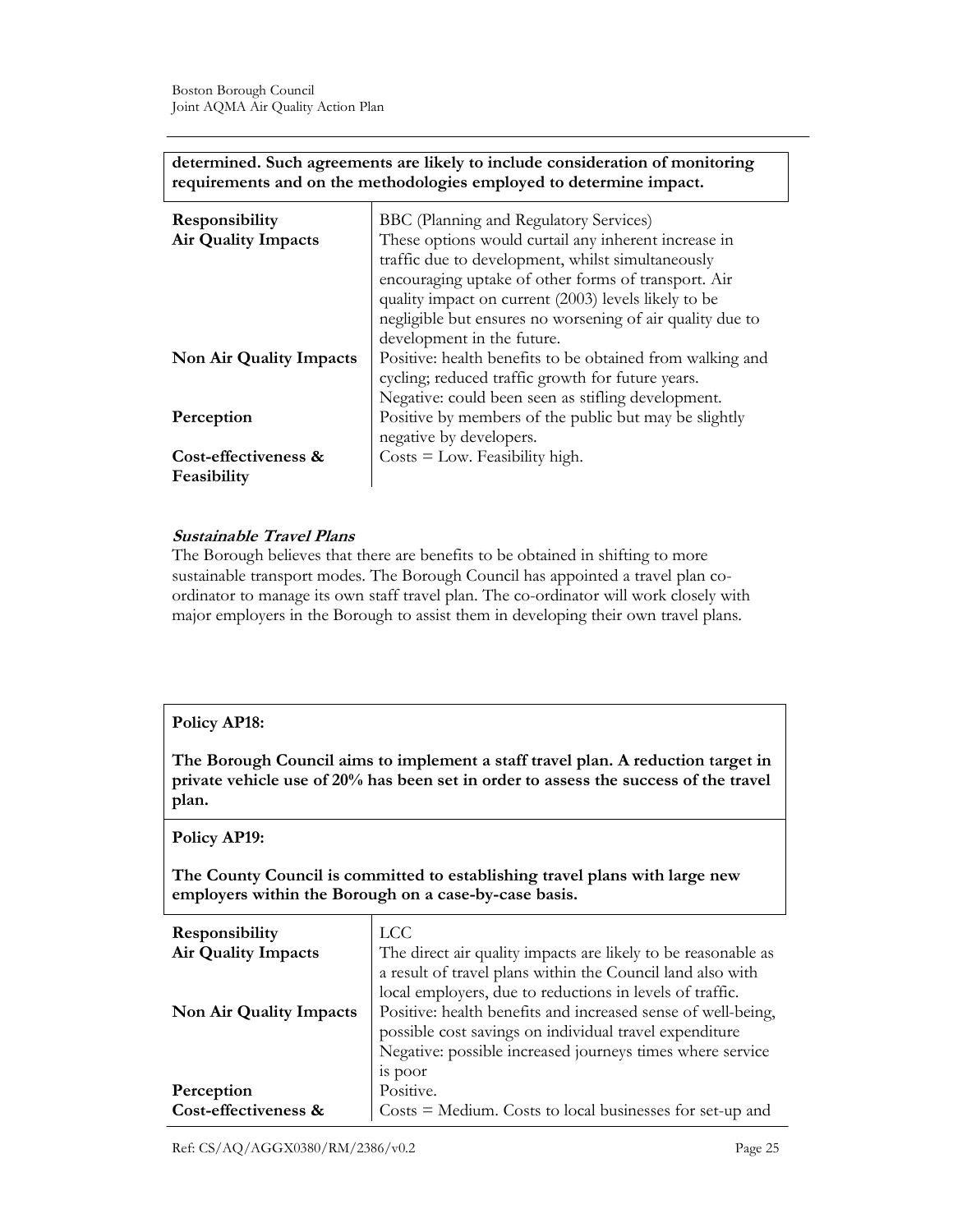**Feasibility** operation of travel schemes, although this may be off-set by increased in productivity. Uptake by local businesses wholly dependent upon buy-in. Success could be variable.

#### Walk to Schools initiatives

It is well established that the way in which school pupils now arrive at school has changes significantly over the last decade. Not least, the so-called 'school run' can make a significant contribution to AM and PM peak hour traffic. As such, any initiatives aimed at reducing the reliance on private vehicle use aimed at encouraging a modal shift to alternative travel options may benefit the population and bring about additional health benefits.

#### Policy AP20:

The Borough Council will seek to promote walking as a healthy alternative to private vehicle use for short journeys within the town-centre.

| <b>Responsibility</b><br><b>Air Quality Impacts</b> | Health Improvement Group BAP<br>The direct air quality impacts are likely to be negligible for<br>the policy as a stand-alone entity. However, the policy has<br>strength in the promotion of sustainable forms of |
|-----------------------------------------------------|--------------------------------------------------------------------------------------------------------------------------------------------------------------------------------------------------------------------|
| <b>Non Air Quality Impacts</b>                      | transport.<br>Positive: health benefits to be obtained from walking<br>Negative: security issues for streets where surroundings<br>are not lit appropriately                                                       |
| Perception                                          | Positive.                                                                                                                                                                                                          |
| Cost-effectiveness &<br>Feasibility                 | $Cost = Low$ . Feasibility high.                                                                                                                                                                                   |

#### Inland Waterway Distribution

'Sustainable Distribution: A Strategy' (1999) was one of the documents that spun out of the 1998 Integrated White Paper on Transport. The Strategy contains a number of proposed actions related to fiscal measures, international issues, strategic planning, rail freight, interchange, inland waterways and coastal shipping amongst others.

Improvements to strategic planing included closer consideration to freight. The Council endorses advice in Planning Policy Guidance note 13 that local authorities should encourage the carriage of freight by rail or water. The Council believes that current network of inland water channels may offer further potential for the distribution of freight from the Port of Boston.

#### Policy AP22:

The Council will seek to have included in the new Local Transport Plan the potential of the local inland waterway network for supplementing existing road distribution of freight.

| Responsibility      | British Waterways/ EA/LCC                                       |
|---------------------|-----------------------------------------------------------------|
| Air Quality Impacts | The direct air quality impacts are likely to be negligible as a |
|                     | result of stand-alone policy.                                   |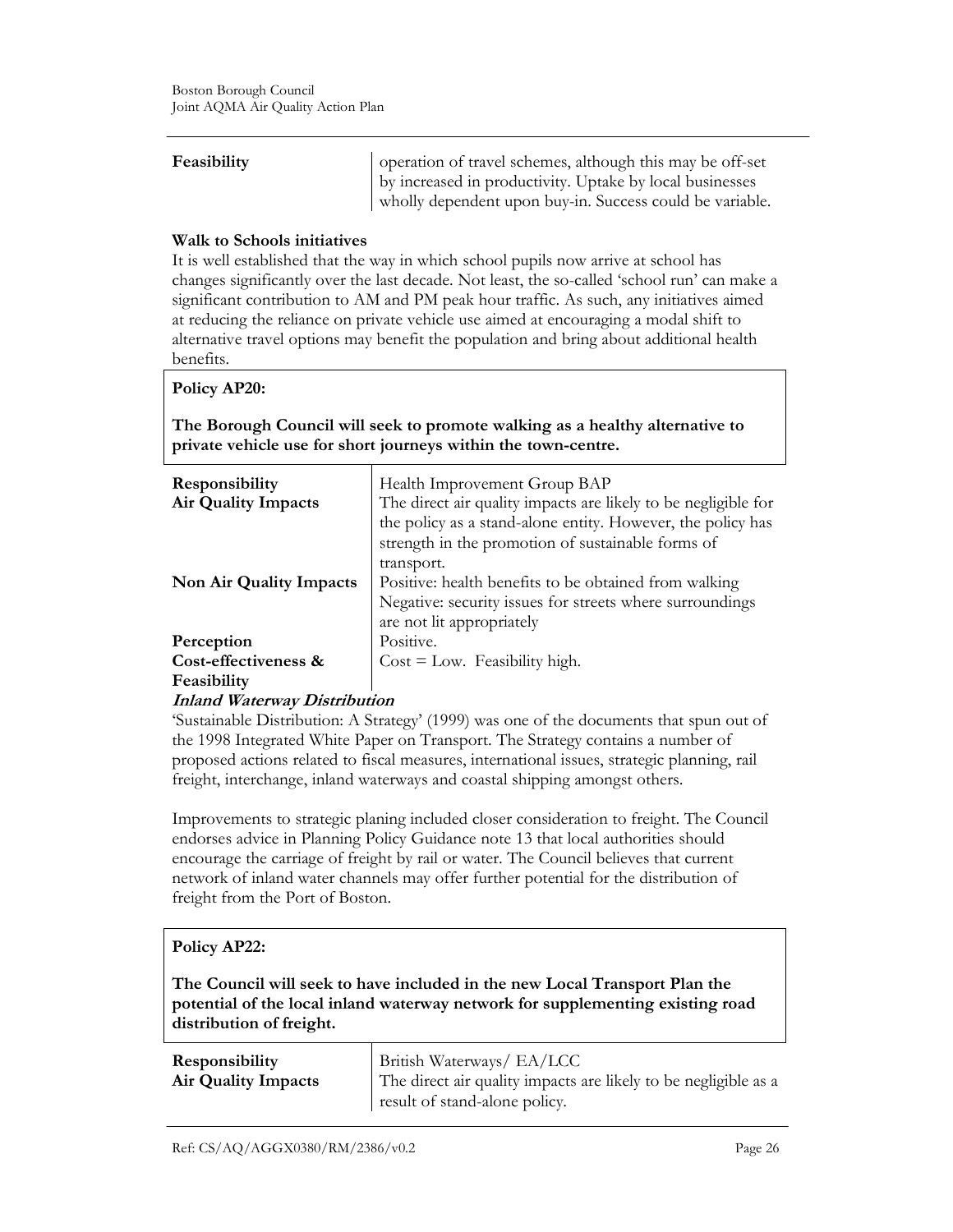| Non Air Quality Impacts             | Positive: safer roads<br>Negative: increased activity adjacent to environmentally<br>sensitive areas; costs to operators for switching from road           |
|-------------------------------------|------------------------------------------------------------------------------------------------------------------------------------------------------------|
| Perception                          | to water transport modes<br>Positive.                                                                                                                      |
| Cost-effectiveness &<br>Feasibility | $\text{Costs} = \text{Median}$ . Costs to existing operators to change<br>will be high, whilst costs to new operators will be medium.<br>Feasibility high. |

# Local Authority Pollution Control (LAPC)

The Environmental Protection Act, 1990, provides the necessary controls over industries with significant air pollution potential. Local authorities were given responsibility for smaller industries (known as Part B processes), whilst the Environment Agency act as regulator for larger industrial processes (known as Part A processes).

The results of the review and assessment process have highlighted that there are no significant industrial processes (large or small) within the Borough that lead to any direct exceedence of air quality standards. However, the Borough Council will continue to use its powers of authority to maintain the relevant level of regulation of industrial processes within the Borough. Where necessary, industrial process owners will be encourage to use Best Available Techniques (BAT) to further reduce any potential impacts on air quality, where adverse emission releases occur.

#### Environmental Protection Act 1990

Bonfires do not fall within the legislation of the Clean Air Act 1956 as they do not provide a means of creating domestic heat but merely a manner in which disposal of unwanted goods and waste can be achieved. They are an unnecessary source of air pollution within the Borough and can be regulated only through enactment of the Environmental Protection Act 1990, where a nuisance has been shown to arise.

#### Policy AP23:

The Borough Council will discourage the use of bonfires for waste disposal and distribute information on the effects of bonfires on air quality through leaflets and through the Council's web-site. The Council will consider the introduction of green waste kerbside collection scheme.

| Responsibility             | <b>BBC</b> (Environmental Services)                                       |
|----------------------------|---------------------------------------------------------------------------|
| <b>Air Quality Impacts</b> | The direct air quality impacts are likely to be reasonable for            |
|                            | localised hot-spots where routine bonfires take place.                    |
|                            | Contribution to overall air quality within the Borough is likely          |
|                            | to be negligible.                                                         |
| Non Air Quality Impacts    | Positive: reduced likelihood of nuisance occurrence                       |
|                            | Negative: none identified                                                 |
| Perception                 | Positive by residents.                                                    |
| Cost-effectiveness &       | $\text{Costs} = \text{Low}$ . Costs are small based on existing duties of |
| Feasibility                | Council's Planning and Regulatory Services department.                    |
|                            | Feasibility high.                                                         |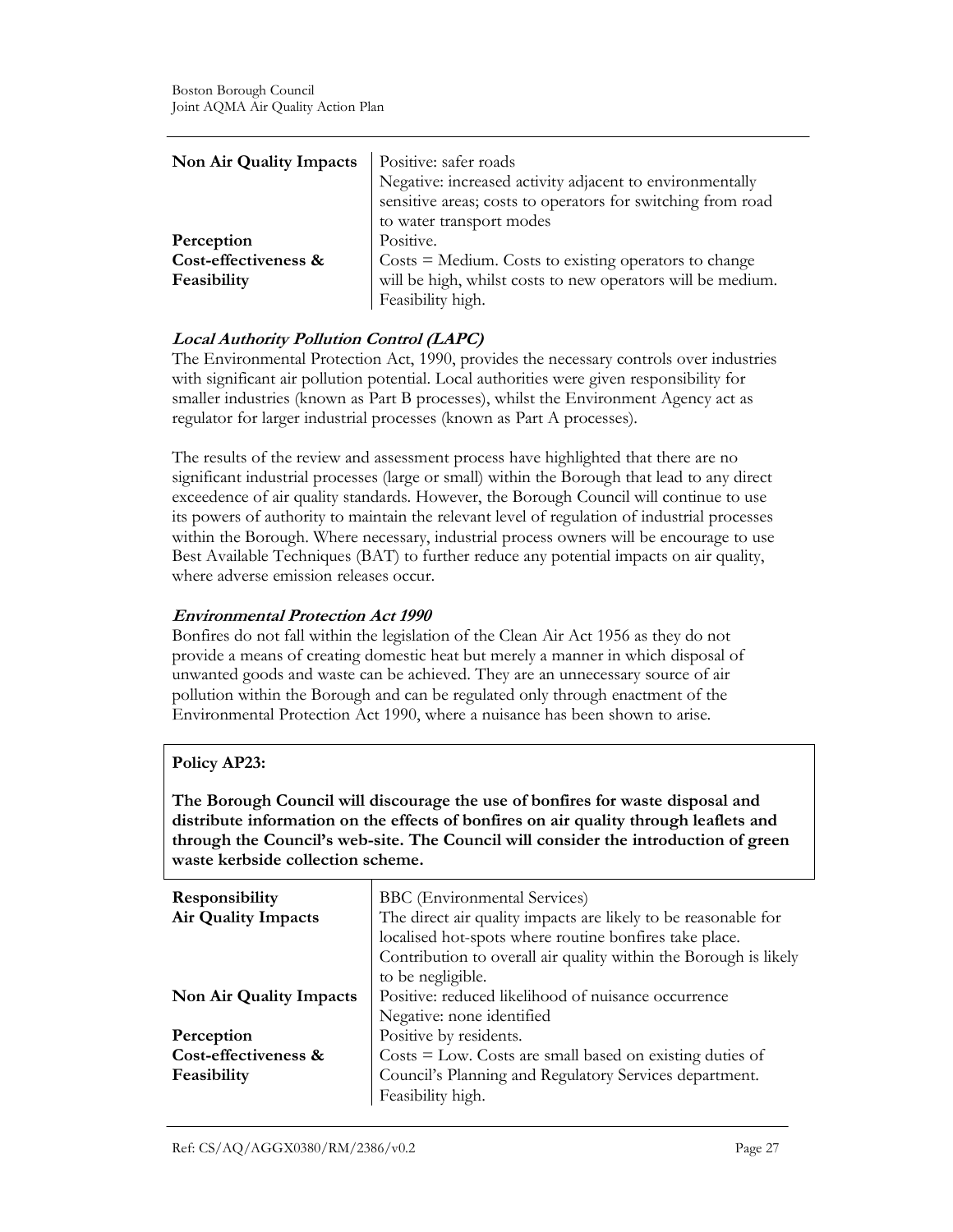### Continued provision of air quality data

The Borough has an extensive monitoring programme for  $NO<sub>2</sub>$  across Boston.

Two methods are used for monitoring nitrogen dioxide. A continuous monitor is sited within the Haven Bridge AQMA and gives continuous pollution readings 24 hours a day every day of the year. Elsewhere in the Borough  $NO<sub>2</sub>$  is monitored using diffusion tubes. These diffusion tubes give monthly average nitrogen dioxide concentrations. The sites for the diffusion tubes have been chosen to be representative of the worst case exposure for people likely to be affected by high nitrogen dioxide levels close to or inside the AQMA. The location of the diffusion tubes is reviewed annually. Monitoring is discontinued at sites where the results have shown that the nitrogen dioxide objective levels are being met consistently. New sites are chosen to give more information on areas where nitrogen dioxide levels are known to be high or where modelling predicts that they could be high enough to breach the objective level.

The monitoring programme will continue for the foreseeable future and the results will be published in the Reports of the next full round of Review and Assessment, which commenced in 2003. Any improvements resulting from this Action Plan will be reflected in the future monitoring results.

### Policy AP24:

The Borough Council is committed to maintaining its existing level of monitoring and, where necessary, expand the diffusion tube network to take into consideration changes at the local level that may impact on air quality.

| Responsibility             | BBC (Planning and Regulatory Services)                      |
|----------------------------|-------------------------------------------------------------|
| <b>Air Quality Impacts</b> | None.                                                       |
| Non Air Quality Impacts    | Positive: Promotion of environmental issues.                |
|                            | Negative: Could present a picture of worsening air quality  |
|                            | despite all efforts by the Council to improve air quality   |
|                            | through its action plan.                                    |
| Perception                 | Positive.                                                   |
| Cost-effectiveness &       | Monitoring already in place. Estimated running costs of     |
| Feasibility                | existing network $\sim$ £15K per annum. Replacement of      |
|                            | equipment $\sim$ $f_0$ K - $f_1$ 9K per continuous monitor. |

#### 5.3 Measures considered but dismissed on grounds of cost or feasibility

The following section provides details of those additional measures considered by the Working Group but dismissed on the grounds of applicability, cost and feasibility. Their inclusion provides further transparency in the workings of the Group and the way in which the measures included within the plan have been derived.

#### A workplace parking levy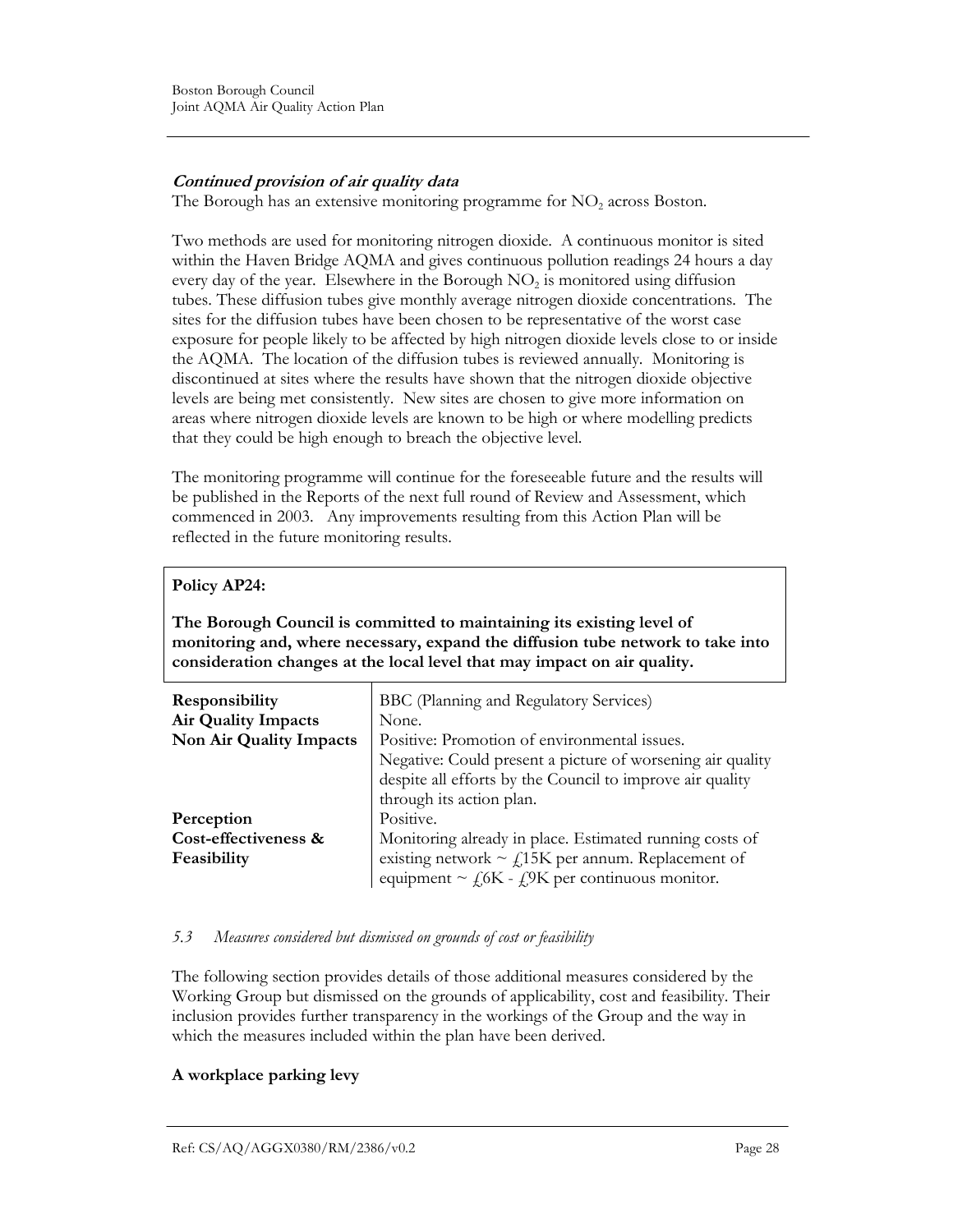Based on charging workers for parking at their place of work, the implementation of a workplace parking levy could reduce the number of private vehicles entering Boston. The proposal is likely to be controversial and unpopular with voters and has therefore been dismissed on the ground of feasibility.

#### Roadside Emissions Testing

Under new powers of authority (Roadside Vehicle Emissions (Fixed Penalty) Regulations 2002 local authorities are able to undertake roadside emissions testing of vehicles. The aim is to identify those vehicles that make a disproportionate contribution to emissions through poor maintenance with on-the-spot fines for those that fail. The scheme of a formal roadside emissions testing programme is not considered viable for stand-alone authorities and has therefore been dismissed as a possibility for inclusion in the current action plan.

### Low Emission Zone

A Low Emission Zone (LEZ) is a geographic zone defined for an area where vehicles of an acceptable emissions standard (normally Euro III) can enter and move around. The concept is held widely as a way of achieving air quality objectives within large urban area where economies of scale can be achieved with respect to set-up and operating costs. Further consideration to the implementation of an LEZ within Boston is dismissed on the grounds of cost alone.

### Park & Ride Schemes

The possibility of a Park & Ride scheme married with parking controls within the centre of Boston could provide a means of reducing traffic congestion within the town-centre and the number of vehicles passing through the AQMA.

This option has undergone a qualitative appraisal by the Boston Transport Study Team and subsequently has been rejected.

# Reduction in town-centre car parking

The Boston BC adopted Local Plan supports the aims of reducing travel needs and promoting modes of transport other than cars. The Borough Council has already developed a number of transport related themes to achieve this including:

- The application of car parking standards
- A gradual reduction in long-stay car parking in the town-centre in favour of shortstay car parking.

Further proposals aimed at reducing further car parking allocation within the towncentre of Boston is deemed too controversial for inclusion within the current plan.

#### Environmental Management Systems

An Environmental Management System (EMS) is a recognised approach for an organisation to reduce the impact of its operations on the environment. It contains a significant impacts' register covering all environmental effects on land, air and water. An EMS aims to set Key Performance Indicators (KPIs) to reduce the operational impacts on the environment. Such a system can lead to improvements in the local environment. As a key employer in the area it is recognised that Council staff represent a potentially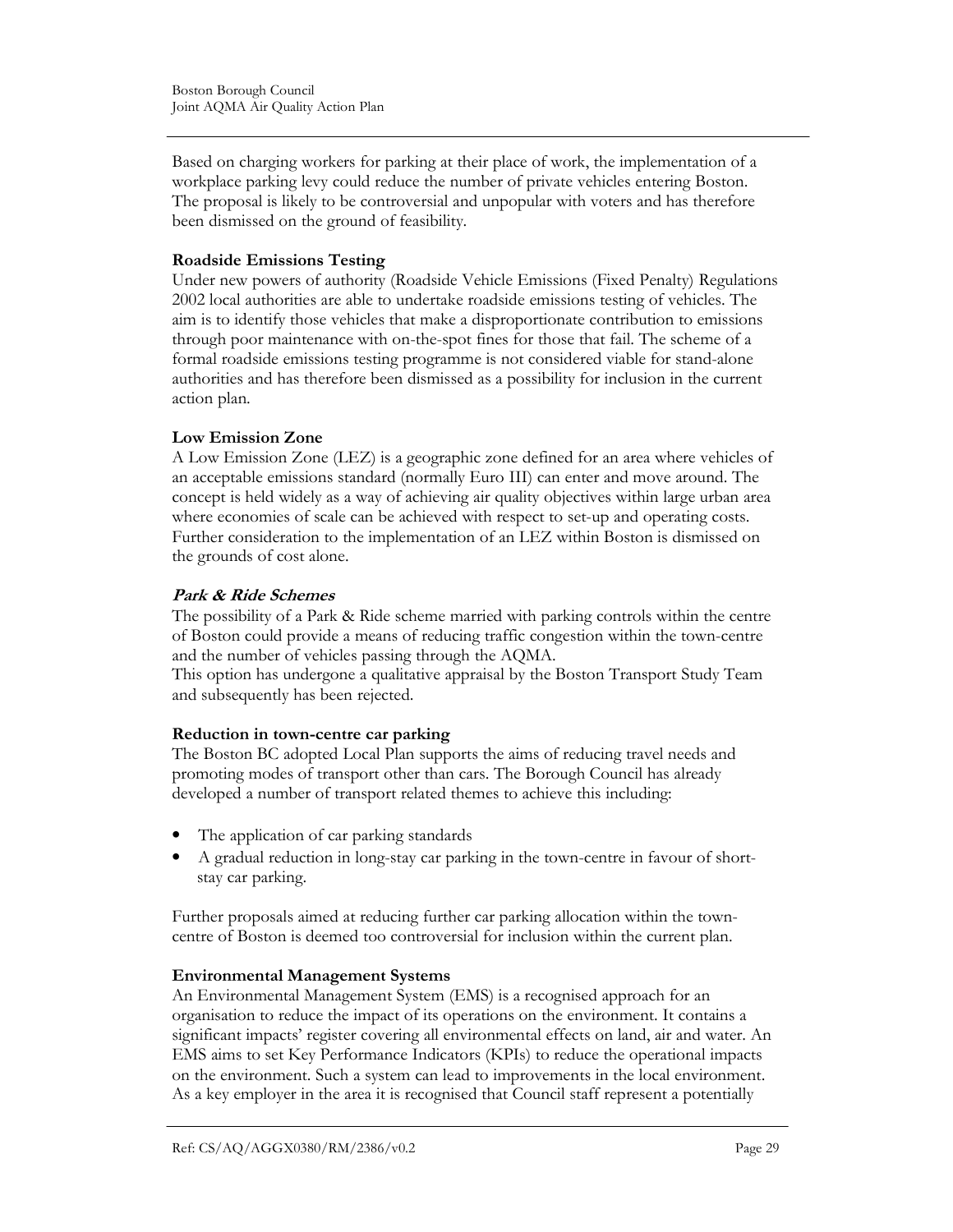significant number of traffic movements on the local road network. This is recognised through the recent development of a Sustainable Travel Plan for the Council. As such, it is not deemed necessary that the Borough Council aims for formal accreditation for EMS implementation – in this case, in accordance with BS EN ISO 14001: 1996.

### Freight Quality Partnerships

The development of a Freight Quality Partnership (FQP) was considered by the working party in respect of working in partnership with local freight operators and improving the efficient utilisation of vehicles within their fleet and with the view of highlighting the consequences of poor parking practices within the vicinity of delivery points, which can lead to local congestion. The impacts of FQPs on air quality are non-quantifiable. Given the nature of the through traffic component of HGV movements within the two AQMAs, it was deemed unlikely that significant benefits in air quality would be achieved. Consequently, it was felt that insufficient resources existed to justify the progression of FQPs within the remit of the air quality action plan.

#### 5.4 Outcome of Consultation – the influence of engagement with relevant stakeholders

The Borough Council has undertaken an extensive consultation programme on the draft version of the air quality action plan (previously submitted for the Haven Bridge AQMA only) in order to gain the views of statutory consultees, relevant stakeholders and the public. The consultation period took place over a 7 week period and was advertised both in the local newspaper and on the Council's website. As a revision to an existing plan it is anticipated that further consultation on the revised Joint-AQMA plan will be required. However, it is likely that such responses would be similar to those obtained previously. Further details of the initial response to consultation of the Haven Bridge Action Plan are provided below.

Respondents to the consultation were asked three questions within the consultation questionnaire:

- 1) Which of the proposed measures contained within the draft action plan would be the best options to Boston Borough Council to implement in respect of improving air quality?
- 2) Which of the proposed measures contained within the draft action plan would be the worst options open to Boston Borough Council to implement in respect of improving air quality?
- 3) Do you have any other comments or idea in respect of what the Borough Council may do to improve air quality?

A total of 29 responses to the consultation were received. In addition, four statutory consultees responded with comments to the draft action plan, including: Boston Borough Council; Lincolnshire County Council; East Lincolnshire Primary Care Trust, and the Department for the Environment, Food and Rural Affairs.

In summary, in response to question (1) above, the following were identified as the best possible options to improve air quality: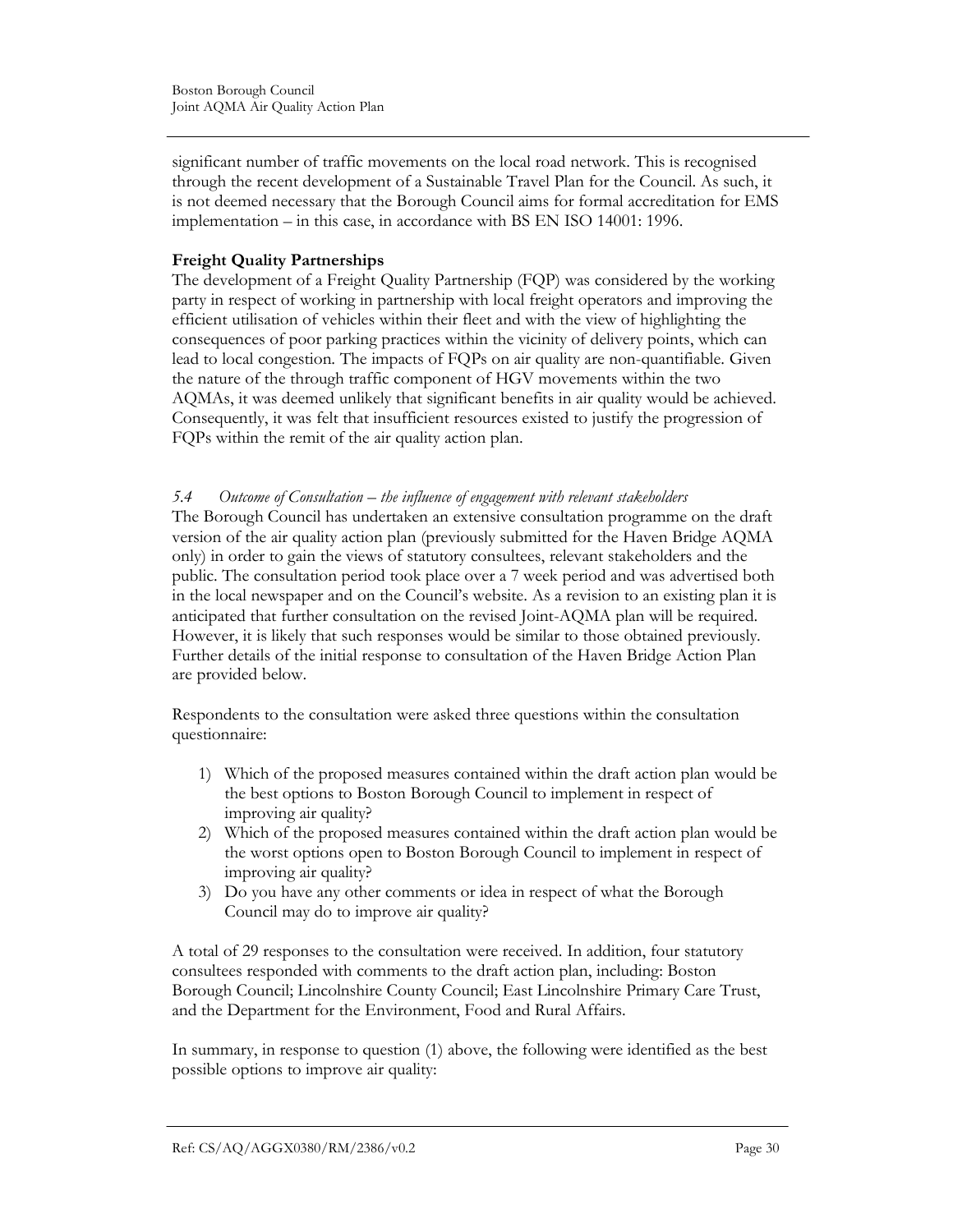- AP13 The Borough Council will require the provision of new pedestrian and cycle links through development sites and encourage these links to integrate into existing routes (15 responses);
- AP3 The Borough Council supports the development of a Transport Strategy for Boston (through the Transport Study) (13 responses);
- AP20 The Borough Council will seek to promote walking as an alternative to private vehicle use for short journeys within the town-centre (13 responses);
- AP2 The Borough Council supports the building of the Boston Southern Economic Corridor (12 responses);
- AP9 The Borough Council will investigate the merits of introducing Park & Ride Schemes within Boston with a view to reducing volumes of traffic within the towncentre (7 responses);
- AP19 The Borough Council is committed to establishing travel plans with large new employers within the Borough on a case-by-case basis (7 responses);
- AP1 the Borough Council supports the building of the Boston Docks Link Road (6 responses).

The following measures were identified (by respondents) as those that appeared to be the worst options open to the Borough Council in respect of improving air quality:

- AP2 The Borough Council supports the building of the Boston Southern Economic Corridor (9 responses);
- AP1 The Borough Council supports the building of the Boston Docks Link Road (8 responses);
- AP22 The Borough Council will seek to have included in the Local Transport Plan the potential of the local inland waterway network for supplementing existing road distribution of freight (7 responses);
- AP10 The Borough Council aims, through the Local Plan, to explore the development of a railfreight interchange as part of the Southern Enterprise Zone for the Borough (6 responses);
- AP14 The Borough Council will work to discourage development within the towncentre that places an emphasis on private vehicle use over public transport (6 responses);
- AP23 The Borough Council will discourage the use of bonfires for waste disposal and distribute information on the effects of bonfires on air quality through leaflets and through the Council's website (6 responses).

As can be seen from the list of 'best' and ' worst' options, measures AP1 and AP2 appear in both lists. The consultation has shown that respondents have a strong opinion on both of these infrastructure schemes, which remains divided. Neither of these roads is aimed specifically at easing congestion in the town and local opinion is currently divided with regards to whether small schemes such as the two link roads would assist in providing a solution to the town's congestion problems, or whether, local lobbying for a bypass for the town should have a higher emphasis.

Following the results of the consultation exercise the following proposed measures have been dropped by the Borough Council due to problems with feasibility, escalating costs, funding, or unpopularity.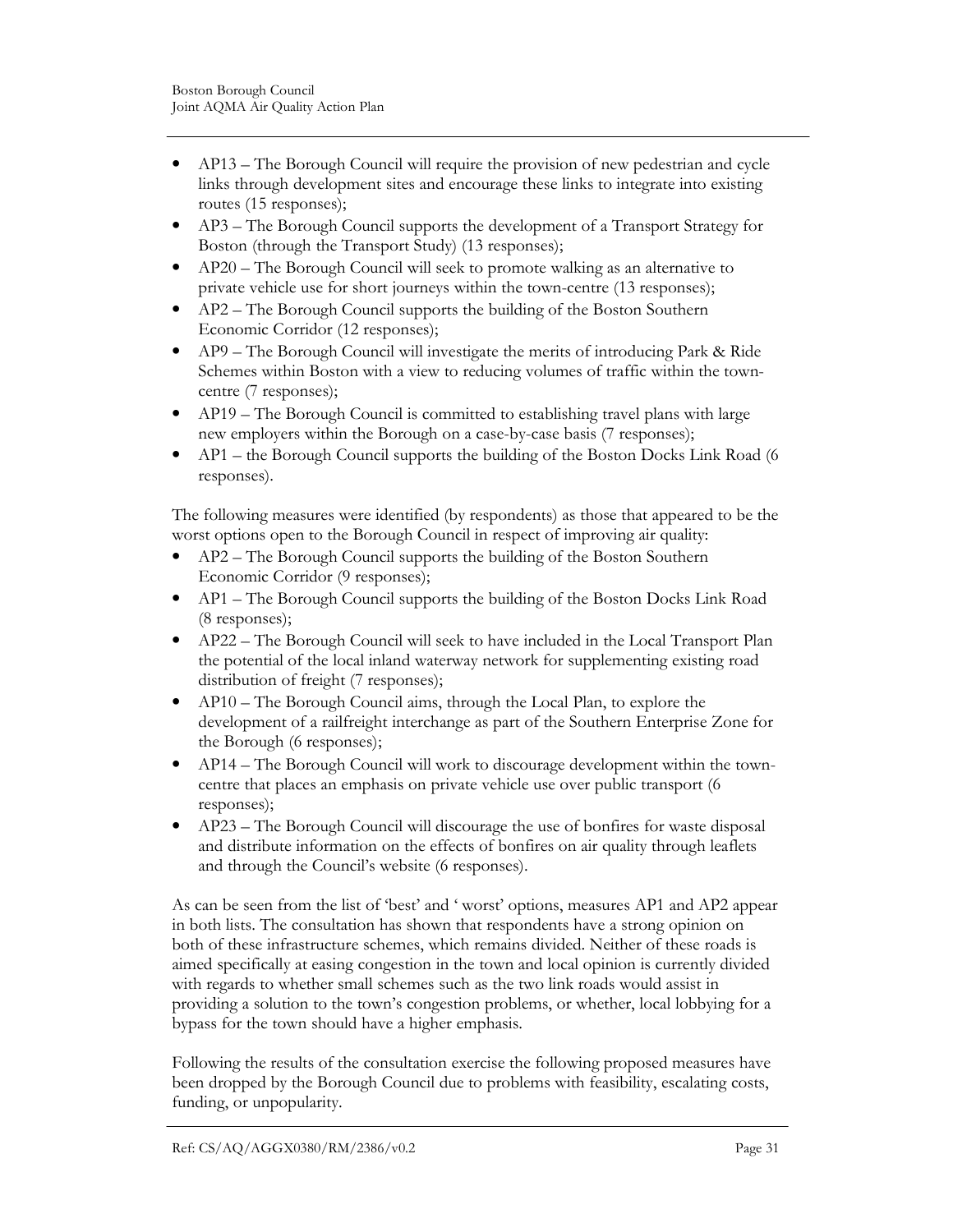### Cleaner fuels initiative for Borough and County Council service vehicles

The Borough Council currently has in its possession two Community Transport buses fuelled on Liquid Petroleum Gas (LPG). The main issue in respect of this proposed measure was to be seen to lead by example on reducing emissions from vehicles used by the Borough Council. For the Borough the provision of the two existing LPG buses provides sufficient evidence for this to occur. For the County, it has been deemed impractical for such a county-wide scheme to be implemented. As such, the measure has since been dropped.

### Supplementary Planning Guidance to developers with respect to requests for air quality assessments for developments within the centre of Boston town-centre, or other areas where air quality is known to be a potential health issue.

This measure has been removed from the plan as a result of staff shortages, which would result in a delay to the production of any guidance to developers. The Borough Council propose to review the need for any guidance pending the outcome of development and planning control resource requirements.

# Promote the work of Energy Savings Trust's PowerShift and CleanUp programmes

The Energy Savings Trust's funding programmes 'Powershift' and 'CleanUp' is currently on hold pending further negotiations between DfT and the European Union on new grants. The Council has therefore removed the original proposal (AP21) from this final action plan. The Borough Council will monitor the position of the funding status of new grants and provide any proposals related to local promotion of the schemes in future Progress Reports.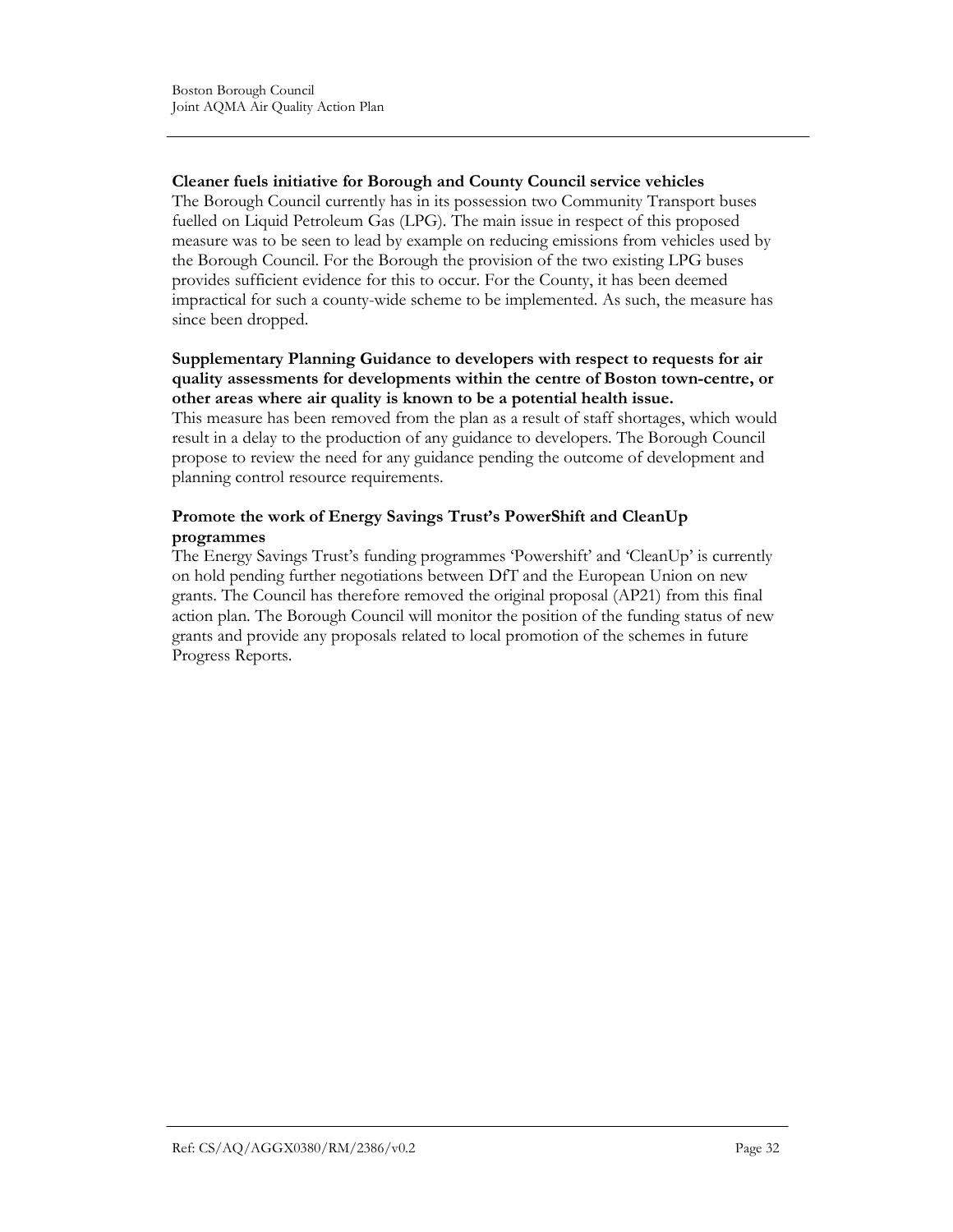# 6 IMPLEMENTATION AND MONITORING

#### 6.1 Future Monitoring of Implementation

Latest Policy Guidance (LAQM.PG(03)) issued to local authorities undertaking their continued duties on air quality has set out the future monitoring requirements of technical and policy issues. The exact timetable is shown in Figure 6.1.

### Figure 6.1 Time-table for further reporting on LAQM issues, including updates on action plans.



The guidance on progress reporting indicates minimum reporting requirements expected by Defra and the Devolved Administrations. For action plan policies it is envisaged that a tabular summary of progress to date against the relevant policy would be enough. Where delays in achieving the implementation of the policy against the relevant timescale have been encountered the local authority should indicate why delays have occurred, whilst additionally highlighting the revised time-table to which the policy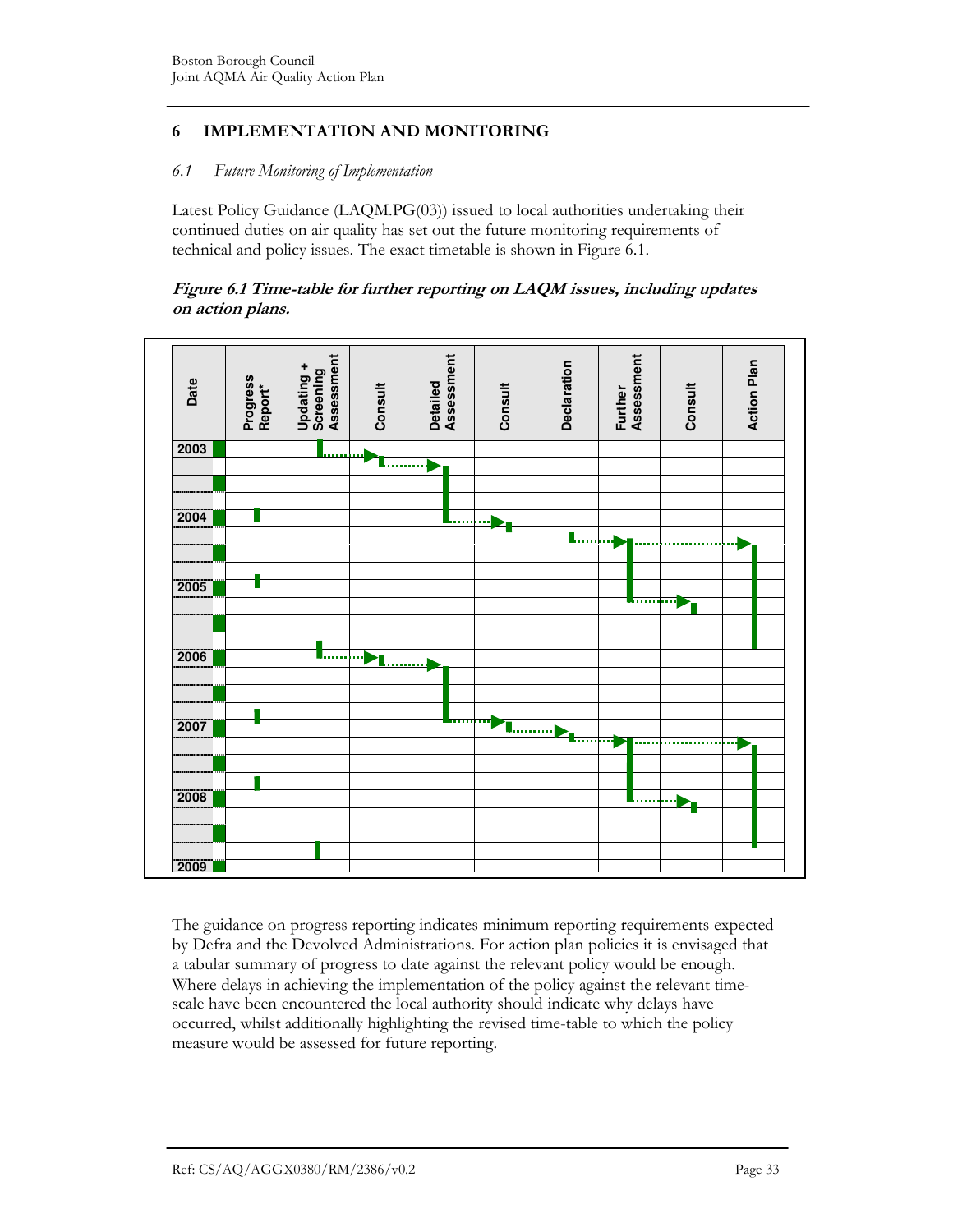# 6.2 Monitoring the Effectiveness of the Local Transport Plan

Many of the policies contained within this action plan are contained within the Local Transport Plan. In determining the effectiveness of the plan it is proposed that a number of follow-up assessments be undertaken. Those most relevant to the air quality action plan are shown below and include a comprehensive data collection programme. This includes a large number of traffic surveys (both manual and automated), cycle counts, journey time surveys, parking surveys and personal travel surveys.

#### Manual traffic surveys

Manual surveys are very flexible in terms of when and where they are done and the precise information that is collected. Most of those carried out are manual classified counts - a comprehensive programme consisting of regular fixed counts in the Spring and Autumn of each year.

#### Automatic traffic surveys

These monitor traffic continuously. They provide data over a long period of time that can be averaged and is therefore not distorted by one-off circumstances. This data does not give a break down of specific vehicle types.

#### Cycle automatic traffic counters

These operate continuously and provide an ongoing source of data on numbers of cyclists on these routes.

In addition to count surveys, the County Council propose to undertake journey-time surveys for buses.

# Bus journey times

A programme of biannual 'on bus' surveys provides measurements of bus delays on each key transport corridor into and out of the Borough in both morning and afternoon peaks and between peaks. Results are compared against those of an unimpeded run so that it is possible to identify delay to a very localised level. This is particularly useful for measuring the impact of individual transport schemes.

The County Council will seek additional funds through its Local Transport Plan to undertake additional surveys aimed at monitoring the effectiveness of the measures contained herein. This includes consideration to traffic reduction targets, modal shifts in transport, improved journey times on buses and improvements in future air quality.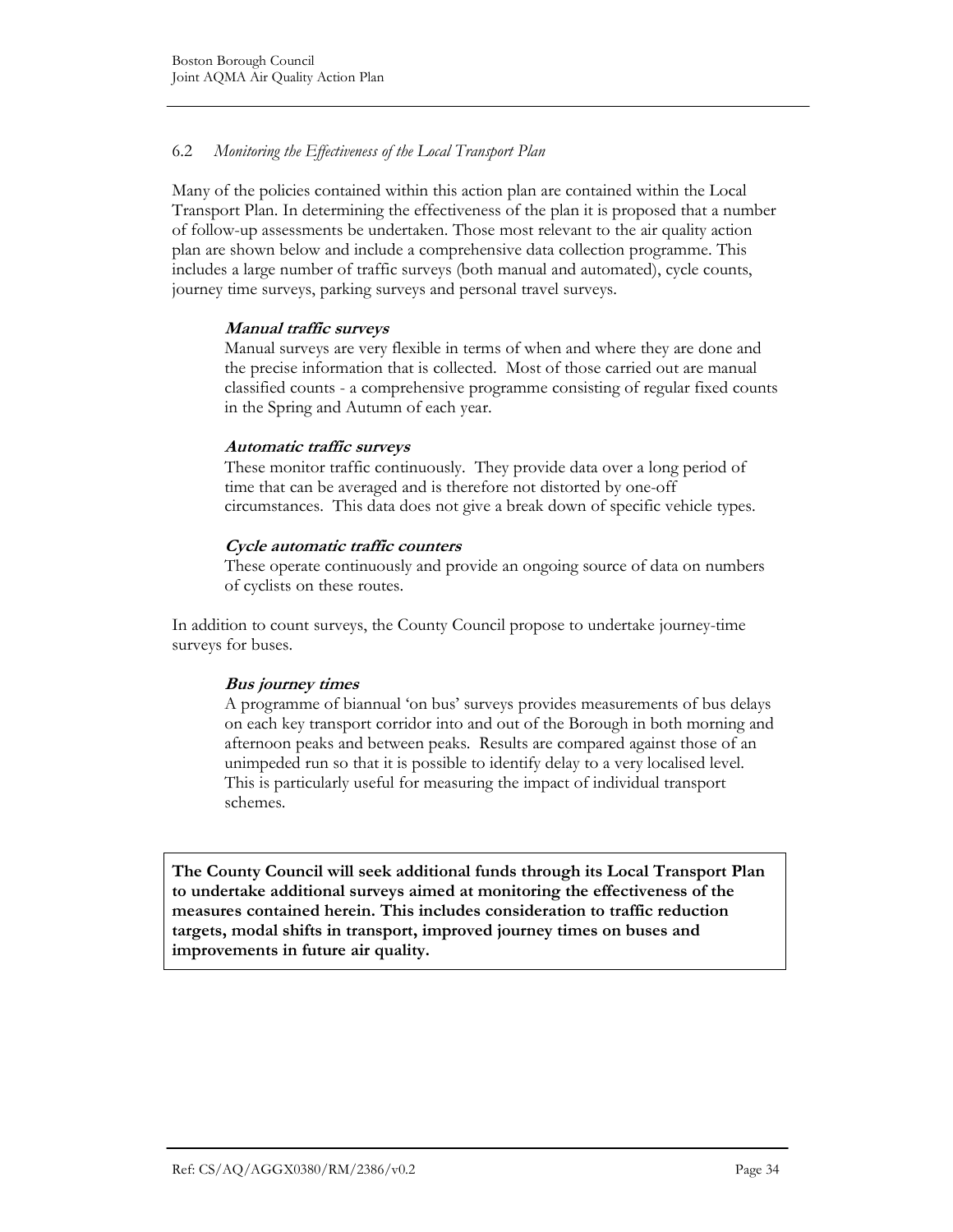# 7 CONSULTATION

### 7.1 Council decision making

The Environment Committee of the Borough Council has approved the content of the previous action plan submitted in relation to the Haven Bridge AQMA only. It is anticipated that the revised plan will be submitted to the Environment Committee for approval in due course, following the outcome of further consultation with the following consultees and interested parties:

- Secretary of State Defra
- Internal Departments within Boston Borough Council
- Lincolnshire County Council
- East Lincolnshire Primary Care Trust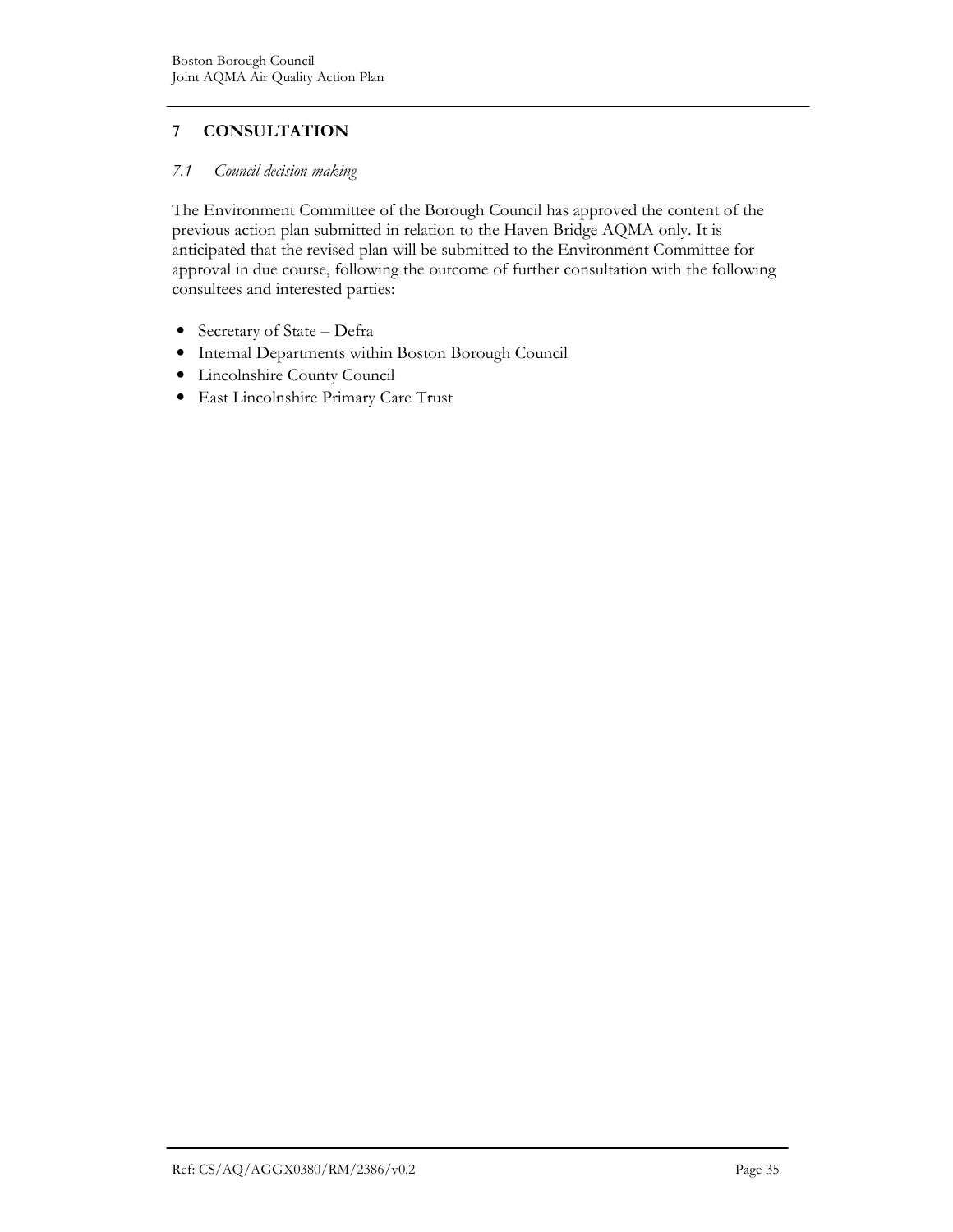# GLOSSARY OF TERMS AND ABBREVIATIONS

| <b>AQMA</b>        | Air Quality Management Area                                                                                                                                              |
|--------------------|--------------------------------------------------------------------------------------------------------------------------------------------------------------------------|
| <b>BAT</b>         | Best Available Techniques                                                                                                                                                |
| <b>BSP</b>         | Borough Spending Plan                                                                                                                                                    |
| <b>CERC</b>        | Cambridge Environment Research Consultants Ltd                                                                                                                           |
| <b>CFV</b>         | Clean Fuel Vehicles                                                                                                                                                      |
| CPZ                | Controlled Parking Zone                                                                                                                                                  |
| <b>CNG</b>         | Compressed Natural Gas – same as the gas many use for cooking<br>but stored in a compressed form                                                                         |
| Defra (DETR)       | Department for Environment, Food and Rural Affairs (formerly<br>Department of the Environment, Transport and the Regions<br>$(DETR)$ ).                                  |
| EA                 | <b>Environment Agency</b>                                                                                                                                                |
| <b>EST</b>         | <b>Energy Savings Trust</b>                                                                                                                                              |
| Euro Standards     | Europe wide vehicle standards that set progressively stricter<br>emission limits for years 1996, 2000, 2006 and 2008 respectively.<br>For example, Euro III and Euro IV. |
| FQP(s)             | Freight Quality Partnership(s)                                                                                                                                           |
| HGV(s)             | Heavy Goods Vehicle(s)                                                                                                                                                   |
| <b>LAPC</b>        | Local Authority Pollution Control                                                                                                                                        |
| <b>LAQM</b>        | Local Air Quality Management                                                                                                                                             |
| LGV(s)             | Light Good Vehicle(s)                                                                                                                                                    |
| <b>LNG</b>         | Liquefied Natural Gas – a mixture of propane and butane,<br>currently the most widely used cleaner fuel in the UK.                                                       |
| LP                 | Local Plan                                                                                                                                                               |
| <b>Modal Shift</b> | Change of method of transport from one to another e.g. moving<br>from car use to other forms of transport such as walking, cycling<br>or public transport                |
| NAQS (AQS)         | National Air Quality Strategy (Air Quality Strategy)                                                                                                                     |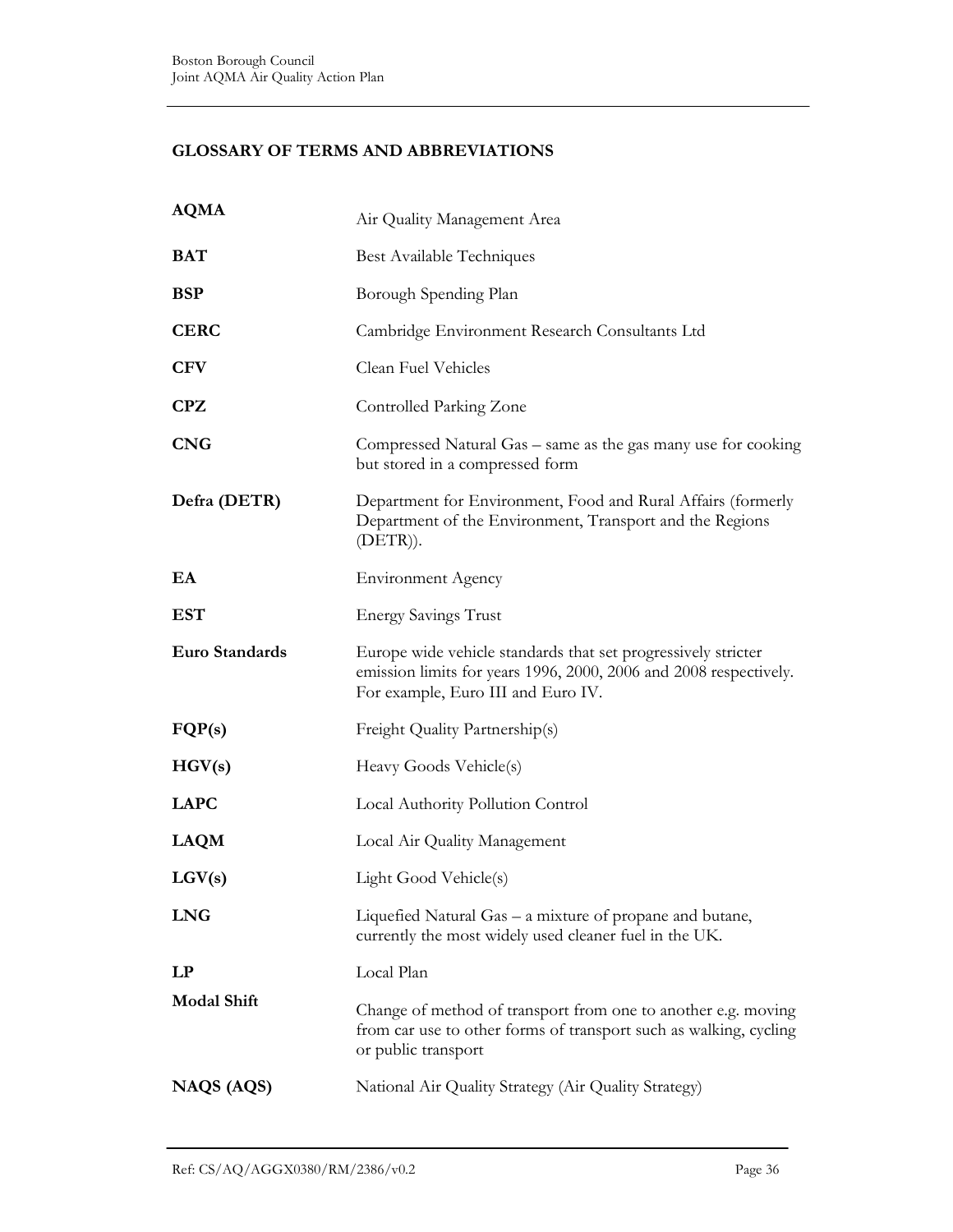| <b>RPC</b>                                  | Reduced Pollution Certificate                                                                                                                                                                     |
|---------------------------------------------|---------------------------------------------------------------------------------------------------------------------------------------------------------------------------------------------------|
| <b>SoS</b>                                  | Secretary of State (for the Environment)                                                                                                                                                          |
| $t/\text{yr } (t/km^2/\text{yr})$           | tonnes per year - the amount of pollutant emitted within the<br>period of one year (also on an area basis $(km^2)$ )                                                                              |
| $\mu$ g/m <sup>3</sup> (mg/m <sup>3</sup> ) | microgram per cubic metre (milligrams per cubic metre)                                                                                                                                            |
|                                             | For example, a nitrogen dioxide concentration of 1 $\mu$ g/m <sup>3</sup><br>$(mg/m3)$ means that one cubic metre of air contains one millionth<br>(one thousandth) of a gram of nitrogen dioxide |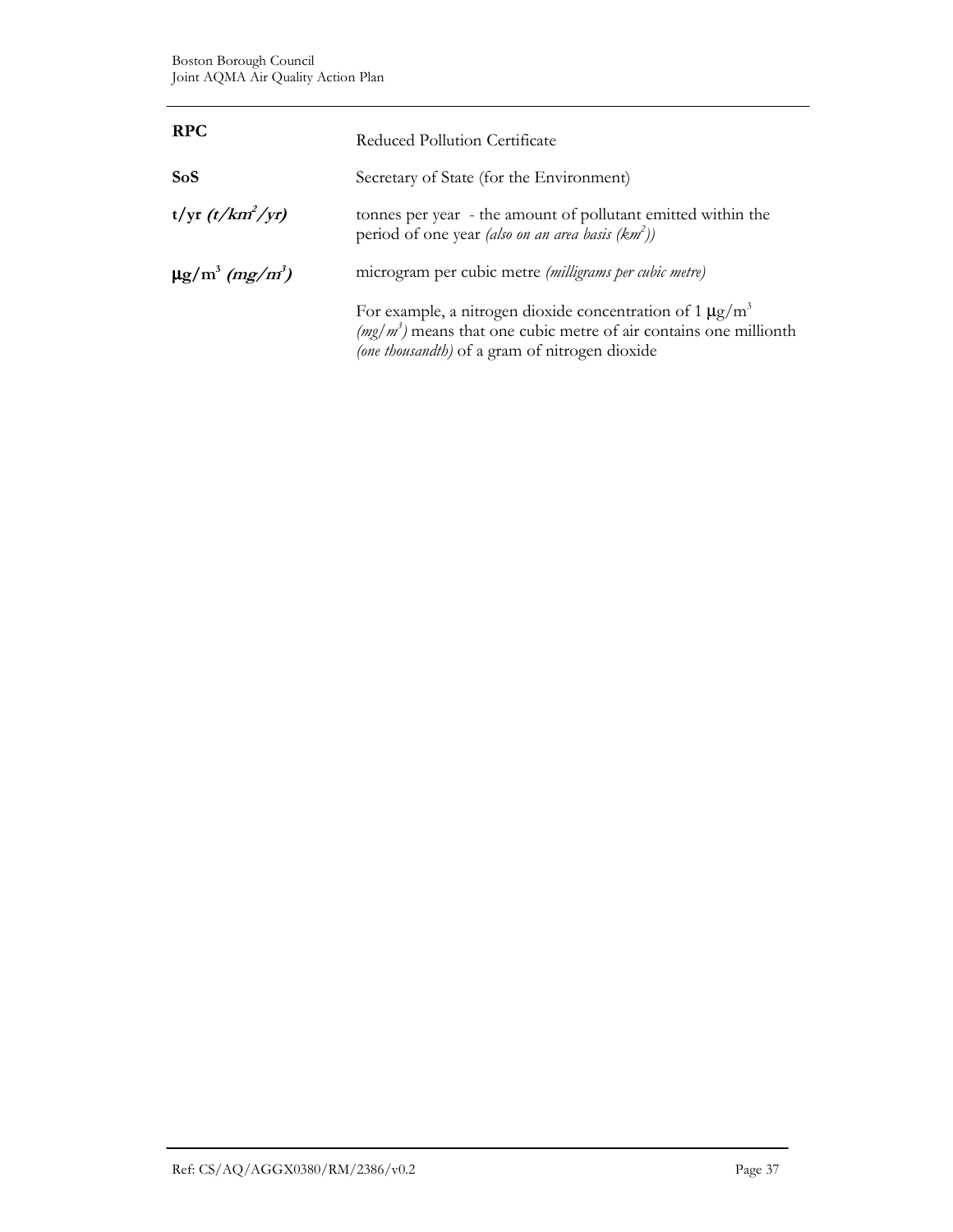# REFERENCES AND FURTHER READING

Air Quality Action Plans: Interim Guidance for Local Authorities. National Society for Clean Air and Environmental Protection (NSCA)

Air Quality: Planning for Action. National Society for Clean Air and Environmental Protection (NSCA)

Air Quality Management Areas: Turning Reviews into Action. National Society for Clean Air and Environmental Protection (NSCA)

Consultation for Local Air Quality Management: The How to Guide. National Society for Clean Air and Environmental Protection (NSCA)

DoE (1997) Department of the Environment. The United Kingdom National Air Quality Strategy. HMSO, March 1997. CM 3587.

DETR (1995) Air Pollution in the UK: 1995. Prepared by the National Environmental Technology Centre for the Department of the Environment, Transport and the Regions.

DETR (1999) Review of the United Kingdom National Air Quality Strategy. Department of the Environment, Transport and the Regions.

DETR (2000) Concentrations of a range of air pollutants in the UK. See http://www.aeat.co.uk/netcen/airqual/index.html

DETR (2000a) Review and Assessment: Pollutant Specific Guidance. Part IV of the Environment Act 1995. Local Air Quality Management. LAQM.TG(00) May 2000.

DETR (2000) The Air Quality Strategy for England, Scotland, Wales and Northern Ireland. Department of the Environment, Transport and the Regions. CM 4548, SE 2000/3, NIA 7.

Department for Transport. Good Practice Guide 335: A guide on how to set up and run Freight Quality Partnerships.

Department for Transport. Good Practice Case Study 410: Freight Quality Partnerships.

Environment Act, 1995. Part IV. The Stationery Office

Good Practice Guide – Air Quality and Land Use Planning. Royal Town Planning Institute, London.

Local Air Quality Management – Guidance Notes. Air Quality and Land Use Planning. LAQM.G4(00) March 2000. Stationery Office, London.

Local Air Quality Management – Guidance Notes. Framework for Review and Assessment of Air Quality. LAQM (G1) 00. March 2000. Stationery Office, London.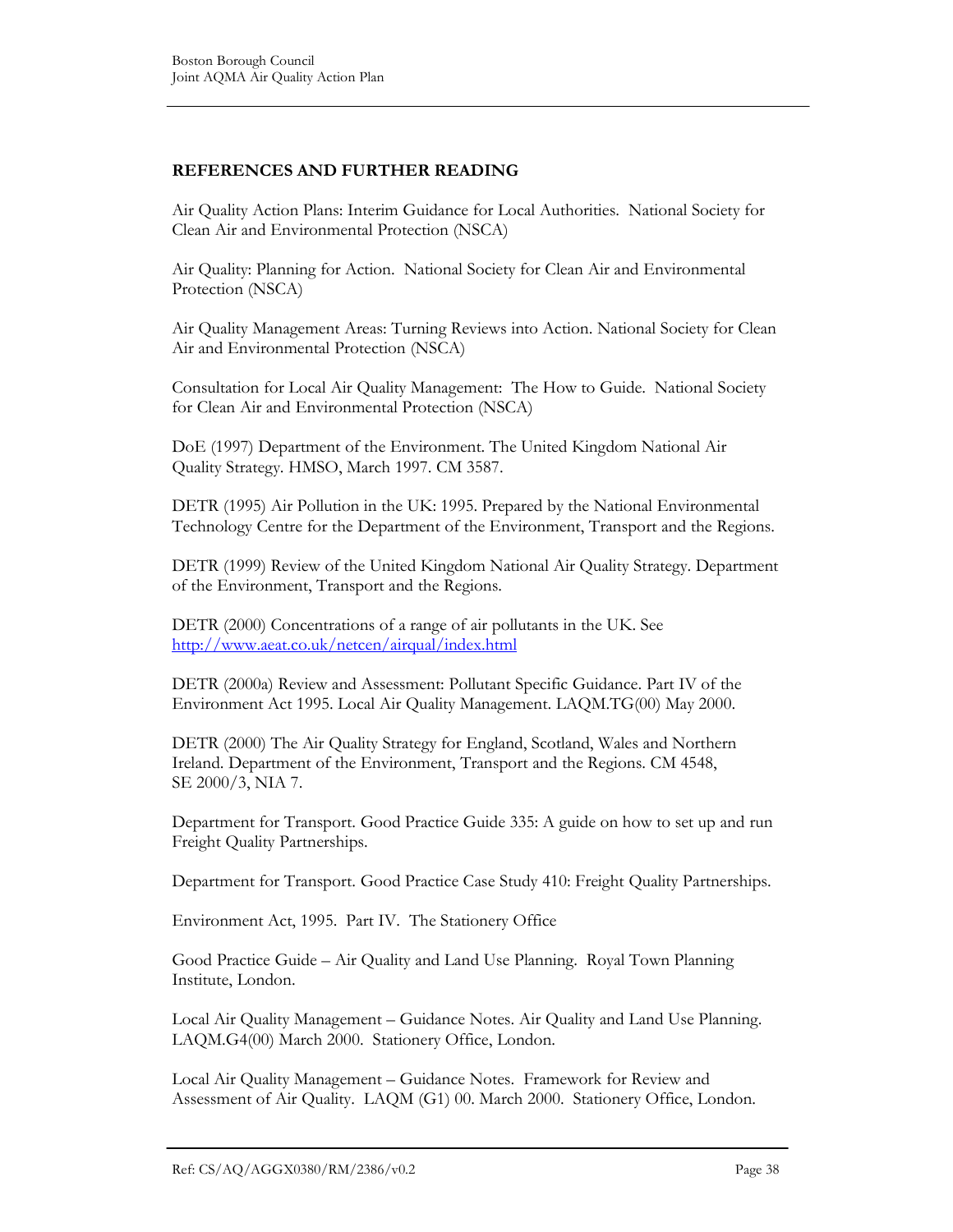Local Air Quality Management – Guidance Notes. Developing Local Air Quality Strategy Action Plans and Strategies – the Main Considerations. LAQM (G2) 00. March 2000. Stationery Office, London.

Local Air Quality Management – Guidance Notes. Air Quality and Transport. March 2000. Stationery Office, London.

Local Air Quality Management. Policy Guidance: Addendum (LAQM.PGA(05))

Department for Transport (2005). Full Guidance on Local Transport Plans: Second Edition.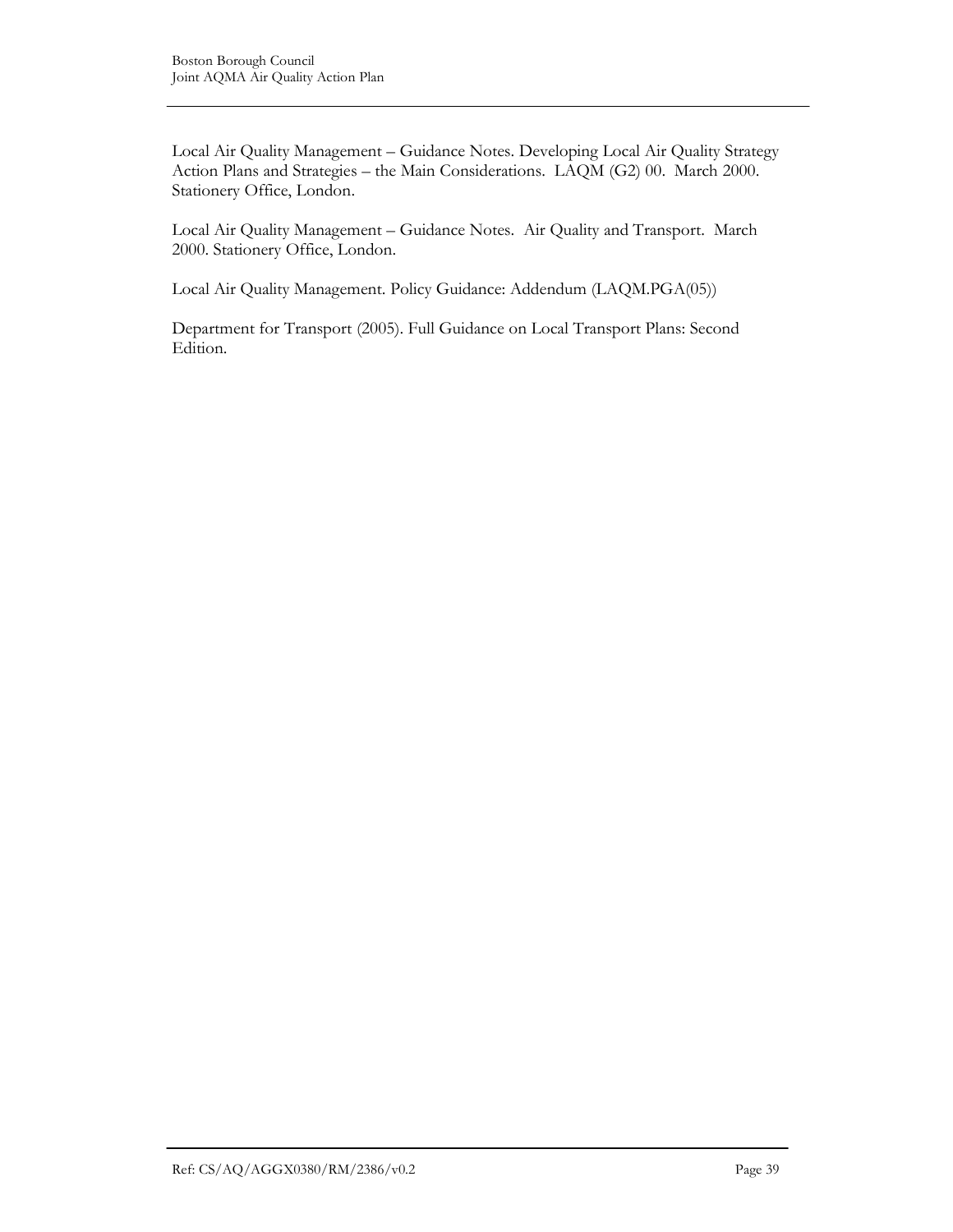# APPENDIX A: BOSTON AQMA BASELINE AND TARGETS

In setting the baseline and target for Boston AQMA areas, consideration has been made to the modelled worst case receptors in the area from the most recent Further Assessment (2005), in addition to recent monitoring results. Continuous monitoring of NO<sup>2</sup> concentrations is undertaken in the Haven Bridge AQMA, supported by 5 passive diffusion tube sites, and there are 6 diffusion tube sites within the Bargate Bridge AQMA. These monitoring sites provide a useful means of monitoring progress with the achievement of the Objective, although it should be noted that with respect to mandatory indicator LTP8, annual trajectories should be based on intermediate outcome indicators and not monitoring data (due to the meteorological variability influence on pollutant concentrations).

The maximum concentrations of annual mean  $NO<sub>2</sub>$  monitored and modelled in the AQMA areas are shown below in Table 1, with projections to 2010 taking into account reductions in  $NO_2$  concentrations expected through national policies<sup>1</sup>. The target set for Boston, takes into account the national policies in addition to what could realistically be achieved through the action plan measures proposed (which combined are expected to have a 'reasonable' impact) without the implementation of major infrastructure development. With the development of the Docks Link Road, this target could be more stretching.

| AQMA Area                   | Location                                             | Modelled/<br>Monitored | NO <sub>2</sub><br>annual<br>mean<br>$2004$ (in<br>$\mu g/m^3$ | NO <sub>2</sub><br>annual<br>mean $2010$<br>$(in \mu g/m^3)$ | NO <sub>2</sub><br>annual<br>mean<br>2010 (in<br>$\mu$ g/m <sup>3</sup> ) |
|-----------------------------|------------------------------------------------------|------------------------|----------------------------------------------------------------|--------------------------------------------------------------|---------------------------------------------------------------------------|
|                             |                                                      |                        | <b>Baseline</b>                                                | Baseline <sup>a</sup>                                        | Target                                                                    |
| Haven Bridge                | Haven Bridge<br>continuous<br>monitoring<br>station  | Monitored              | 40.8                                                           | 33.3                                                         | 32.3                                                                      |
| Haven Bridge                | John Adams Way<br>(South) Roadside<br>Diffusion Tube | Monitored              | 47.3                                                           | 38.7                                                         | 37.7                                                                      |
| Haven Bridge                | Receptor,<br>Liquorpond<br>Street                    | Modelled               | 42.4                                                           | 34.7                                                         | 33.7                                                                      |
| Bargate Bridge <sup>b</sup> | Receptor, Bargate<br>End                             | Modelled               | 43.3                                                           | 35.4                                                         | 34.4                                                                      |

Notes: a - Reductions through national policies included; b - Monitoring sites at Bargate End not included as short term data only currently available.

 $\overline{a}$ <sup>1</sup> Use of the latest update to LAQM.TG(03) projection factors (January 2006)

Ref. CS/AQ/AGGX0380/RM/2386/v0.2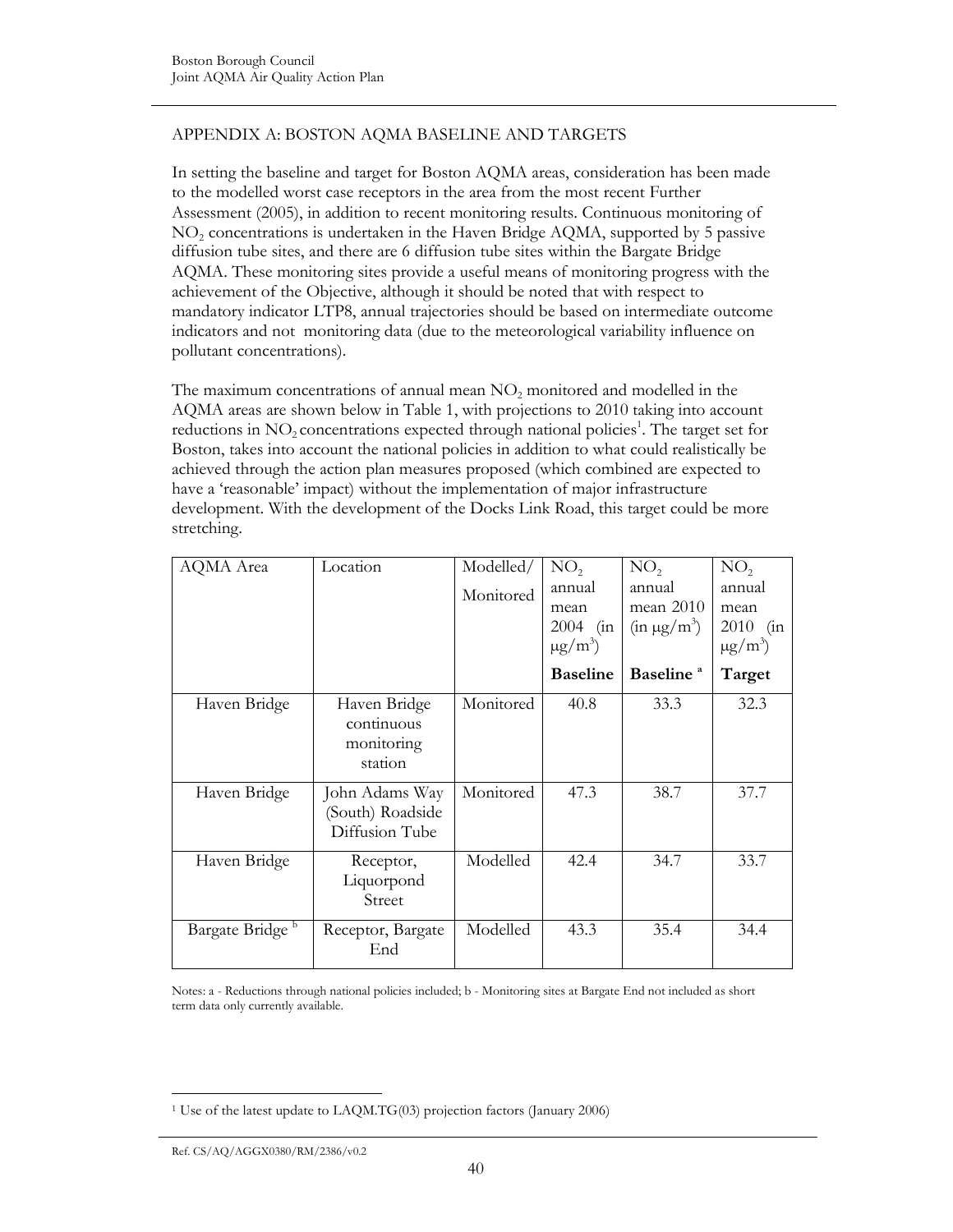# APPENDIX B: SUMMARY OF PROPSED MEASURES:

|             | Description of Action                                                                                                       | Dept/<br>Organisation<br>Responsible | Time-scale<br>$(0 - 5$ years) |  |  | Air<br>Quality<br><b>Benefit</b> | Funding<br>source | Cost                 |
|-------------|-----------------------------------------------------------------------------------------------------------------------------|--------------------------------------|-------------------------------|--|--|----------------------------------|-------------------|----------------------|
|             | Package 3.1: Major Infrastructure Developments                                                                              |                                      |                               |  |  |                                  |                   |                      |
|             | <b>Existing Measures</b>                                                                                                    |                                      |                               |  |  |                                  |                   |                      |
| AP1         | <b>Boston Docks Link Road</b>                                                                                               | LCC / BBC                            |                               |  |  | ✓✓✓✓                             | LTP/County        | LLLL                 |
| AP2         | Outer Distribution Road (aspiration)                                                                                        | LCC / BBC                            |                               |  |  | $\checkmark\checkmark\checkmark$ | LTP/County        | LLLL                 |
|             | Package 3.2: Local Intervention Measures                                                                                    |                                      |                               |  |  |                                  |                   |                      |
| AP3         | New (required) / Existing Measures<br><b>Boston Transport Study</b>                                                         | <b>BBC</b><br><b>LCC</b>             |                               |  |  | ✓✓✓                              | Secured           |                      |
| AP4         |                                                                                                                             | LCC                                  |                               |  |  | $\checkmark$                     |                   | £££                  |
|             | Expansion of Community Travel Zone                                                                                          |                                      |                               |  |  | $\checkmark$                     | (required)        | £££                  |
| AP7         | Increased LPG provision                                                                                                     | <b>BBC</b>                           |                               |  |  |                                  | (required)        | ££                   |
| <b>AP10</b> | Through the Local Plan the Council will explore<br>the development of a rail-freight interchange.                           | LCC / BBC                            |                               |  |  | $\checkmark$                     | (required)        | LLL                  |
| <b>AP11</b> | Designate a senior officer to take responsibility for<br>transport-related issues within the Borough.                       | <b>BBC</b>                           |                               |  |  | $\checkmark$                     | (required)        | £,                   |
| AP12        | Controlled Parking Zone Framework                                                                                           | <b>BBC</b>                           |                               |  |  | $\checkmark$                     | (required)        | £,                   |
| AP13        | Encouraging walking and cycling routes for new<br>development                                                               | <b>BBC</b>                           |                               |  |  | $\checkmark$                     | <b>BBC</b>        | $\frac{1}{\sqrt{2}}$ |
| <b>AP14</b> | Discouraging development within the town-centre<br>than places an emphasis on private vehicle use<br>over public transport. | <b>BBC</b>                           |                               |  |  | $\checkmark$                     | <b>BBC</b>        | £                    |

Ref. CS/AQ/AGGX0380/RM/2386/v0.2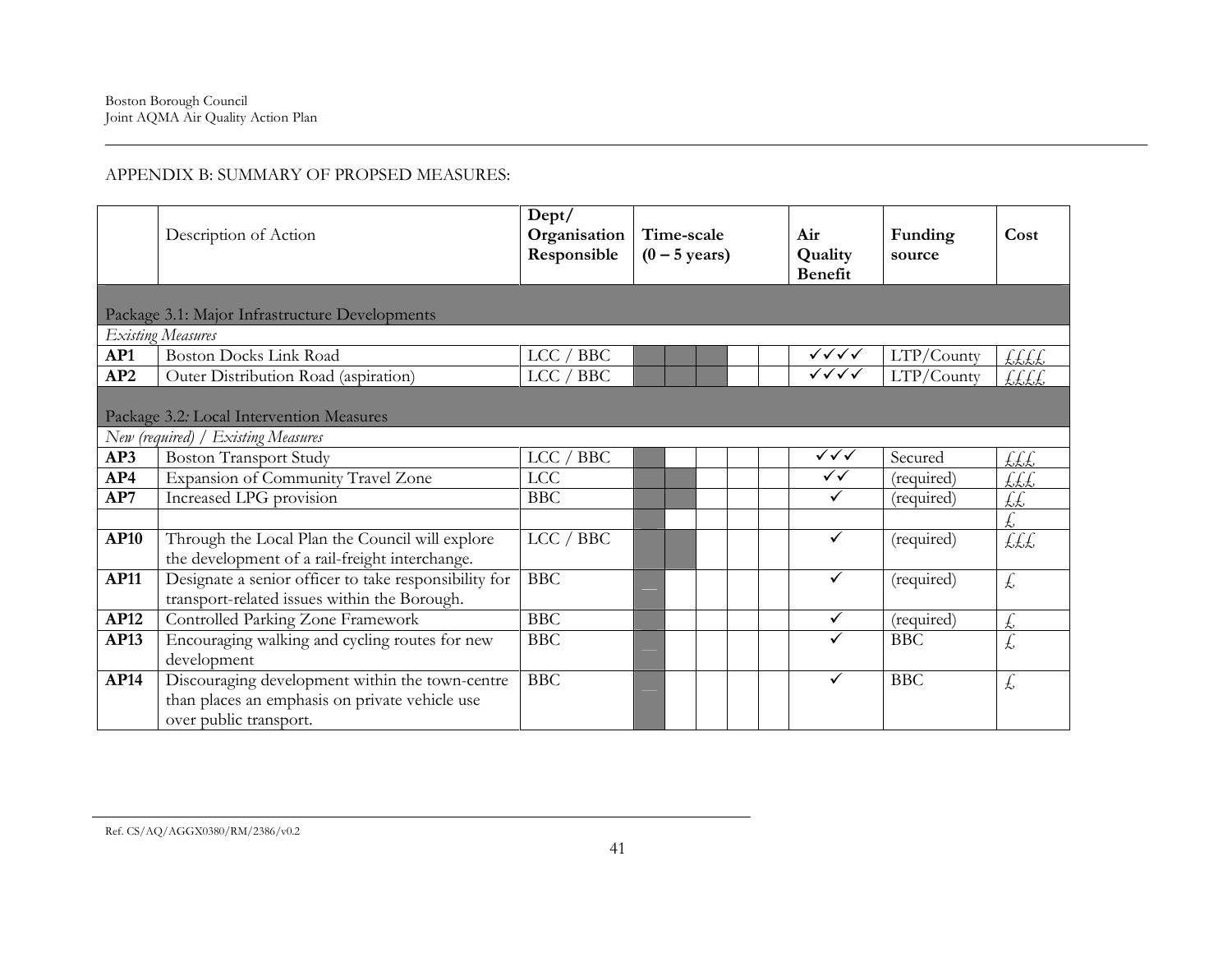### APPENDIX B: SUMMARY OF PROPSED MEASURES:

|             | Dept/<br>Organisation<br>Description of Action<br>Time-scale<br>Responsible<br>$(0 - 5$ years)                                           |            | Air<br>Quality<br><b>Benefit</b> | Funding<br>source | Cost |            |    |
|-------------|------------------------------------------------------------------------------------------------------------------------------------------|------------|----------------------------------|-------------------|------|------------|----|
| <b>AP15</b> | Request detailed air quality assessments for<br>proposed development that is likely to have a<br>significant impact on local air quality | <b>BBC</b> |                                  |                   |      | <b>BBC</b> | 大  |
| <b>AP16</b> | Use of Planning Conditions or S106 Agreements                                                                                            | <b>BBC</b> |                                  |                   |      | <b>BBC</b> |    |
| <b>AP18</b> | Production of a Council Sustainable Travel Plan                                                                                          | <b>BBC</b> |                                  |                   |      | <b>BBC</b> |    |
| <b>AP19</b> | Promotion of Sustainable Travel Plans for large<br>employers (more than 500 employees)                                                   | <b>BBC</b> |                                  |                   |      | (required) | £, |
| <b>AP20</b> | Promotion of walking as a healthy alternative to<br>car use for short journeys within the town-centre                                    | <b>BBC</b> |                                  |                   |      | <b>BBC</b> | £, |
| AP22        | Investigation of inland waterways as<br>complementary distribution methods for freight                                                   | <b>BBC</b> |                                  |                   |      | (required) | 圡  |
| AP23        | <b>BBC</b><br>Discourage use of bonfires for disposal of waste                                                                           |            |                                  |                   |      | <b>BBC</b> | £, |
| AP24        | Maintenance of current monitoring stations and<br>networks                                                                               | <b>BBC</b> |                                  |                   |      | <b>BBC</b> | 大  |

Ref. CS/AQ/AGGX0380/RM/2386/v0.2